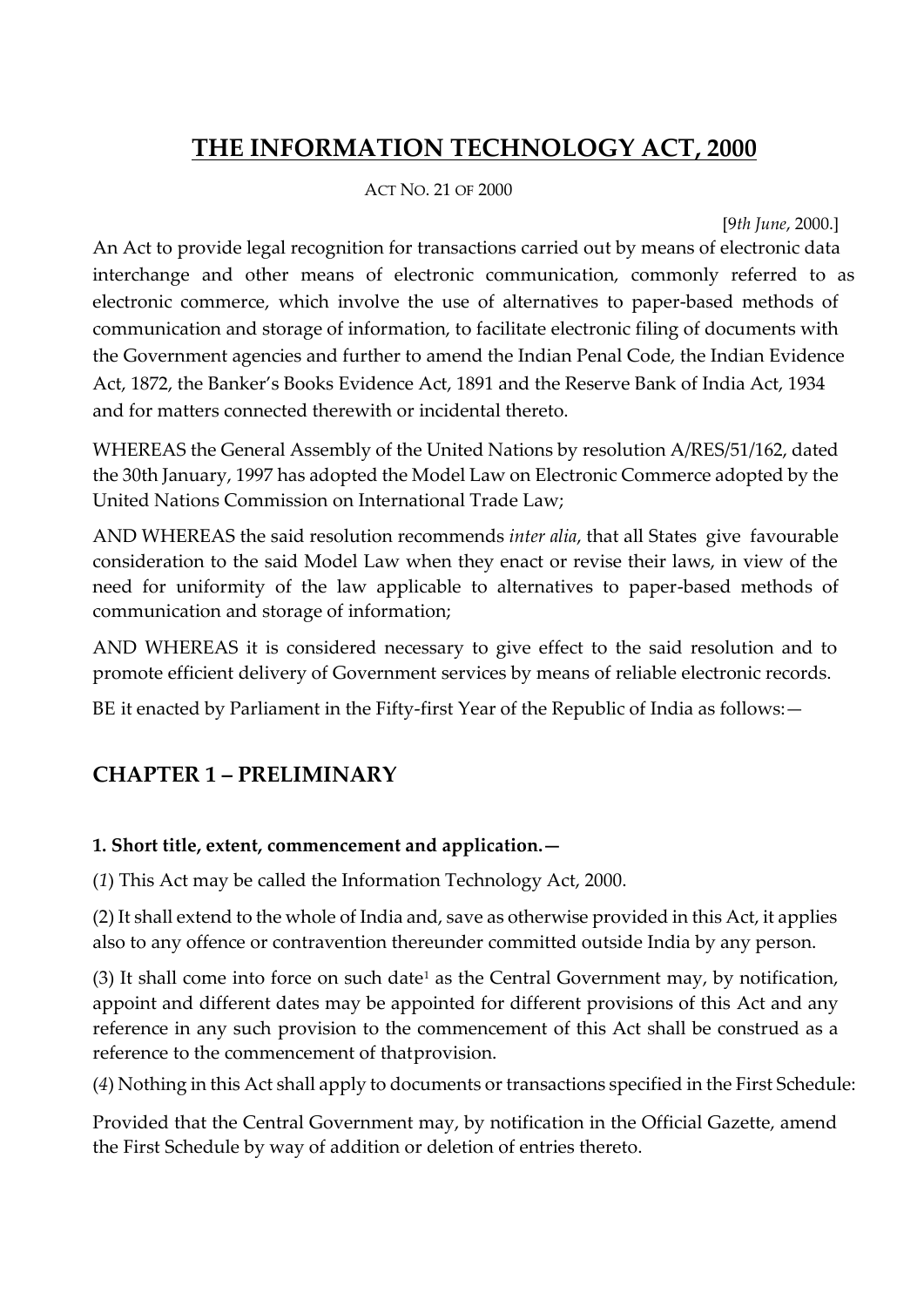(*5*) Every notification issued under sub-section (*4*) shall be laid before each House of Parliament.

### **2. Definitions.—**

(*1*) In this Act, unless the context otherwise requires,—

(a) "access" with its grammatical variations and cognate expressions means gaining entry into, instructing or communicating with the logical, arithmetical, or memory function resources of a computer, computer system or computer network;

(b) "addressee" means a person who is intended by the originator to receive the electronic record but does not include any intermediary;

(c) "adjudicating officer" means an adjudicating officer appointed under sub-section (*1*) of section 46;

(d) "affixing electronic signature" with its grammatical variations and cognate expressions means adoption of any methodology or procedure by a person for the purpose of authenticating an electronic record by means of digital signature;

(da) "Appellate Tribunal" means the Appellate Tribunal referred to in sub-section (*1*) of section 48;]

(e) "appropriate Government" means as respects any matter,–

(i) enumerated in List II of the Seventh Schedule to the Constitution;

(ii) relating to any State law enacted under List III of the Seventh Schedule to the Constitution,

the State Government and in any other case, the Central Government;

(f) "asymmetric crypto system" means a system of a secure key pair consisting of a private key for creating a digital signature and a public key to verify the digital signature;

(g) "Certifying Authority" means a person who has been granted a licence to issue a electronic signature Certificate under section 24;

(h) "certification practice statement" means a statement issued by a Certifying Authority to specify the practices that the Certifying Authority employs in issuing electronic signature Certificates;

(ha) "communication device" means cell phones, personal digital assistance or combination of both or any other device used to communicate, send or transmit any text, video, audio or image;

(i) "computer" means any electronic, magnetic, optical or other high-speed data processing device or system which performs logical, arithmetic, and memory functions by manipulations of electronic, magnetic or optical impulses, and includes all input, output, processing, storage, computer software orcommunication facilities which are connected or related to the computer in a computer system or computer network;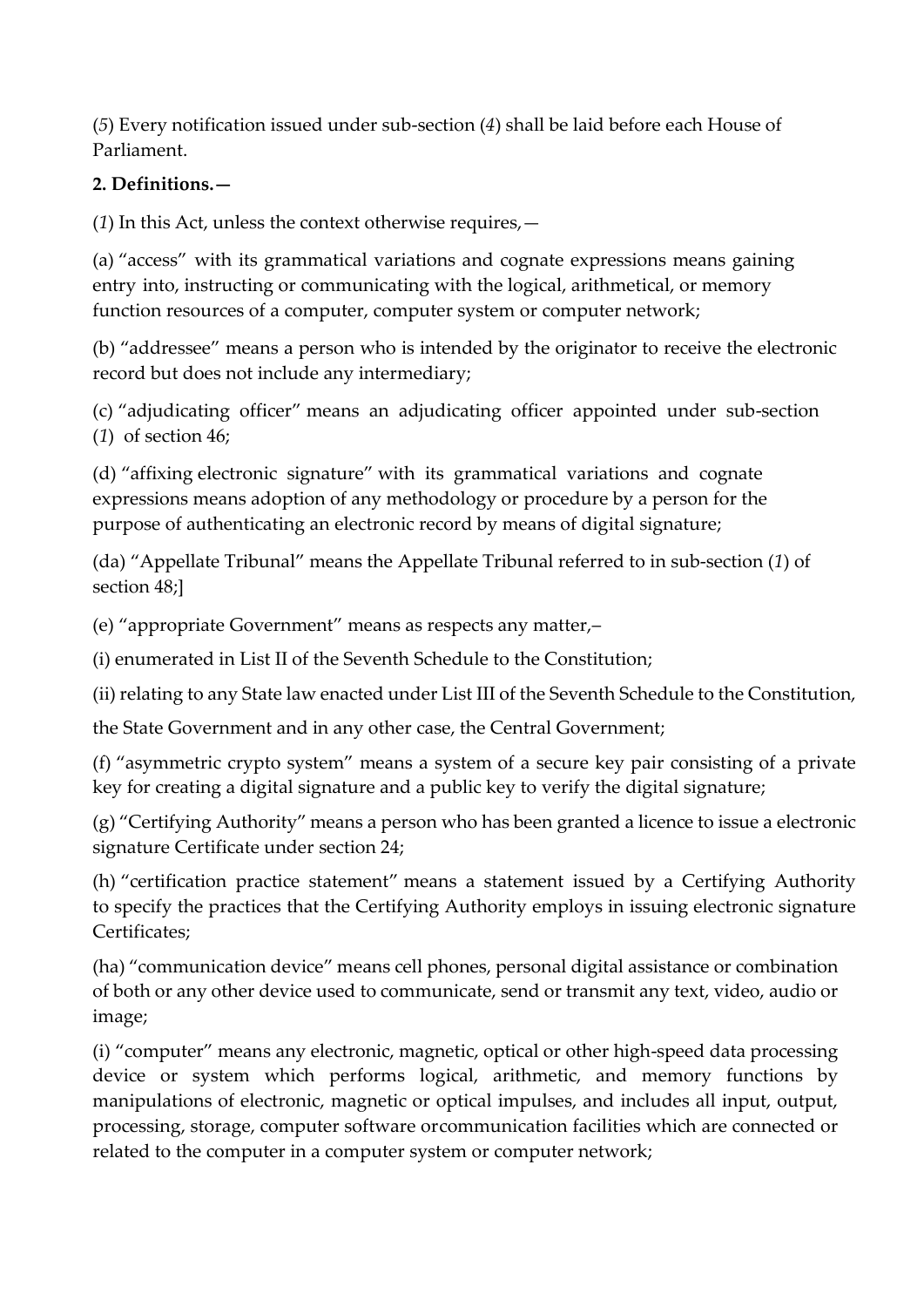(j) "computer network" means the inter-connection of one or more computers or computer systems or communication device through–

(i) the use of satellite, microwave, terrestrial line, wire, wireless or other communication media; and

(ii) terminals or a complex consisting of two or more interconnected computers or communication device whether or not the inter-connection is continuously maintained;

(k) "computer resource" means computer, computer system, computer network, data, computer data base or software;

(l) "computer system" means a device or collection of devices, including input and output support devices and excluding calculators which are not programmable and capable of being used in conjunction with external files, which contain computer programmes, electronic instructions, input data and output data, that performs logic, arithmetic, data storage and retrieval, communicationcontrol and other functions;

(k) "Controller" means the Controller of Certifying Authorities appointed under subsection (*1*) of section 17;

(n) [*Omitted by The Finance Act 2017 (No. 7 of 2017)*];

(*na*) "cyber cafe" means any facility from where access to the internet is offered by any person in the ordinary course of business to the members of the public;

(*nb*) "cyber security" means protecting information, equipment, devices, computer, computer resource, communication device and information stored therein from unauthorised access, use, disclosure, disruption, modification or destruction;]

(o) "data" means a representation of information, knowledge, facts, concepts or instructions which are being prepared or have been prepared in a formalised manner, and is intended to be processed, is being processed or has been processed in a computer system or computer network, and may be in any form (including computer printouts magnetic or optical storage media, punched cards, punched tapes) or stored internally in the memory of the computer;

(p) "digital signature" means authentication of any electronic record by a subscriber by means of an electronic method or procedure in accordance with the provisions of section 3;

(q) "Digital Signature Certificate" means a Digital Signature Certificate issued under subsection (*4*) of section 35;

(r) "electronic form" with reference to information, means any information generated, sent, received or stored in media, magnetic, optical, computer memory, micro film, computer generated micro fiche or similar device;

(s) "Electronic Gazette" means the Official Gazette published in the electronic form;

(t) "electronic record" means data, record or data generated, image or sound stored, received or sent in an electronic form or micro film or computer generated micro fiche;

(*ta*) "electronic signature" means authentication of any electronic record by a subscriber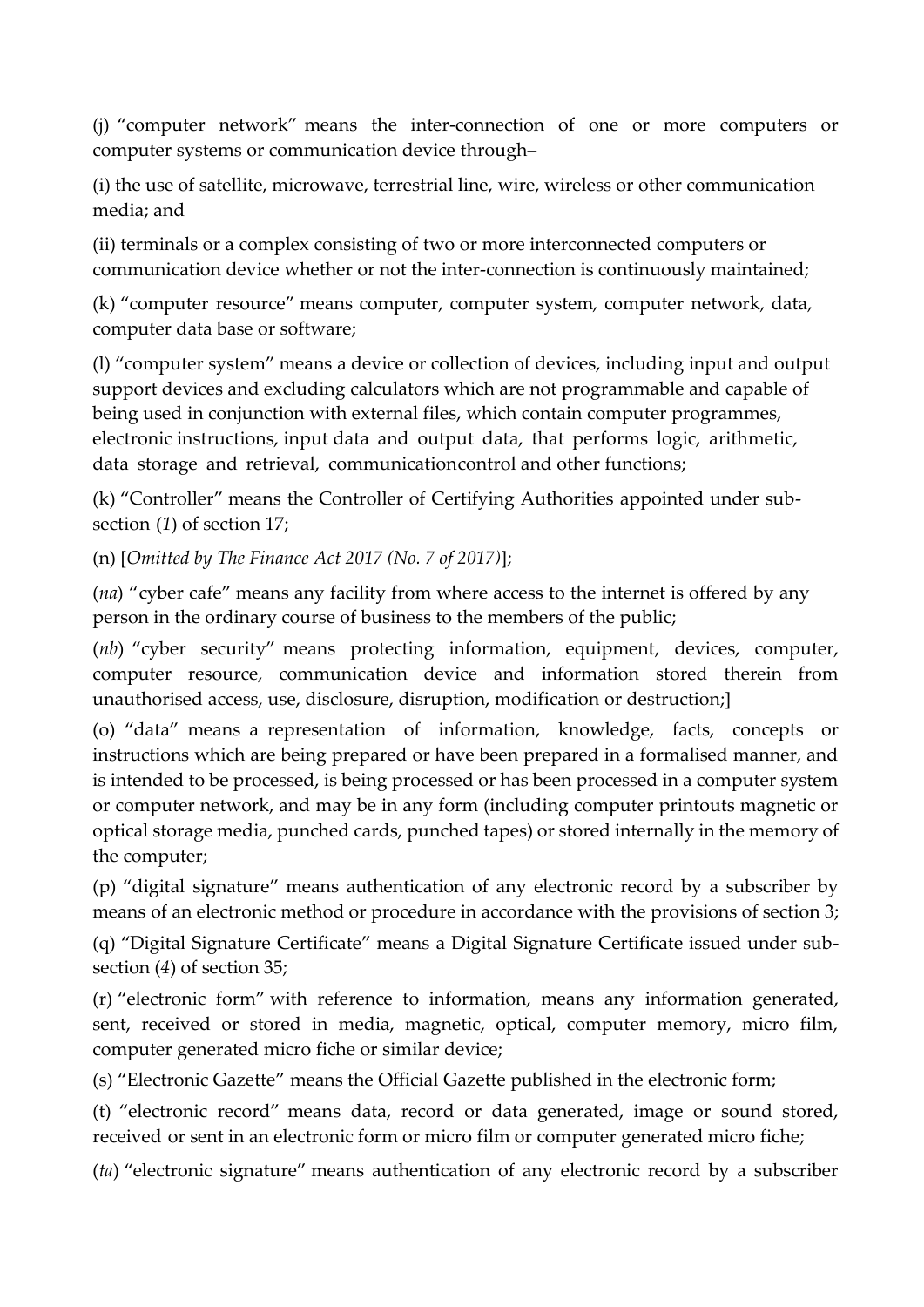by means of the electronic technique specified in the Second Schedule and includes digital signature;

(*tb*) "Electronic Signature Certificate" means an Electronic Signature Certificate issued under section 35 and includes Digital Signature Certificate;

(u) "function" in relation to a computer, includes logic, control, arithmetical process, deletion, storage and retrieval and communication or telecommunication from or within a computer;

(*ua*) "Indian Computer Emergency Response Team" means an agency established under sub- section (*1*) of Section 70B;

(v) "information" includes data, message, text, images, sound, voice, codes, computer programmes, software and data bases or micro film or computer generated micro fiche;

(*w*) "intermediary" with respect to any particular electronic records, means any person who on behalf of another person receives, stores or transmits that record or provides any service with respect to that record and includes telecom service providers, network service providers, internet service providers, web-hosting service providers, search engines, online payment sites, online-auction sites, online-market places and cyber cafes;

(x) "key pair" in an asymmetric crypto system, means a private key and its mathematically related public key, which are so related that the public key can verify a digital signature created by theprivate key;

(y) "law" includes any Act of Parliament or of a State Legislature, Ordinances promulgated by the President or a Governor, as the case may be, Regulations made by the President under article 240, Bills enacted as President's Act under sub-clause (*a*) of clause (*1*) of article 357 of the Constitution and includes rules, regulations, bye-laws and orders issued or made thereunder;

(z) "licence" means a licence granted to a Certifying Authority under section 24;

(*za*) "originator" means a person who sends, generates, stores or transmits any electronic message or causes any electronic message to be sent, generated, stored or transmitted to any other person but does not include an intermediary;

(*zb*) "prescribed" means prescribed by rules made under this Act;

(*zc*) "private key" means the key of a key pair used to create a digital signature;

(*zd*) "public key" means the key of a key pair used to verify a digital signature and listed in the Digital Signature Certificate;

(*ze*) "secure system" means computer hardware, software, and procedure that–

- (a) are reasonably secure from unauthorised access and misuse;
- (b) provide a reasonable level of reliability and correct operation;
- (c) are reasonably suited to performing the intended functions; and
- (d) adhere to generally accepted security procedures;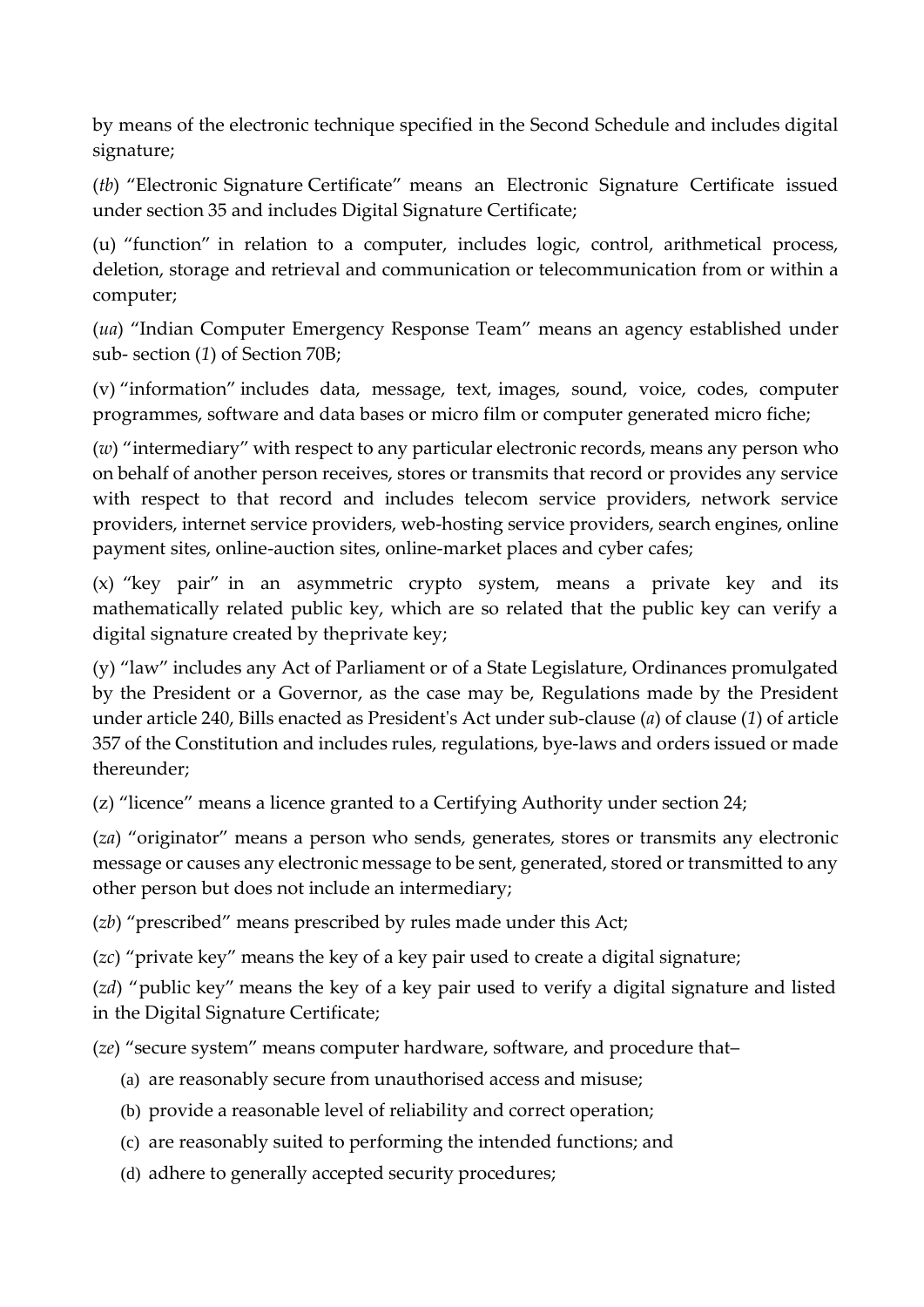(*zf*) "security procedure" means the security procedure prescribed under section 16 by the Central Government;

(*zg*) "subscriber" means a person in whose name the <sup>1</sup>electronic signature Certificate is issued;

(*zh*) "verify" in relation to a digital signature, electronic record or public key, with its grammatical variations and cognate expressions, means to determine whether–

- (a) the initial electronic record was affixed with the digital signature by the use of private keycorresponding to the public key of the subscriber;
- (b) the initial electronic record is retained intact or has been altered since such electronicrecord was so affixed with the digital signature.

(*2*) Any reference in this Act to any enactment or any provision thereof shall, in relation to an area in which such enactment or such provision is not in force, be construed as a reference to the corresponding law or the relevant provision of the corresponding law, if any, in force in that area.

# **CHAPTER II - DIGITAL SIGNATURE AND ELECTRONIC SIGNATURE**

### **3. Authentication of electronic records.–**

(*1*) Subject to the provisions of this section any subscriber may authenticate an electronic record by affixing his digital signature.

(2) The authentication of the electronic record shall be effected by the use of asymmetric crypto system and hash function which envelop and transform the initial electronic record into another electronicrecord.

*Explanation*.–For the purposes of this sub-section, -hash function  $\parallel$  means an algorithm mapping or translation of one sequence of bits into another, generally smaller, set known as "hash result" such that an electronic record yields the same hash result every time the algorithm is executed with the same electronicrecord as its input making it computationally infeasible–

- (a) to derive or reconstruct the original electronic record from the hash result produced by the algorithm;
- (b) that two electronic records can produce the same hash result using the algorithm.

(3) Any person by the use of a public key of the subscriber can verify the electronic record.

(4) The private key and the public key are unique to the subscriber and constitute a functioning key pair.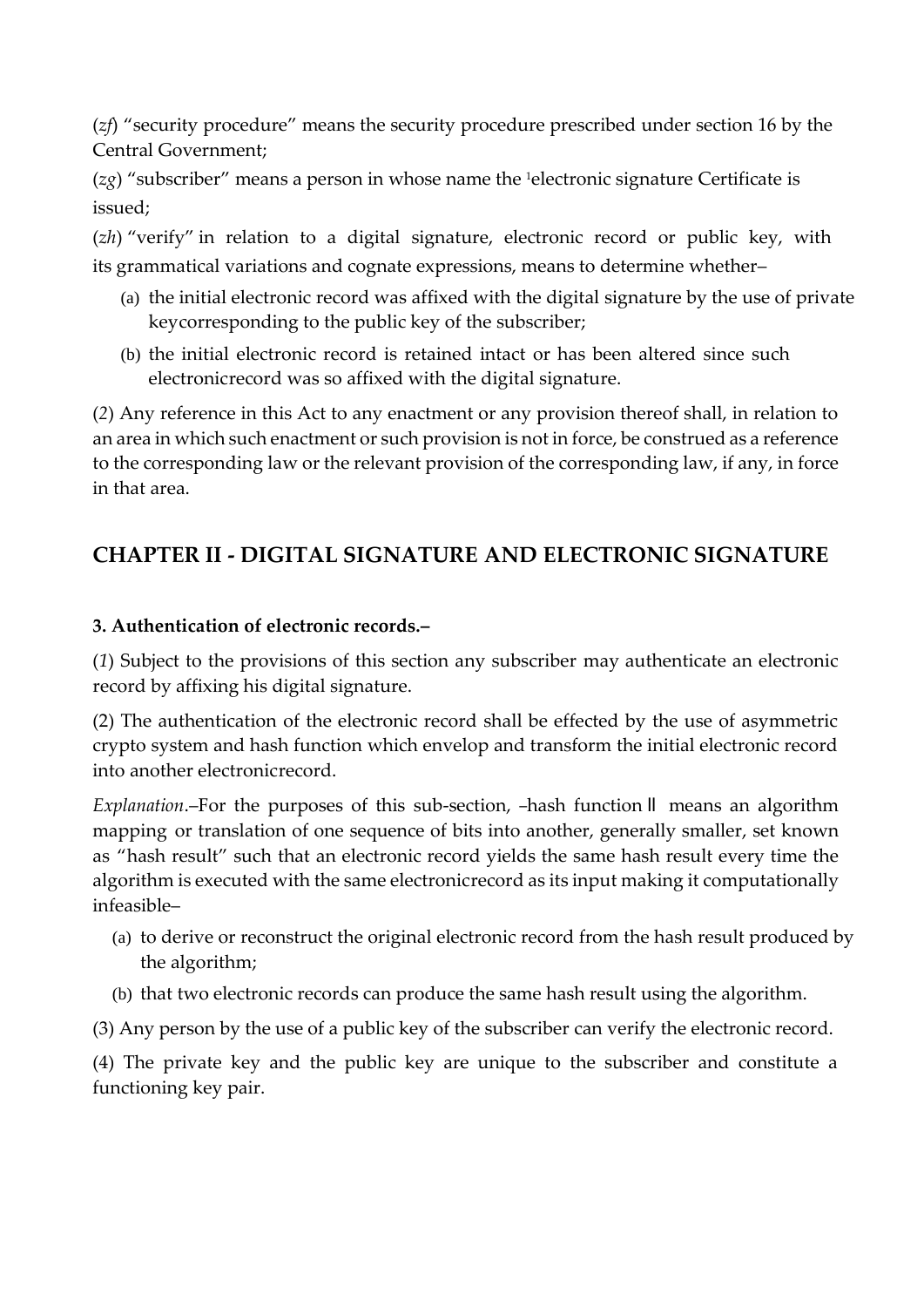### **3A. Electronic signature.—**

(*1*) Notwithstanding anything contained in section 3, but subject to the provisions of subsection (*2*), a subscriber may authenticate any electronic record by such electronic signature or electronic authentication technique which—

- (a) is considered reliable; and
- (b) may be specified in the Second Schedule.

(2) For the purposes of this section any electronic signature or electronic authentication technique shall be considered reliable if—

(a) the signature creation data or the authentication data are, within the context in which they are used, linked to the signatory or, as the case may be, the authenticator and to no other person;

(b) the signature creation data or the authentication data were, at the time of signing, under thecontrol of the signatory or, as the case may be, the authenticator and of no other person;

(c) any alteration to the electronic signature made after affixing such signature is detectable;

(d) any alteration to the information made after its authentication by electronic signature isdetectable; and

(e) it fulfils such other conditions which may be prescribed.

(3) The Central Government may prescribe the procedure for the purpose of ascertaining whether electronic signature is that of the person by whom it is purported to have been affixed or authenticated.

(4) The Central Government may, by notification in the Official Gazette, add to or omit any electronic signature or electronic authentication technique and the procedure for affixing such signature from the Second Schedule:

Provided that no electronic signature or authentication technique shall be specified in the Second Schedule unless such signature or technique is reliable.

(5) Every notification issued under sub-section (*4*) shall be laid before each House of

Parliament.

# **CHAPTER III - ELECTRONIC GOVERNANCE**

### **4. Legal recognition of electronic records.—**

Where any law provides that information or any other matter shall be in writing or in the typewritten or printed form, then, notwithstanding anything contained in such law, such requirement shall be deemed to have been satisfied if such information or matter is–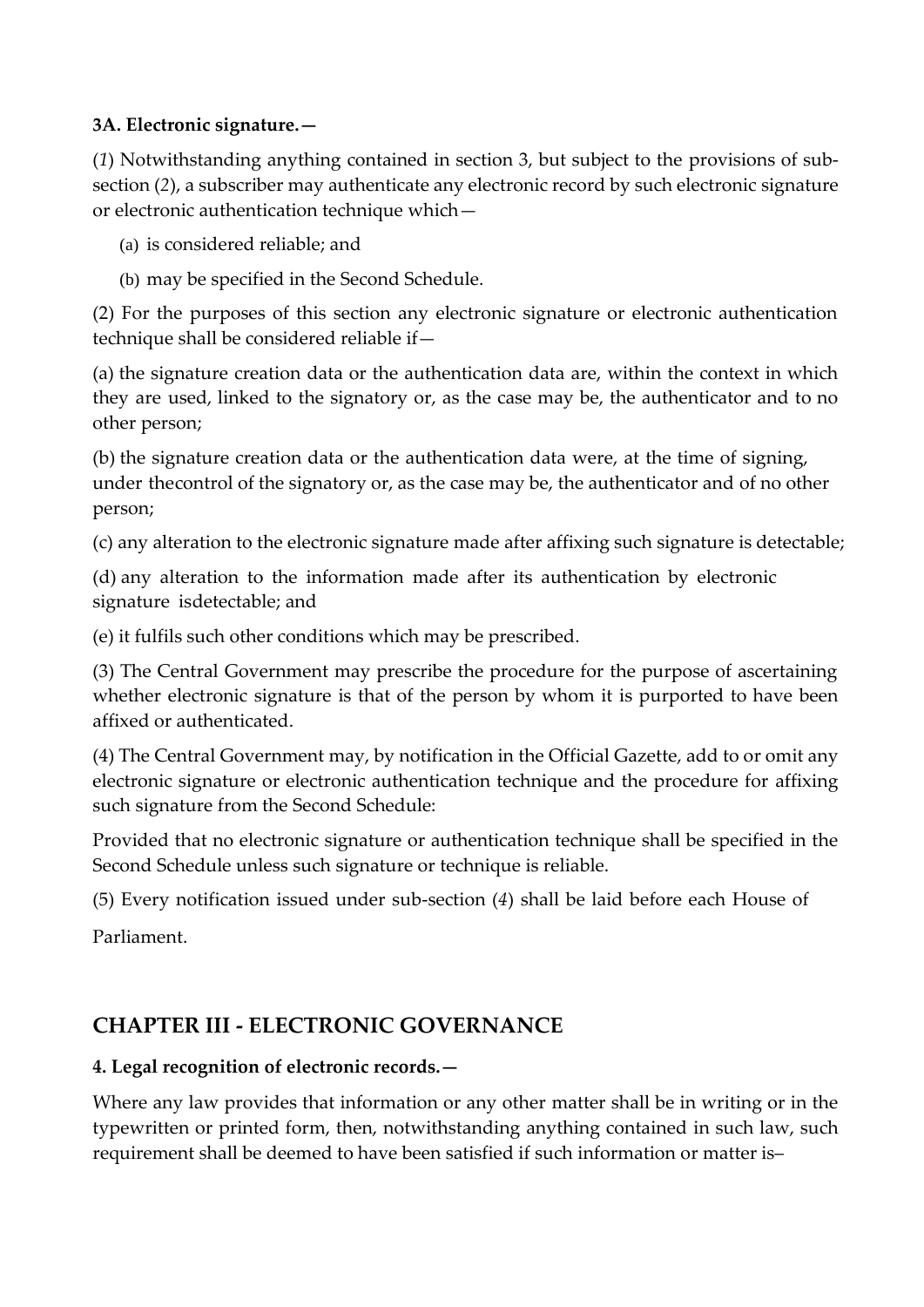- (a) rendered or made available in an electronic form; and
- (b) accessible so as to be usable for a subsequent reference.

## **5. Legal recognition of <sup>1</sup> [electronic signatures].—**

Where any law provides that information or any other matter shall be authenticated by affixing the signature or any document shall be signed or bear the signature of any person, then, notwithstanding anything contained in such law, such requirement shall be deemed to have been satisfied, if such information or matter is authenticated by means of 1electronic signature affixed in such manner as may be prescribed by the Central Government.

*Explanation*.–For the purposes of this section, "signed", with its grammatical variations and cognate expressions, shall, with reference to a person, mean affixing of his hand written signature or any mark on any document and the expression "signature" shall be construed accordingly.

### **6. Use of electronic records and electronic signatures in Government and its agencies.–**

(*1*) Where any law provides for—

- (a) the filing of any form, application or any other document with any office, authority, body or agency owned or controlled by the appropriate Government in a particular manner;
- (b) the issue or grant of any licence, permit, sanction or approval by whatever name called in a particular manner;
- (c) the receipt or payment of money in a particular manner,

then, notwithstanding anything contained in any other law for the time being in force, such requirement shall be deemed to have been satisfied if such filing, issue, grant, receipt or payment, as the case may be, is effected by means of such electronic form as may be prescribed by the appropriate Government.

(2) The appropriate Government may, for the purposes of sub-section (*1*), by rules, prescribe—

- (a) the manner and format in which such electronic records shall be filed, created or issued;
- (b) he manner or method of payment of any fee or charges for filing, creation or issue any electronic record under clause (*a*).

### **6A. Delivery of services by service provider.—**

(*1*) The appropriate Government may, for the purposes of this Chapter and for efficient delivery of services to the public through electronic means authorise, by order, any service provider to set up, maintain and upgrade the computerised facilities and perform such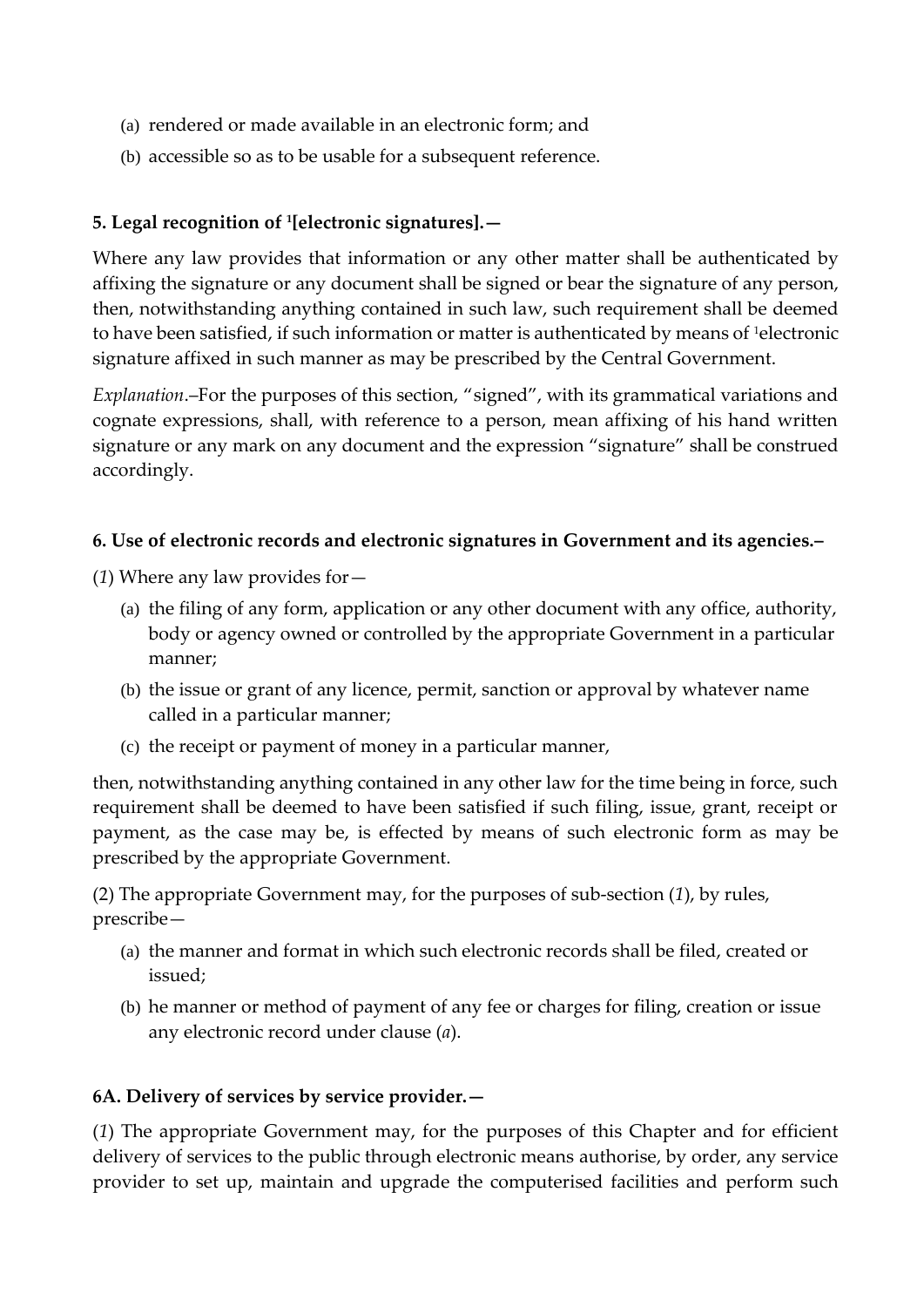other services as it may specify, by notification in the Official Gazette.

*Explanation*.—For the purposes of this section, service provider so authorised includes any individual, private agency, private company, partnership firm, sole proprietor firm or any such other body or agency which has been granted permission by the appropriate Government to offer services through electronic means in accordance with the policy governing such service sector.

(2) The appropriate Government may also authorise any service provider authorised under sub-section (*1*) to collect, retain and appropriate such service charges, as may be prescribed by the appropriate Government for the purpose of providing such services, from the person availing such service.

(3) Subject to the provisions of sub-section (*2*), the appropriate Government may authorise the serviceproviders to collect, retain and appropriate service charges under this section notwithstanding the fact thatthere is no express provision under the Act, rule, regulation or notification under which the service is provided to collect, retain and appropriate e-service charges by the service providers.

(4) The appropriate Government shall, by notification in the Official Gazette, specify the scale of service charges which may be charged and collected by the service providers under this section:

Provided that the appropriate Government may specify different scale of service charges for different types of services.

### **7. Retention of electronic records.—**

(1) Where any law provides that documents, records or information shall be retained for any specific period, then, that requirement shall be deemed to have been satisfied if such documents, records or information are retained in the electronic form, if—

- (a) the information contained therein remains accessible so as to be usable for a subsequent reference;
- (b) the electronic record is retained in the format in which it was originally generated, sent or received or in a format which can be demonstrated to represent accurately the information originally generated, sent or received;
- (c) the details which will facilitate the identification of the origin, destination, date and time of despatch or receipt of such electronic record are available in the electronic record:

Provided that this clause does not apply to any information which is automatically generated solely for the purpose of enabling an electronic record to be despatched or received.

(*2*) Nothing in this section shall apply to any law that expressly provides for the retention ofdocuments, records or information in the form of electronic records.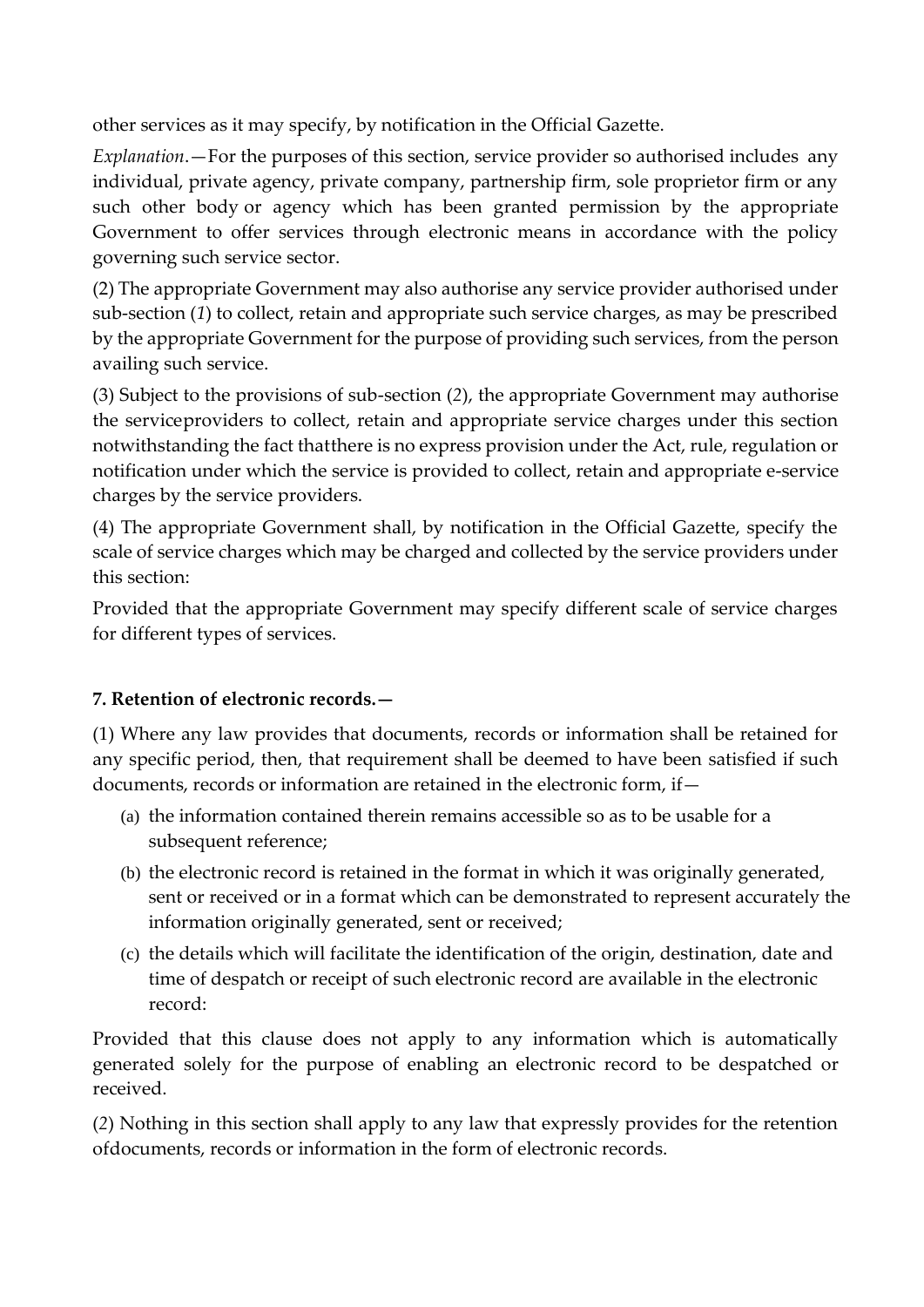### **7A. Audit of documents, etc., maintained in electronic form.—**

Where in any law for the time being in force, there is a provision for audit of documents, records or information, that provision shall also be applicable for audit of documents, records or information processed and maintained in the electronic form.

### **8. Publication of rule, regulation, etc., in Electronic Gazette.—**

Where any law provides that any rule, regulation, order, bye-law, notification or any other matter shall be published in the Official Gazette, then, such requirement shall be deemed to have been satisfied if such rule, regulation, order, bye-law, notification or any other matter is published in the Official Gazette or Electronic Gazette:

Provided that where any rule, regulation, order, by-law, notification or any other matter is publishedin the Official Gazette or Electronic Gazette, the date of publication shall be deemed to be the date of the Gazette which was first published in any form.

### **9. Sections 6, 7 and 8 not to confer right to insist document should be accepted in electronic form.—**

Nothing contained in sections 6, 7 and 8 shall confer a right upon any person to insist that any Ministry or Department of the Central Government or the State Government or any authority or body established by or under any law or controlled or funded by the Central or State Government should accept, issue, create, retain and preserve any document in the form of electronic records or effect any monetary transaction in the electronic form.

### **10. Power to make rules by Central Government in respect of 1electronic signature.—**

The Central Government may, for the purposes of this Act, by rules, prescribe—

- (a) the type of electronic signature;
- (b) the manner and format in which the <sup>1</sup>electronic signature shall be affixed;
- (c) the manner or procedure which facilitates identification of the person affixing the electronic signature;
- (d) control processes and procedures to ensure adequate integrity, security and confidentiality ofelectronic records or payments; and
- (e) any other matter which is necessary to give legal effect to electronic signatures.

### **10A. Validity of contracts formed through electronic means.—**

Where in a contract formation, the communication of proposals, the acceptance of proposals, the revocation of proposals and acceptances, as the case may be, are expressed in electronic form or by means of an electronic records, such contract shall not be deemed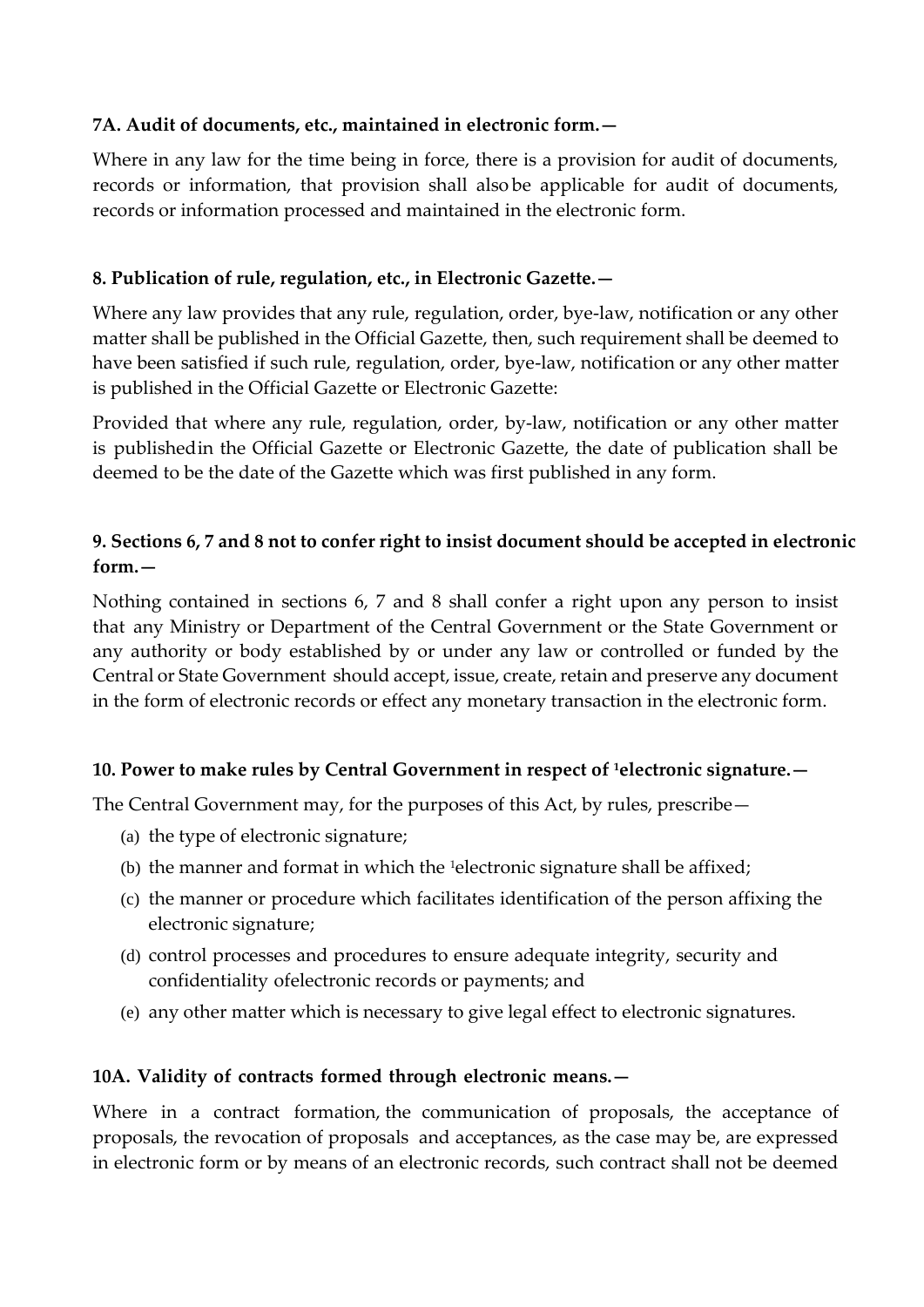to be unenforceable solely on the ground that such electronic form or means was used for that purpose.

# **CHAPTER IV - ATTRIBUTION, ACKNOWLEDGMENT AND DESPATCH OF ELECTRONIC RECORDS**

### **11. Attribution of electronic records.—**

An electronic record shall be attributed to the originator—

- (a) if it was sent by the originator himself;
- (b) by a person who had the authority to act on behalf of the originator in respect of thatelectronic record; or
- (c) by an information system programmed by or on behalf of the originator to operate automatically.

### **12. Acknowledgment of receipt.—**

(*1*) Where the originator has not stipulated that the acknowledgment of receipt of electronic record be given in a particular form or by a particular method, anacknowledgment may be given by  $-$ 

- (a) any communication by the addressee, automated or otherwise; or
- (b) any conduct of the addressee, sufficient to indicate to the originator that the electronic recordhas been received.

(2) Where the originator has stipulated that the electronic record shall be binding only on receipt of an acknowledgment of such electronic record by him, then unless acknowledgment has been so received, the electronic record shall he deemed to have been never sent by the originator.

(3) Where the originator has not stipulated that the electronic record shall be binding only on receipt of such acknowledgment, and the acknowledgment has not been received by the originator within thetime specified or agreed or, if no time has been specified or agreed to within a reasonable time, then the originator may give notice to the addressee stating that no acknowledgment has been received by him and specifying a reasonable time by which the acknowledgment must be received by him and if no acknowledgment is received within the aforesaid time limit he may after giving notice to the addressee, treat the electronic record as though it has never been sent.

### **13. Time and place of despatch and receipt of electronic record.—**

(*1*) Save as otherwise agreed to between the originator and the addressee, the despatch of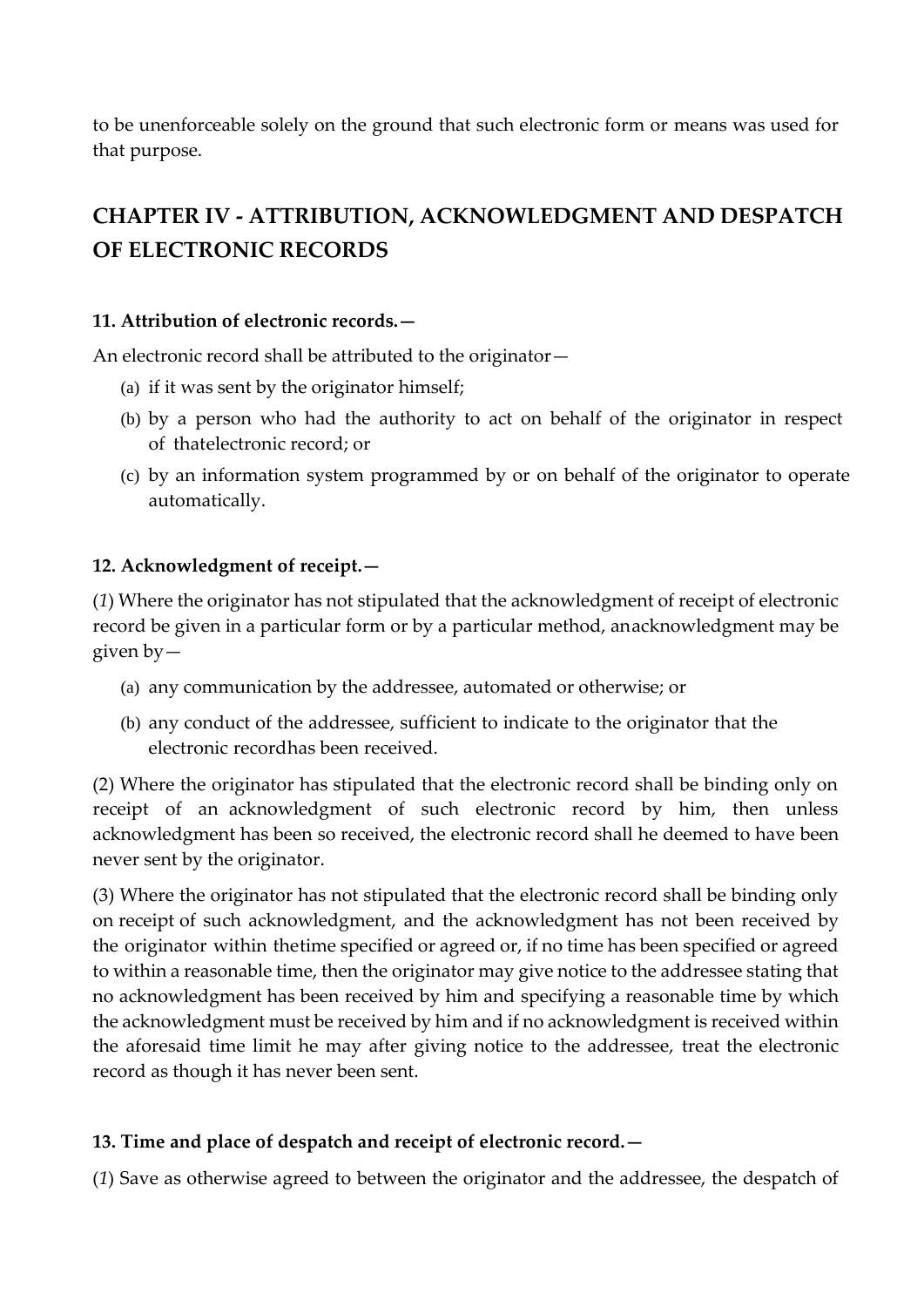an electronic record occurs when it enters a computer resource outside the control of the originator.

(2) Save as otherwise agreed between the originator and the addressee, the time of receipt of an electronic record shall be determined as follows, namely:—

(a) if the addressee has designated a computer resource for the purpose of receiving electronic records,—

(i) receipt occurs at the time when the electronic record enters the designated computer resource; or

(ii) if the electronic record is sent to a computer resource of the addressee that is not the designated computer resource, receipt occurs at the time when the electronic record is retrievedby the addressee;

(b) if the addressee has not designated a computer resource along with specified timings, if any, receipt occurs when the electronic record enters the computer resource of the addressee.

(3) Save as otherwise agreed to between the originator and the addressee, an electronic record is deemed to be despatched at the place where the originator has his place of business, and is deemed to be received at the place where the addressee has his place of business.

(4) The provisions of sub-section (*2*) shall apply notwithstanding that the place where the computer resource is located may be different from the place where the electronic record is deemed to have been received under sub-section (*3*).

(5) For the purposes of this section,–

- (a) if the originator or the addressee has more than one place of business, the principal place ofbusiness, shall be the place of business;
- (b) if the originator or the addressee does not have a place of business, his usual place ofresidence shall be deemed to be the place of business;
- (c) "usual place of residence", in relation to a body corporate, means the place where it is registered.

# **CHAPTER V - SECURE ELECTRONIC RECORDS AND SECURE ELECTRONIC SIGNATURE**

### **14. Secure electronic record.—**

Where any security procedure has been applied to an electronic record at a specific point of time, then such record shall he deemed to be a secure electronic record from such point of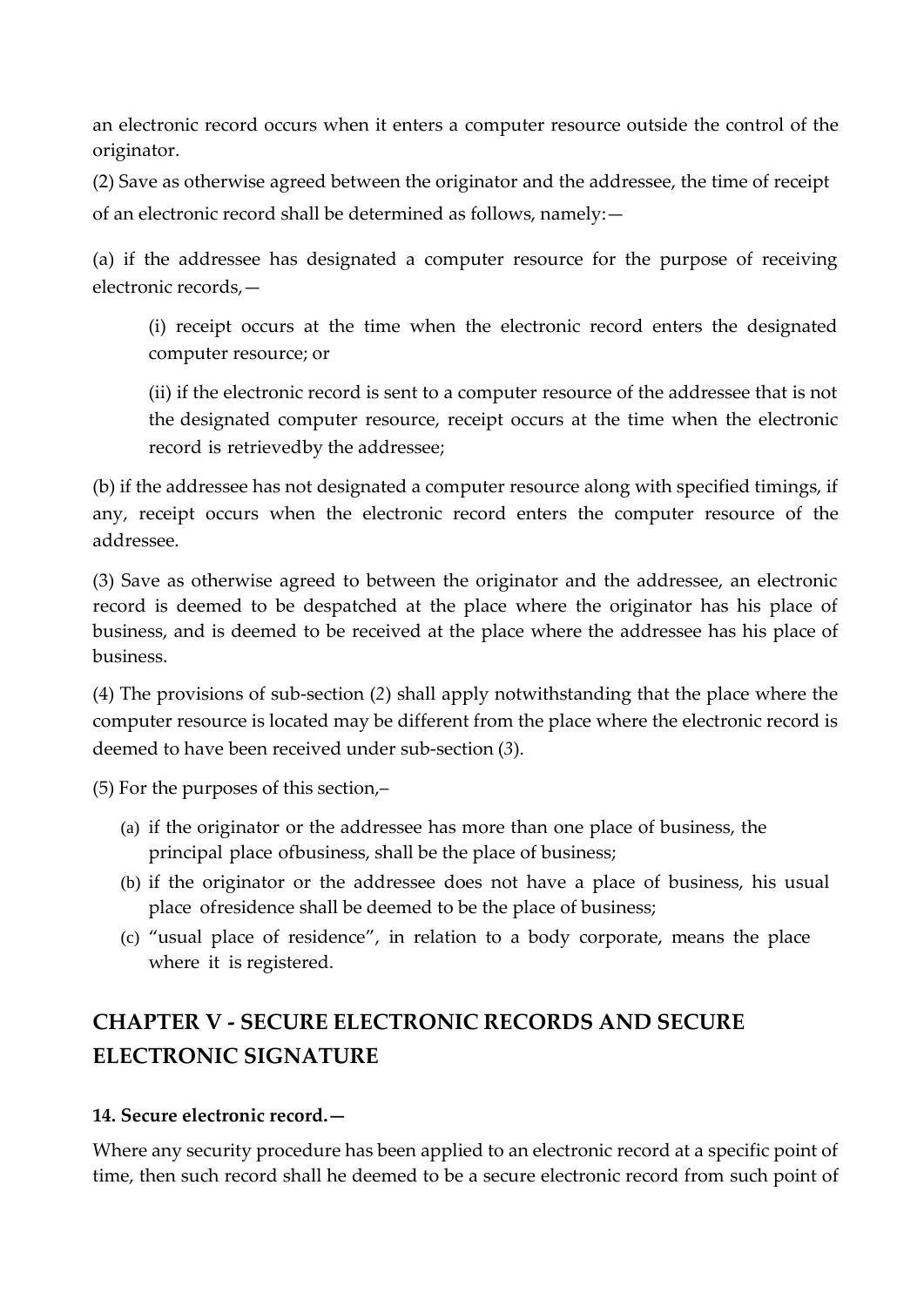time to the time of verification.

### **15. Secure electronic signature.—**

An electronic signature shall be deemed to be a secure electronicsignature if—

- (i) the signature creation data, at the time of affixing signature, was under the exclusive control ofsignatory and no other person; and
- (ii) the signature creation data was stored and affixed in such exclusive manner as may be prescribed.

*Explanation.*–In case of digital signature, the -signature creation data II means the private key of the subscriber.

### **16. Security procedures and practices.—**

The Central Government may, for the purposes of sections14 and 15, prescribe the security procedures and practices:

Provided that in prescribing such security procedures and practices, the Central Government shall have regard to the commercial circumstances, nature of transactions and such other related factors as it may consider appropriate.

# **CHAPTER VI - REGULATION OF CERTIFYING AUTHORITIES**

### **17. Appointment of Controller and other officers.**—

(*1*) The Central Government may, by notification in the Official Gazette, appoint a Controller of Certifying Authorities for the purposes of this Act and may also by the same or subsequent notification appoint such number of Deputy Controllers, Assistant Controllers, other officers and employees as it deems fit.

(2) The Controller shall discharge his functions under this Act subject to the general control and directions of the Central Government.

(3) The Deputy Controllers and Assistant Controllers shall perform the functions assigned to them by the Controller under the general superintendence and control of the Controller.

(4) The qualifications, experience and terms and conditions of service of Controller, Deputy Controllers ,Assistant Controllers, other officers and employees] shall be such as may be prescribed by the Central Government.

(5) The Head Office and Branch Office of the office of the Controller shall be at such places as the Central Government may specify, and these may be established at such places as the Central Government may think fit.

(6) There shall be a seal of the Office of the Controller.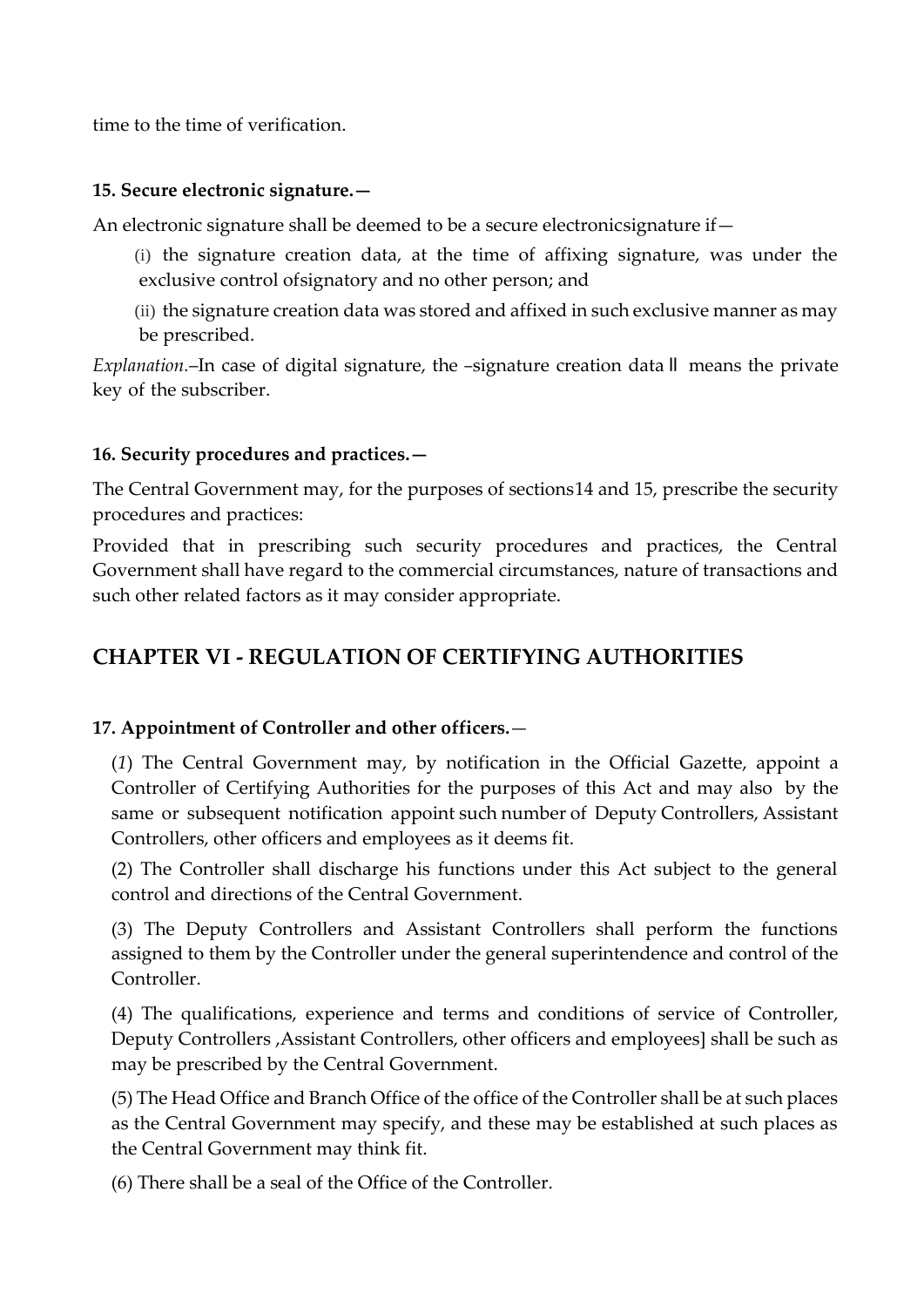### **18. Functions of Controller.—**

The Controller may perform all or any of the following functions, namely:–

- (a) exercising supervision over the activities of the Certifying Authorities;
- (b) certifying public keys of the Certifying Authorities;
- (c) laying down the standards to be maintained by the Certifying Authorities;
- (d) specifying the qualifications and experience which employees of the Certifying Authorityshould possess;
- (e) specifying the conditions subject to which the Certifying Authorities shall conduct theirbusiness;
- (f) specifying the contents of written, printed or visual materials and advertisements that may bedistributed or used in respect of a <sup>2</sup>electronic signature Certificate and the public key;
- (g) specifying the form and content of a <sup>2</sup>electronic signature Certificate and the key;
- (h) specifying the form and manner in which accounts shall be maintained by the CertifyingAuthorities;
- (i) specifying the terms and conditions subject to which auditors may be appointed and theremuneration to be paid to them;
- (j) facilitating the establishment of any electronic system by a Certifying Authority either solelyor jointly with other Certifying Authorities and regulation of such systems;
- (k) specifying the manner in which the Certifying Authorities shall conduct their dealings with thesubscribers;
- (l) resolving any conflict of interests between the Certifying Authorities and the subscribers;
- (m) laying down the duties of the Certifying Authorities;
- (n) maintaining a data base containing the disclosure record of every Certifying Authoritycontaining such particulars as may be specified by regulations, which shall be accessible to public.

### **19. Recognition of foreign Certifying Authorities.—**

(*1*) Subject to such conditions and restrictions as may be specified by regulations, the Controller may with the previous approval of the Central Government, and by notification in the Official Gazette, recognise any foreign Certifying Authority as a Certifying Authority for the purposes of this Act.

(2) Where any Certifying Authority is recognised under sub-section (1), the <sup>2</sup>electronic signature Certificate issued by such Certifying Authority shall be valid for the purposes of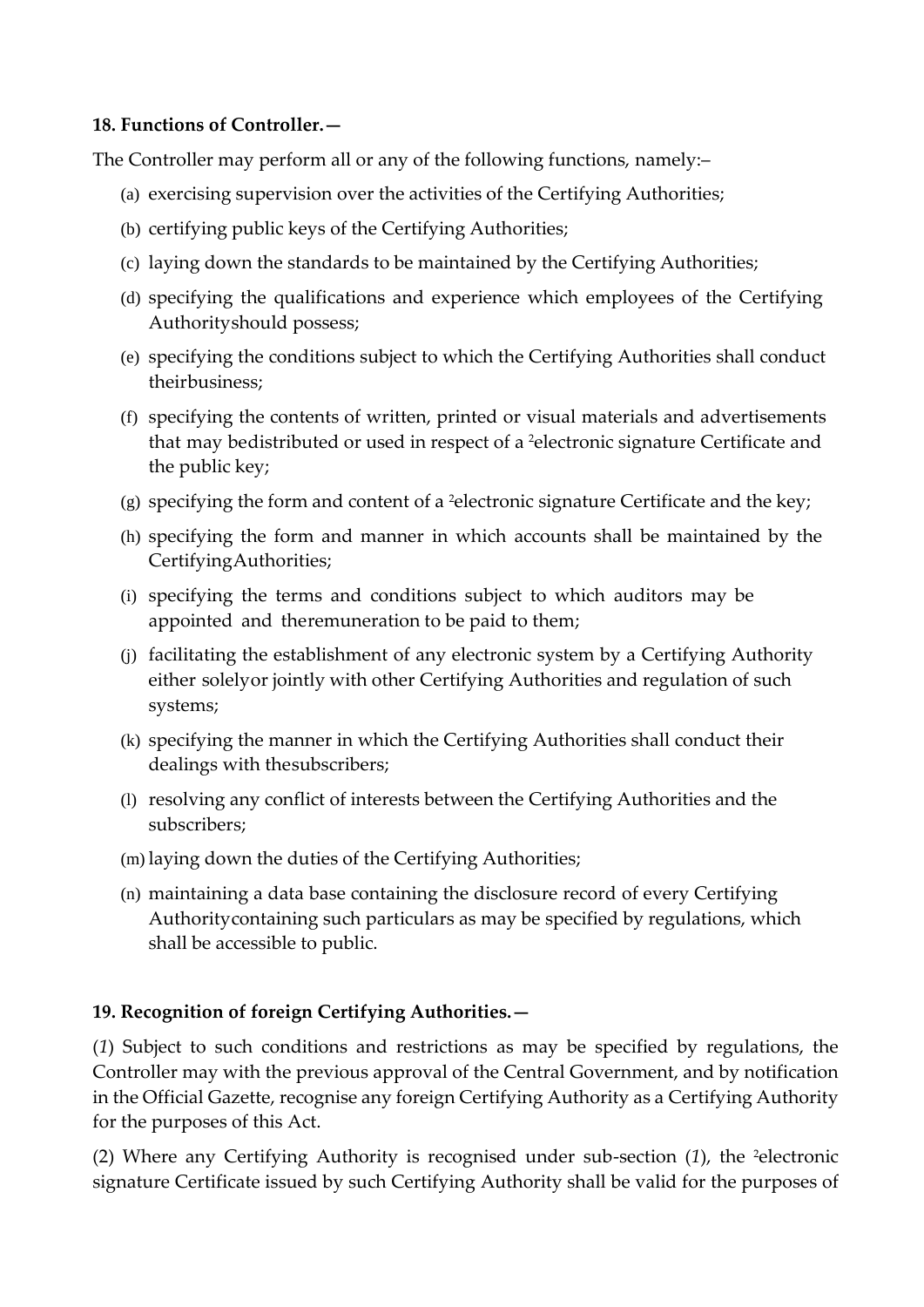this Act.

(3) The Controller may, if he is satisfied that any Certifying Authority has contravened any of the conditions and restrictions subject to which it was granted recognition under subsection (*1*) he may, for reasons to be recorded in writing, by notification in the Official Gazette, revoke such recognition.

### **20. Controller to act as repository***.*

[*Omitted by the Information Technology* (*Amendment*) *Act*, 2008 (10 *of* 2009), *s*. 13 (*w*.*e*.*f*. 27-10- 2009).]

### **21. Licence to issue electronic signature Certificates.—**

(*1*) Subject to the provisions of sub-section (*2*), any person may make an application, to the Controller, for a licence to issue <sup>1</sup>electronic signature Certificates.

(2) No licence shall be issued under sub-section (*1*), unless the applicant fulfils such requirements with respect to qualification, expertise, manpower, financial resources and other infrastructure facilities, which are necessary to issue 1electronic signature Certificates as may be prescribed by the Central Government.

(3) A licence granted under this section shall—

- (a) be valid for such period as may be prescribed by the Central Government;
- (b) not be transferable or heritable;
- (c) be subject to such terms and conditions as may be specified by the regulations.

### **22. Application for licence.—**

(*1*) Every application for issue of a licence shall be in such form asmay be prescribed by the Central Government.

(2) Every application for issue of a licence shall be accompanied by  $-$ 

- (a) a certification practice statement;
- (b) a statement including the procedures with respect to identification of the applicant;
- (c) payment of such fees, not exceeding twenty-five thousand rupees as may be prescribed by theCentral Government;
- (d) such other documents, as may be prescribed by the Central Government.

### **23. Renewal of licence.—**

An application for renewal of a licence shall be—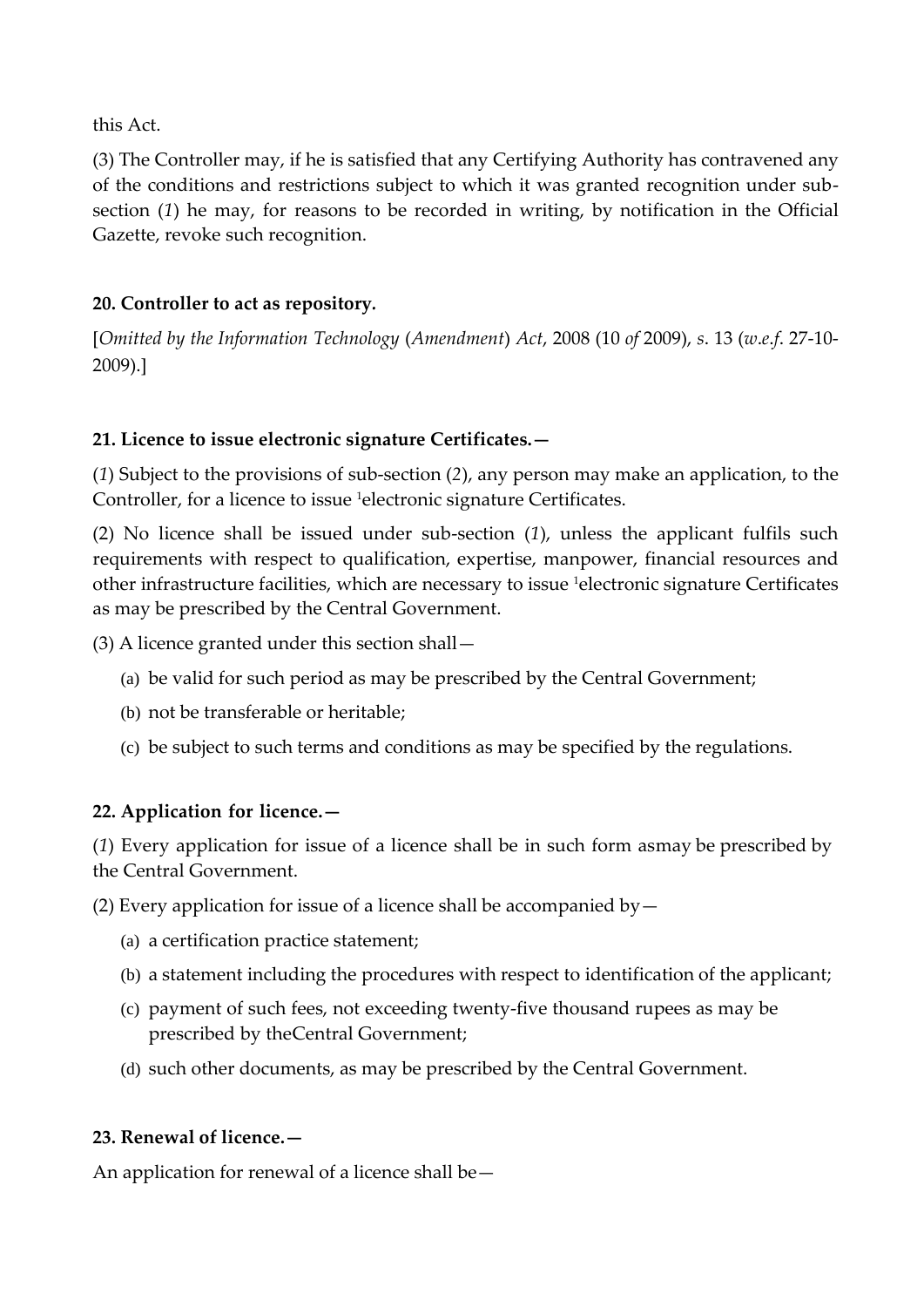- (a) in such form;
- (b) accompanied by such fees, not exceeding five thousand rupees, as may be prescribed by the Central Government and shall be made not less than forty-five days before the date of expiry of the period of validity of the licence.

### **24. Procedure for grant or rejection of licence.—**

The Controller may, on receipt of an application under sub-section (*1*) of section 21, after considering the documents accompanying the application and such other factors, as he deems fit, grant the licence or reject the application:

Provided that no application shall be rejected under this section unless the applicant has been given a reasonable opportunity of presenting his case.

### **25. Suspension of licence.—**

(*1*) The Controller may, if he is satisfied after making such inquiry, as he may think fit, that a Certifying Authority has—

- (a) made a statement in, or in relation to, the application for the issue or renewal of the licence,which is incorrect or false in material particulars;
- (b) failed to comply with the terms and conditions subject to which the licence was granted;
- (c) failed to maintain the procedures and standards specified in section 30;
- (d) contravened any provisions of this Act, rule, regulation or order made

thereunder,revoke the licence:

Provided that no licence shall be revoked unless the Certifying Authority has been given a reasonable opportunity of showing cause against the proposed revocation.

(2) The Controller may, if he has reasonable cause to believe that there is any ground for revoking a licence under sub-section (*1*), by order suspend such licence pending the completion of any enquiry ordered by him:

Provided that no licence shall be suspended for a period exceeding ten days unless the Certifying Authority has been given a reasonable opportunity of showing cause against the proposed suspension.

(3) No Certifying Authority whose licence has been suspended shall issue any 1electronic signature Certificate during such suspension.

#### **26. Notice of suspension or revocation of licence.—**

(*1*) Where the licence of the Certifying Authority is suspended or revoked, the Controller shall publish notice of such suspension or revocation,as the case may be, in the data base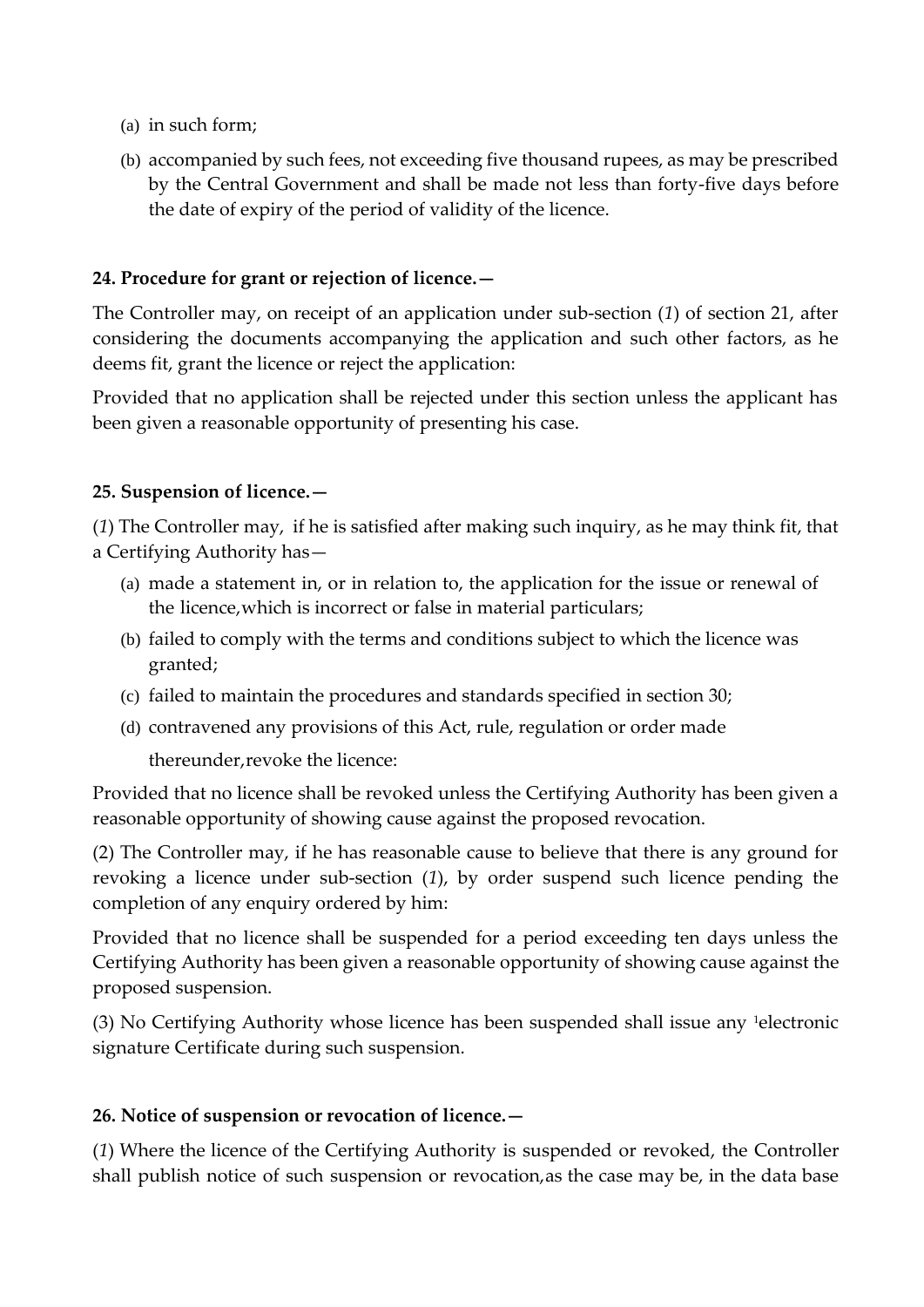maintained by him.

(*2*) Where one or more repositories are specified, the Controller shall publish notices of such suspension or revocation, as the case may be, in all such repositories:

Provided that the data base containing the notice of such suspension or revocation, as the case maybe, shall be made available through a web site which shall be accessible round the clock:

Provided further that the Controller may, if he considers necessary, publicise the contents of data basein such electronic or other media, as he may consider appropriate.

### **27. Power to delegate.—**

The Controller may, in writing, authorise the Deputy Controller, Assistant Controller or any officer to exercise any of the powers of the Controller under this Chapter.

### **28. Power to investigate contraventions.—**

(*1*) The Controller or any officer authorised by him in this behalf shall take up for investigation any contravention of the provisions of this Act, rules or regulations made thereunder.

(*2*) The Controller or any officer authorised by him in this behalf shall exercise the like powers which are conferred on Income-tax authorities under Chapter XIII of the Incometax Act, 1961 (43 of 1961), andshall exercise such powers, subject to such limitations laid down under that Act.

### **29. Access to computers and data.—**

(*1*) Without prejudice to the provisions of sub-section (*1*) of section 69, the Controller or any person authorised by him shall, if he has reasonable cause to suspect that <sup>2</sup> [any contravention of the provisions of this Chapter] has been committed, have access to any computer system, any apparatus, data or any other material connected with such system, for the purpose ofsearching or causing a search to be made for obtaining any information or data contained in or availableto such computer system.

(*2*) For the purposes of sub-section (*1*), the Controller or any person authorised by him may, by order,direct any person in charge of, or otherwise concerned with the operation of, the computer system, data apparatus or material, to provide him with such reasonable technical and other assistance as he may consider necessary.

### **30. Certifying Authority to follow certain procedures.—**

Every Certifying Authority shall,—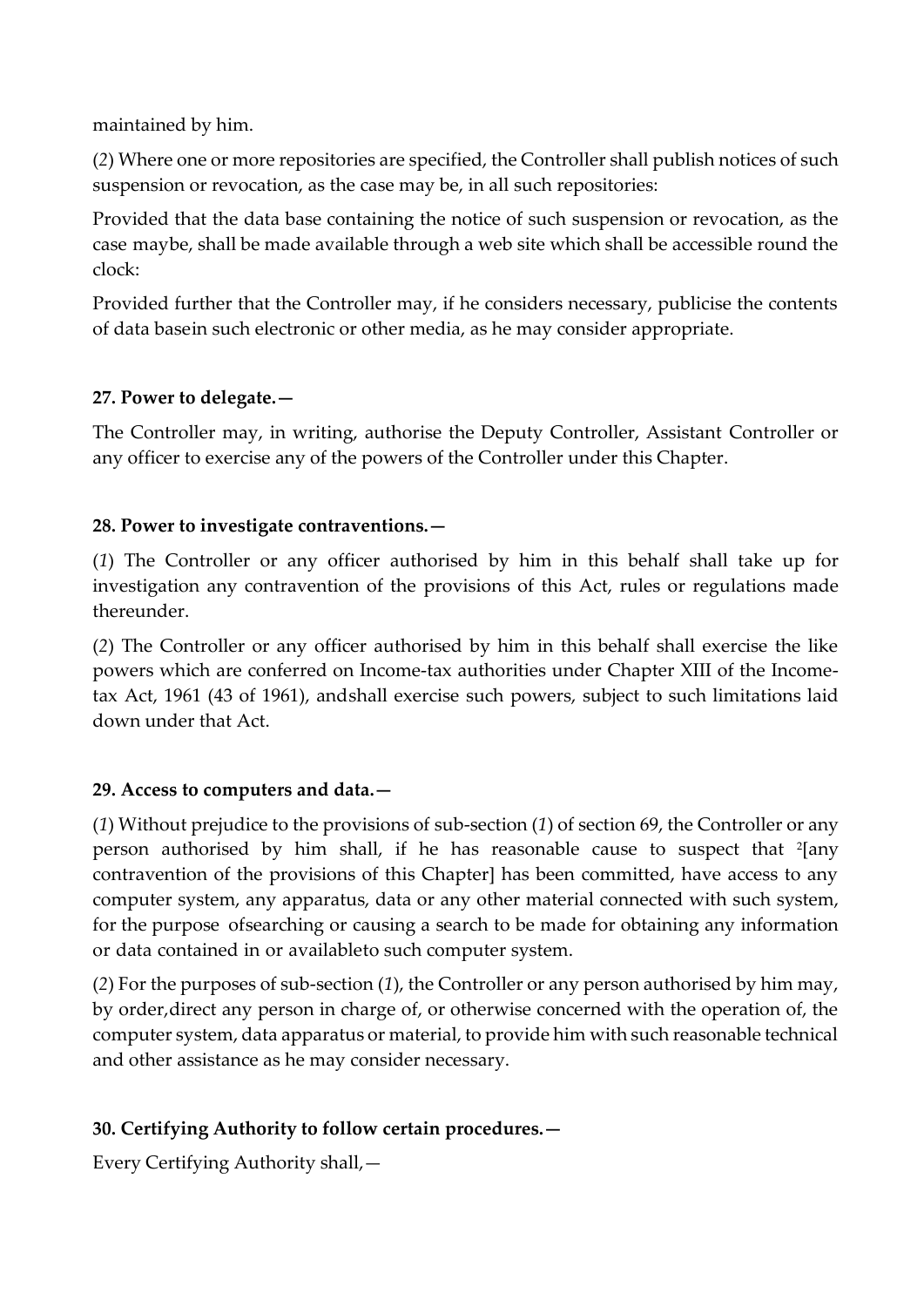- (a) make use of hardware, software and procedures that are secure from intrusion and misuse;
- (b) provide a reasonable level of reliability in its services which are reasonably suited to theperformance of intended functions;
- (c) adhere to security procedures to ensure that the secrecy and privacy of the electronic signatures are assured;
- (*ca*) be the repository of all electronic signature Certificates issued under this Act;

(*cb*) publish information regarding its practices, electronic signature Certificates and currentstatus of such certificates; and

(d) observe such other standards as may be specified by regulations.

### **31. Certifying Authority to ensure compliance of the Act, etc.—**

Every Certifying Authority shall ensure that every person employed or otherwise engaged by it complies, in the course of his employment or engagement, with the provisions of this Act, rules, regulations and orders made thereunder.

### **32. Display of licence.—**

Every Certifying Authority shall display its licence at a conspicuous place of the premises in which it carries on its business.

### **33. Surrender of licence.—**

(*1*) Every Certifying Authority whose licence is suspended or revoked shall immediately after such suspension or revocation, surrender the licence to the Controller.

(*2*) Where any Certifying Authority fails to surrender a licence under sub-section (*1*), the person in whose favour a licence is issued, shall be guilty of an offence and shall be punished with imprisonment which may extend up to six months or a fine which may extend up to ten thousand rupees or with both.

### **34. Disclosure.–**

(*1*) Every Certifying Authority shall disclose in the manner specified by regulations—

- (a) its electronic signature Certificate;
- (b) any certification practice statement relevant thereto;
- (c) notice of the revocation or suspension of its Certifying Authority certificate, if any; and
- (d) any other fact that materially and adversely affects either the reliability of a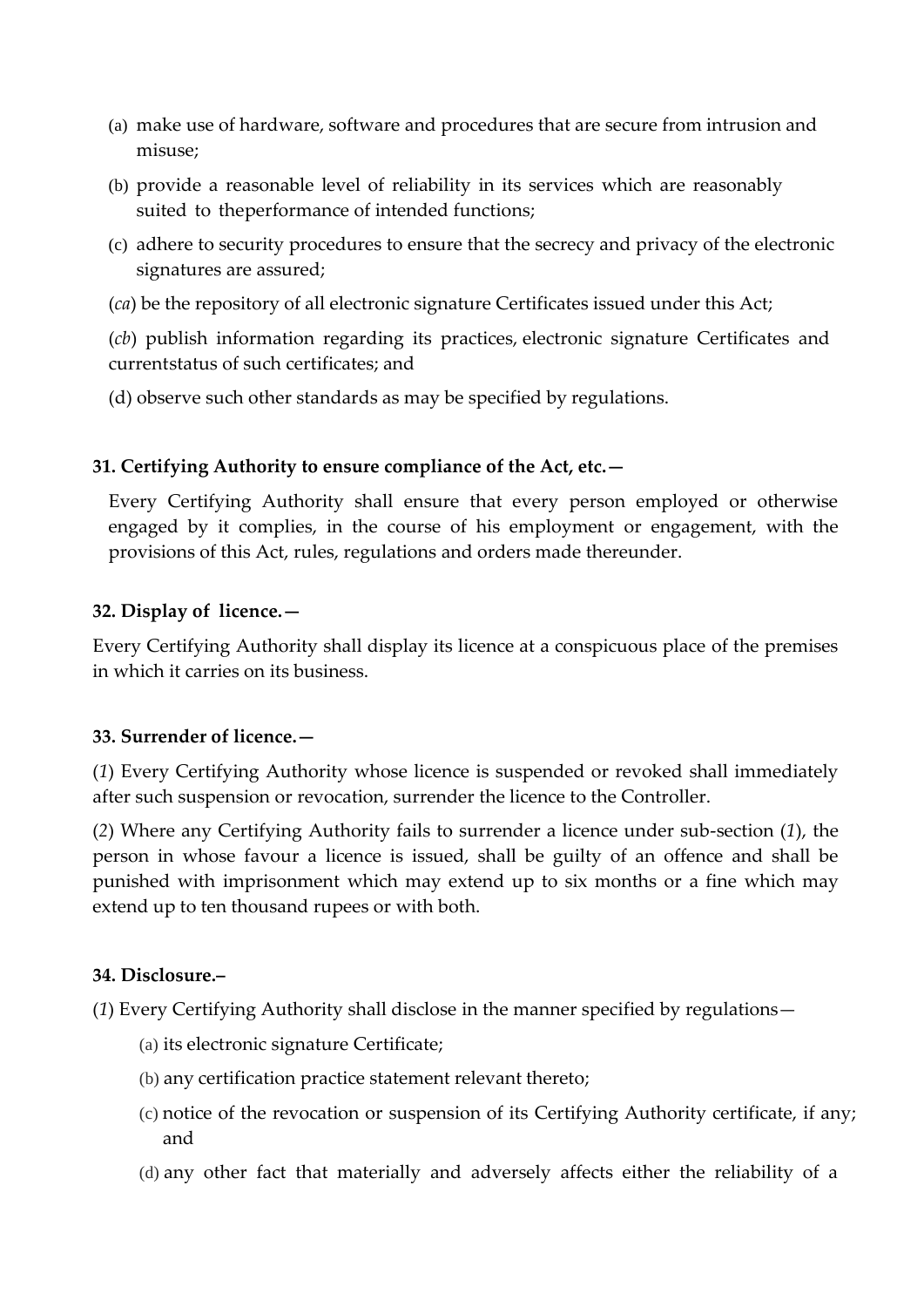electronic signature Certificate, which that Authority has issued, or the Authority's ability to perform its services.

(2) Where in the opinion of the Certifying Authority any event has occurred or any situation has arisen which may materially and adversely affect the integrity of its computer system or the conditions subject to which a <sup>1</sup>electronic signature Certificate was granted, then, the Certifying Authority shall–

- (a) use reasonable efforts to notify any person who is likely to be affected by that occurrence; or
- (b) act in accordance with the procedure specified in its certification practice statement to deal with such event or situation.

# **CHAPTER VII - ELECTRONIC SIGNATURE CERTIFICATES**

### **35. Certifying authority to issue electronic signature Certificate.—**

(*1*) Any person may make anapplication to the Certifying Authority for the issue of a electronic signature Certificate in such form as may be prescribed by the Central Government.

(2) Every such application shall be accompanied by such fee not exceeding twenty-five thousand rupees as may be prescribed by the Central Government, to be paid to the Certifying Authority:

Provided that while prescribing fees under sub-section (*2*) different fees may be prescribed for different classes of applicants.

(3) Every such application shall be accompanied by a certification practice statement or where there is no such statement, a statement containing such particulars, as may be specified by regulations.

(4) On receipt of an application under sub-section (*1*), the Certifying Authority may, after consideration of the certification practice statement or the other statement under sub-section (*3*) and after making such enquiries as it may deem fit, grant the electronic signature Certificate or for reasons to be recorded in writing, reject the application.

Provided that no application shall be rejected unless the applicant has been given a reasonable opportunity of showing cause against the proposed rejection.

### **36. Representations upon issuance of Digital Signature Certificate.—**

A Certifying Authoritywhile issuing a Digital Signature Certificate shall certify that—

(a) it has complied with the provisions of this Act and the rules and regulations made thereunder;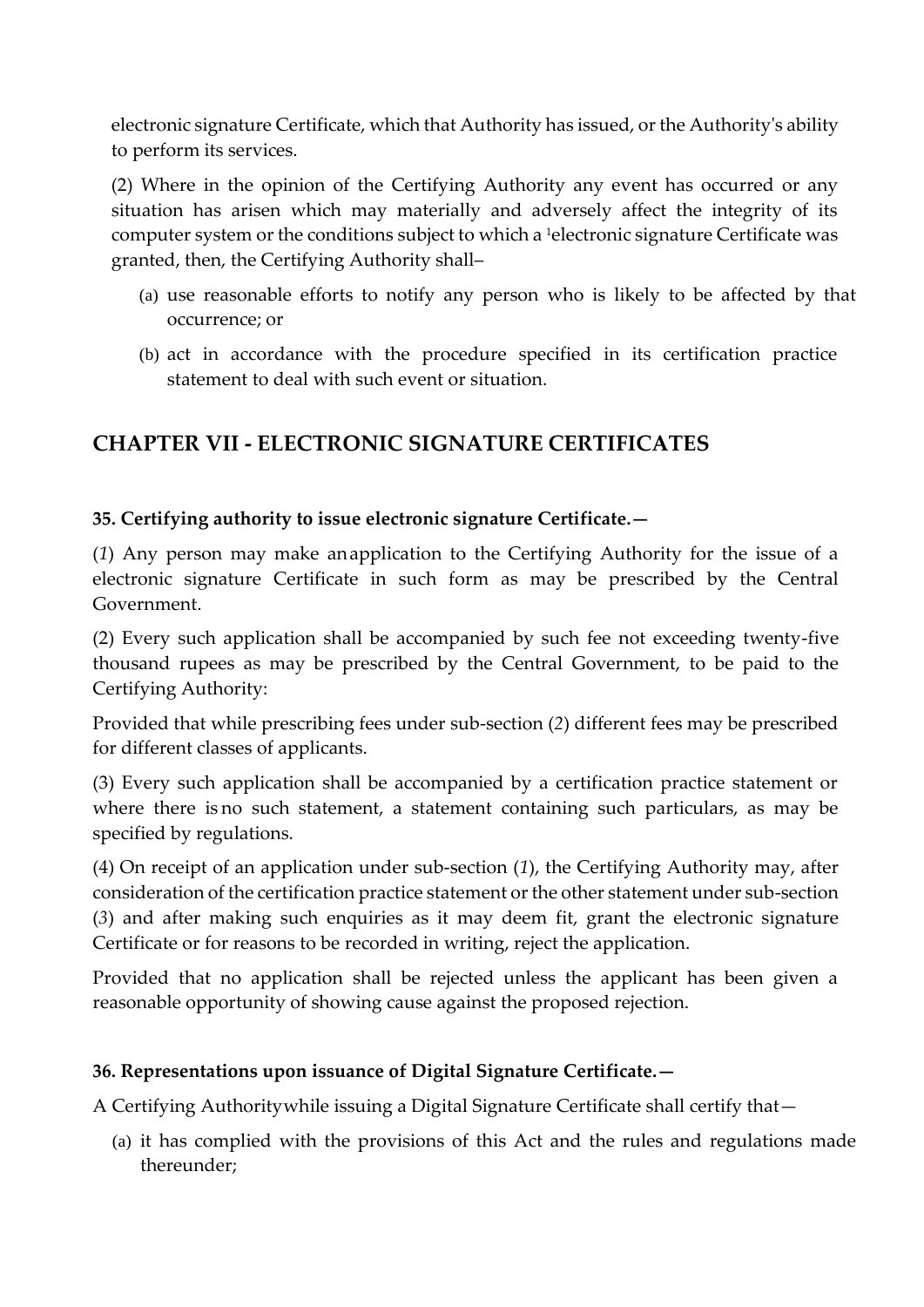- (b) it has published the Digital Signature Certificate or otherwise made it available to such personrelying on it and the subscriber has accepted it;
- (c) the subscriber holds the private key corresponding to the public key, listed in the DigitalSignature Certificate;
- (*ca*) the subscriber holds a private key which is capable of creating a digital signature;

(*cb*) the public key to be listed in the certificate can be used to verify a digital signature affixed bythe private key held by the subscriber;

- (d) the subscriber's public key and private key constitute a functioning key pair;
- (e) the information contained in the Digital Signature Certificate is accurate; and
- (f) it has no knowledge of any material fact, which if it had been included in the Digital SignatureCertificate would adversely affect the reliability of the representations in clauses (*a*) to (*d*).

### **37. Suspension of Digital Signature Certificate.–**

(*1*) Subject to the provisions of sub-section (*2*), theCertifying Authority which has issued a Digital Signature Certificate may suspend such Digital Signature Certificate,–

- (a) on receipt of a request to that effect from–
	- (i) the subscriber listed in the Digital Signature Certificate; or
	- (ii) any person duly authorised to act on behalf of that subscriber;
- (b) if it is of opinion that the Digital Signature Certificate should be suspended in public interest.

(2) A Digital Signature Certificate shall not be suspended for a period exceeding fifteen days unlessthe subscriber has been given an opportunity of being heard in the matter.

(3) On suspension of a Digital Signature Certificate under this section, the Certifying Authority shallcommunicate the same to the subscriber.

### **38. Revocation of Digital Signature Certificate.–**

- (*1*) A Certifying Authority may revoke a DigitalSignature Certificate issued by it–
	- (a) where the subscriber or any other person authorised by him makes a request to that effect; or
	- (b) upon the death of the subscriber; or
	- (c) upon the dissolution of the firm or winding up of the company where the subscriber is a firmor a company.

(2) Subject to the provisions of sub-section (*3*) and without prejudice to the provisions of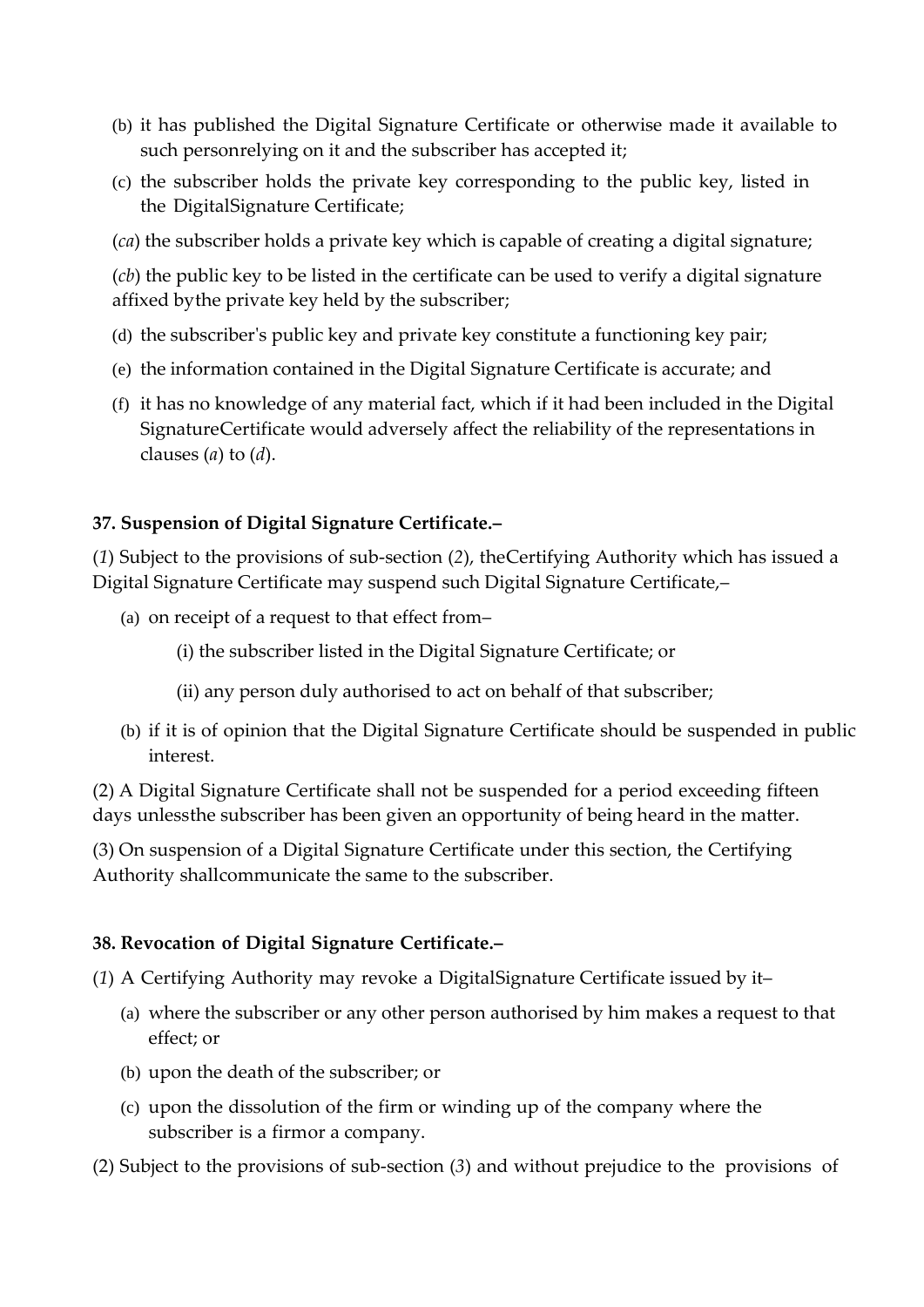sub-section (*1*), a Certifying Authority may revoke a Digital Signature Certificate which has been issued by it at any time, if it is of opinion that–

- (a) a material fact represented in the Digital Signature Certificate is false or has been concealed;
- (b) a requirement for issuance of the Digital Signature Certificate was not satisfied;
- (c) the Certifying Authority's private key or security system was compromised in a manner materially affecting the Digital Signature Certificate's reliability;
- (d) the subscriber has been declared insolvent or dead or where a subscriber is a firm or a company, which has been dissolved, wound-up or otherwise ceased to exist.

(3) A Digital Signature Certificate shall not be revoked unless the subscriber has been given an opportunity of being heard in the matter.

(4) On revocation of a Digital Signature Certificate under this section, the Certifying Authority shall communicate the same to the subscriber.

### **39. Notice of suspension or revocation.–**

(*1*) Where a Digital Signature Certificate is suspended or revoked under section 37 or section 38, the Certifying Authority shall publish a notice of such suspension or revocation, as the case may be, in the repository specified in the Digital Signature Certificate for publication of such notice.

(*2*) Where one or more repositories are specified, the Certifying Authority shall publish notices of such suspension or revocation, as the case may be, in all such repositories.

## **CHAPTER VIII - DUTIES OF SUBSCRIBERS**

### **40. Generating key pair.–**

Where any Digital Signature Certificate the public key of which corresponds to the private key of that subscriber which is to be listed in the Digital Signature Certificate has been accepted by a subscriber, the subscriber shall generate <sup>2</sup> [that key] pair by applying the security procedure.

### **40A. Duties of subscriber of Electronic Signature Certificate.–**

In respect of Electronic Signature Certificate the subscriber shall perform such duties as may be prescribed.

#### **41. Acceptance of Digital Signature Certificate.–**

(*1*) A subscriber shall be deemed to have accepteda Digital Signature Certificate if he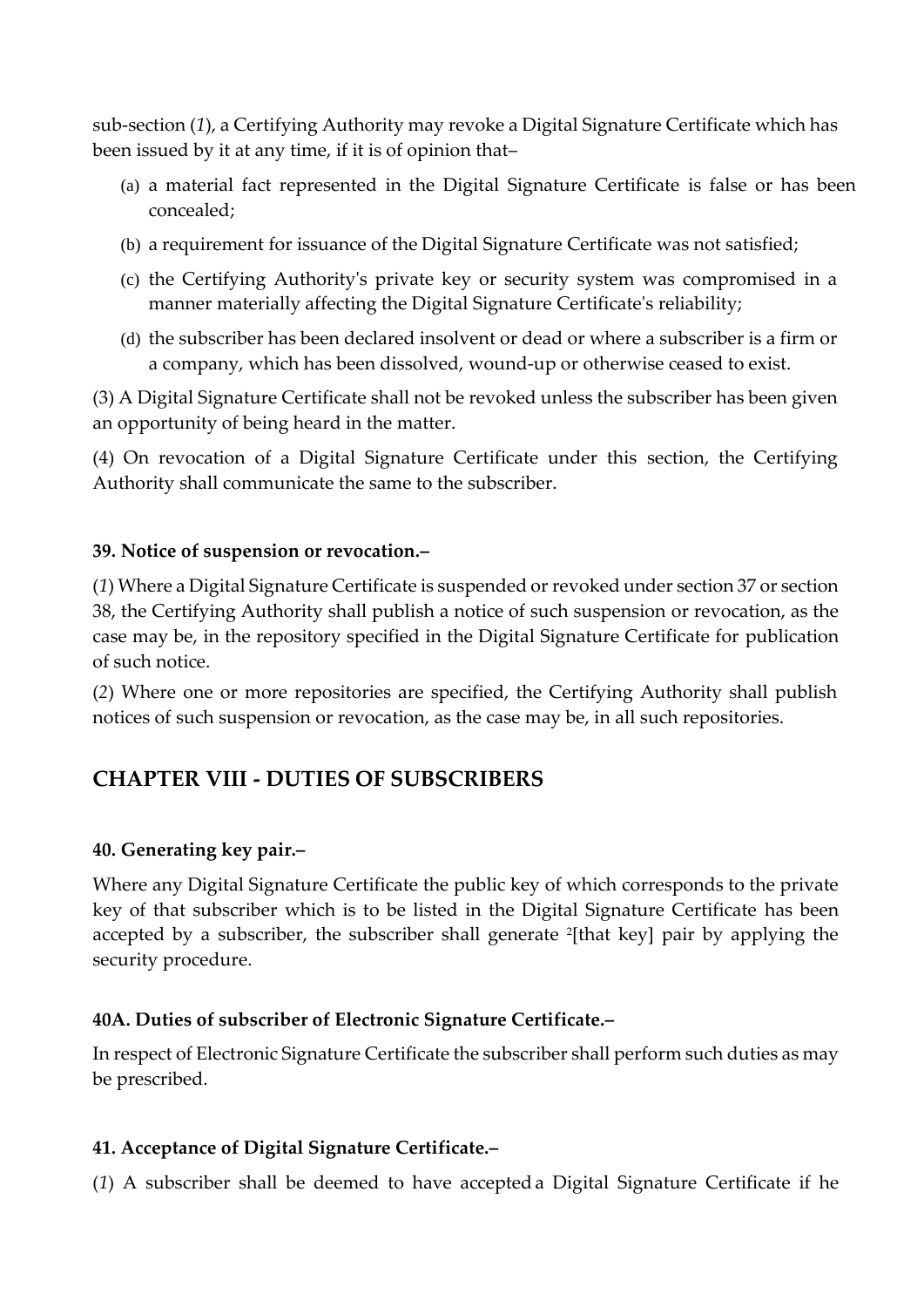publishes or authorises the publication of a Digital Signature Certificate–

- (a) to one or more persons;
- (b) in a repository; or

otherwise demonstrates his approval of the Digital Signature Certificate in any manner.

(2) By accepting a Digital Signature Certificate the subscriber certifies to all who reasonably rely on the information contained in the Digital Signature Certificate that–

- (a) the subscriber holds the private key corresponding to the public key listed in the DigitalSignature Certificate and is entitled to hold the same;
- (b) all representations made by the subscriber to the Certifying Authority and all material relevantto the information contained in the Digital Signature Certificate are true;
- (c) all information in the Digital Signature Certificate that is within the knowledge of thesubscriber is true.

### **42. Control of private key.–**

(*1*) Every subscriber shall exercise reasonable care to retain control of the private key corresponding to the public key listed in his Digital Signature Certificate and take all steps to prevent its disclosure.

(*2*) If the private key corresponding to the public key listed in the Digital Signature Certificate has been compromised, then, the subscriber shall communicate the same without any delay to the Certifying Authority in such manner as may be specified by the regulations.

*Explanation*.–For the removal of doubts, it is hereby declared that the subscriber shall be liable till he has informed the Certifying Authority that the private key has been compromised.

# **CHAPTER IX - PENALTIES, COMPENSATION AND ADJUDICATION**

### **43. Penalty and compensation for damage to computer, computer system, etc.–**

If any person without permission of the owner or any other person who is in charge of a computer, computer system or computer network,–

- (a) accesses or secures access to such computer, computer system or computer network or computer resource;
- (b) downloads, copies or extracts any data, computer data base or information from such computer, computer system or computer network including information or data held or stored in any removable storage medium;
- (c) introduces or causes to be introduced any computer contaminant or computer virus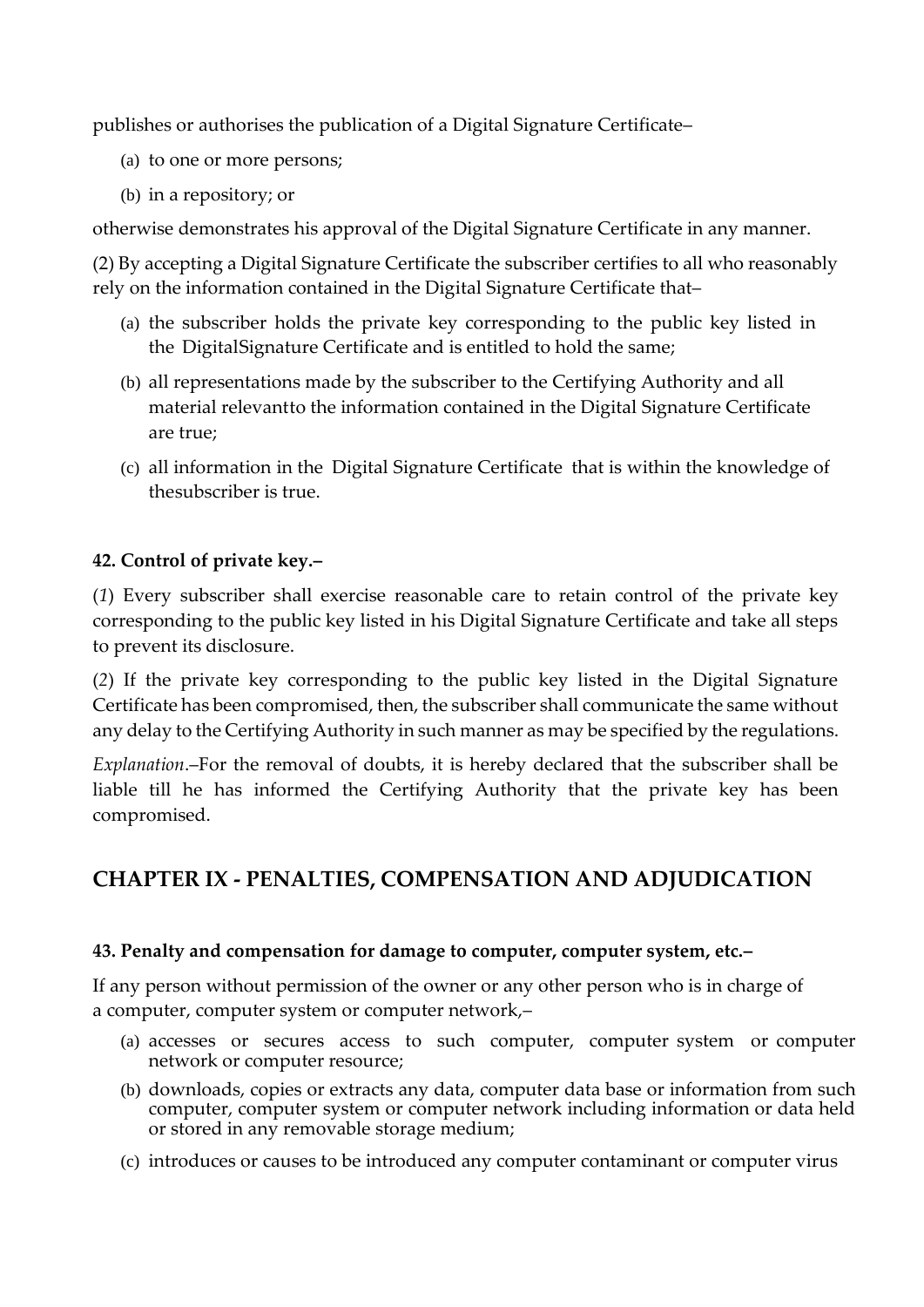into any computer, computer system or computer network;

- (d) damages or causes to be damaged any computer, computer system or computer network, data, computer data base or any other programmes residing in such computer, computer system or computer network;
- (e) disrupts or causes disruption of any computer, computer system or computer network;
- (f) denies or causes the denial of access to any person authorised to access any computer, computer system or computer network by any means;
- (g) provides any assistance to any person to facilitate access to a computer, computer system or computer network in contravention of the provisions of this Act, rules or regulations made thereunder;
- (h) charges the services availed of by a person to the account of another person by tampering with or manipulating any computer, computer system, or computer network;
- (i) destroys, deletes or alters any information residing in a computer resource or diminishes its value or utility or affects it injuriously by any means;
- (j) steal, conceal, destroys or alters or causes any person to steal, conceal, destroy or alter any computer source code used for a computer resource with an intention to cause damage; he shall be liable to pay damages by way of compensation to the person so affected.

*Explanation*.–For the purposes of this section,–

- (i) "computer contaminant" means any set of computer instructions that are designed–
	- (a) to modify, destroy, record, transmit data or programme residing within a computer, computer system or computer network; or
	- (b) by any means to usurp the normal operation of the computer, computer system, or computer network;
- (ii) "computer data-base" means a representation of information, knowledge, facts, concepts or instructions in text, image, audio, video that are being prepared or have been prepared in a formalised manner or have been produced by a computer, computer system or computer network and are intended for use in a computer, computer system or computer network;
- (iii)"computer virus" means any computer instruction, information, data or programme that destroys, damages, degrades or adversely affects the performance of a computer resource or attaches itself to another computer resource and operates when a programme, data or instruction is executed orsome other event takes place in that computer resource;
- (iv) "damage"means to destroy, alter, delete, add, modify or rearrange any computer resource by any means.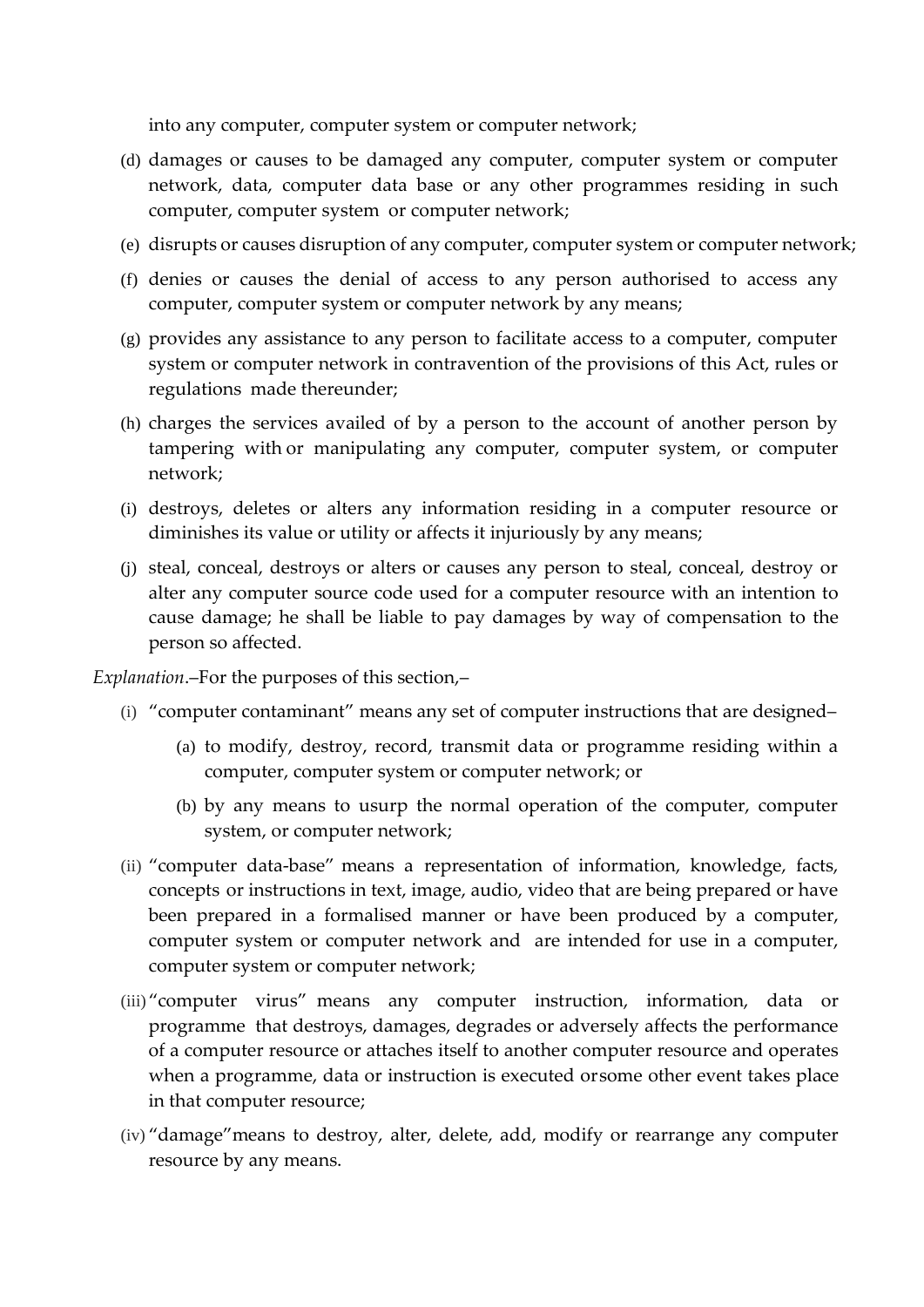(v) "computer source code" means the listing of programme, computer commands, design and layout and programme analysis of computer resource in any form.

### **43A. Compensation for failure to protect data.–**

Where a body corporate, possessing, dealing or handling any sensitive personal data or information in a computer resource which it owns, controls or operates, is negligent in implementing and maintaining reasonable security practices and procedures and thereby causes wrongful loss or wrongful gain to any person, such body corporate shall be liable to pay damages by way of compensation to the person so affected.

*Explanation*.–For the purposes of this section,–

- (i) "body corporate" means any company and includes a firm, sole proprietorship or other association of individuals engaged in commercial or professional activities;
- (ii) "reasonable security practices and procedures" means security practices and procedures designed to protect such information from unauthorised access, damage, use, modification, disclosure or impairment, as may be specified in an agreement between the parties or as may be specified in any law for the time being in force and in the absence of such agreement or any law, such reasonable security practices and procedures, as may be prescribed by the Central Government in consultation with such professional bodies or associations as it may deem fit;
- (iii)"sensitive personal data or information" means such personal information as may be prescribed by the Central Government in consultation with such professional bodies or associations asit may deem fit.

### **44. Penalty for failure to furnish information, return, etc.–**

If any person who is required under thisAct or any rules or regulations made thereunder to–

- (a) furnish any document, return or report to the Controller or the Certifying Authority fails to furnish the same, he shall be liable to a penalty not exceeding one lakh and fifty thousand rupees for each such failure;
- (b) file any return or furnish any information, books or other documents within the time specified therefor in the regulations fails to file return or furnish the same within the time specified therefor in the regulations, he shall be liable to a penalty not exceeding five thousand rupees for every day duringwhich such failure continues;
- (c) maintain books of account or records, fails to maintain the same, he shall be liable to a penaltynot exceeding ten thousand rupees for every day during which the failure continues.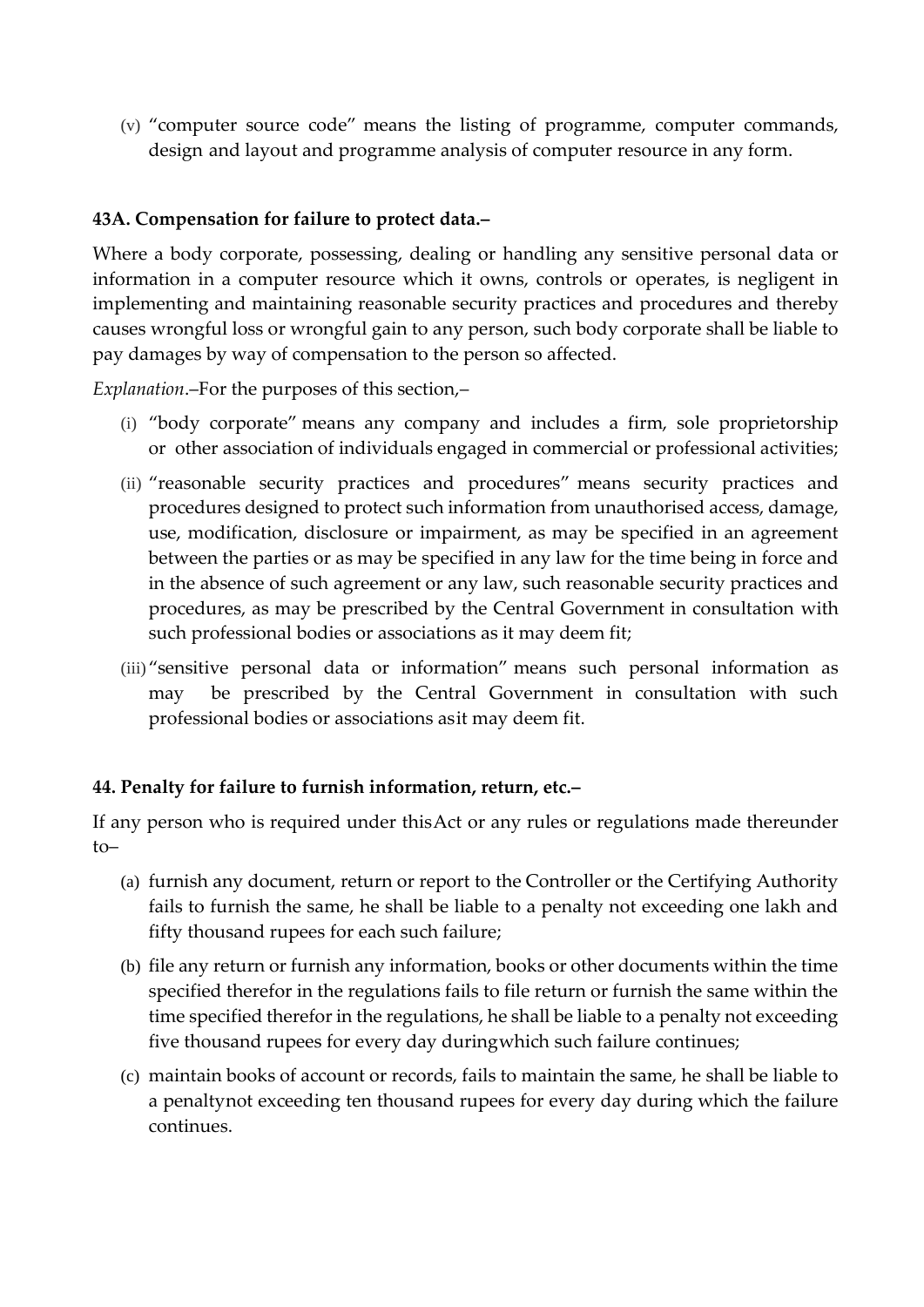### **45. Residuary penalty.–**

Whoever contravenes any rules or regulations made under this Act, for the contravention of which no penalty has been separately provided, shall be liable to pay a compensation not exceeding twenty-five thousand rupees to the person affected by such contravention or a penalty not exceeding twenty-five thousand rupees.

### **46. Power to adjudicate.–**

(*1*) For the purpose of adjudging under this Chapter whether any person has committed a contravention of any of the provisions of this Act or of any rule, regulation, <sup>1</sup> [direction or order made thereunder which renders him liable to pay penalty or compensation,] the Central Governmentshall, subject to the provisions of sub-section (*3*), appoint any officer not below the rank of a Director to the Government of India or an equivalent officer of a State Government to be an adjudicating officer for holding an inquiry in the manner prescribed by the Central Government.

(*1A*) The adjudicating officer appointed under sub-section (*1*) shall exercise jurisdiction to adjudicate matters in which the claim for injury or damage does not exceed rupees five crore:

Provided that the jurisdiction in respect of the claim for injury or damage exceeding rupees fivecrores shall vest with the competent court.

(2) The adjudicating officer shall, after giving the person referred to in sub-section (*1*) a reasonable opportunity for making representation in the matter and if, on such inquiry, he is satisfied that the person has committed the contravention, he may impose such penalty or award such compensation as he thinksfit in accordance with the provisions of that section.

(3) No person shall be appointed as an adjudicating officer unless he possesses such experience in thefield of Information Technology and legal or judicial experience as may be prescribed by the Central Government.

(4) Where more than one adjudicating officers are appointed, the Central Government shall specify byorder the matters and places with respect to which such officers shall exercise their jurisdiction.

(5) Every adjudicating officer shall have the powers of a civil court which are conferred on the "Appellate Tribunal" under sub-section (*2*) of section 58, and–

- (a) all proceedings before it shall be deemed to be judicial proceedings within the meaning ofsections 193 and 228 of the Indian Penal Code (45 of 1860);
- (b) shall be deemed to be a civil court for the purposes of sections 345 and 346 of the Code ofCriminal Procedure, 1973 (2 of 1974);
- (c) shall be deemed to be a civil court for purposes of Order XXI of the Civil Procedure Code,1908 (5 of 1908).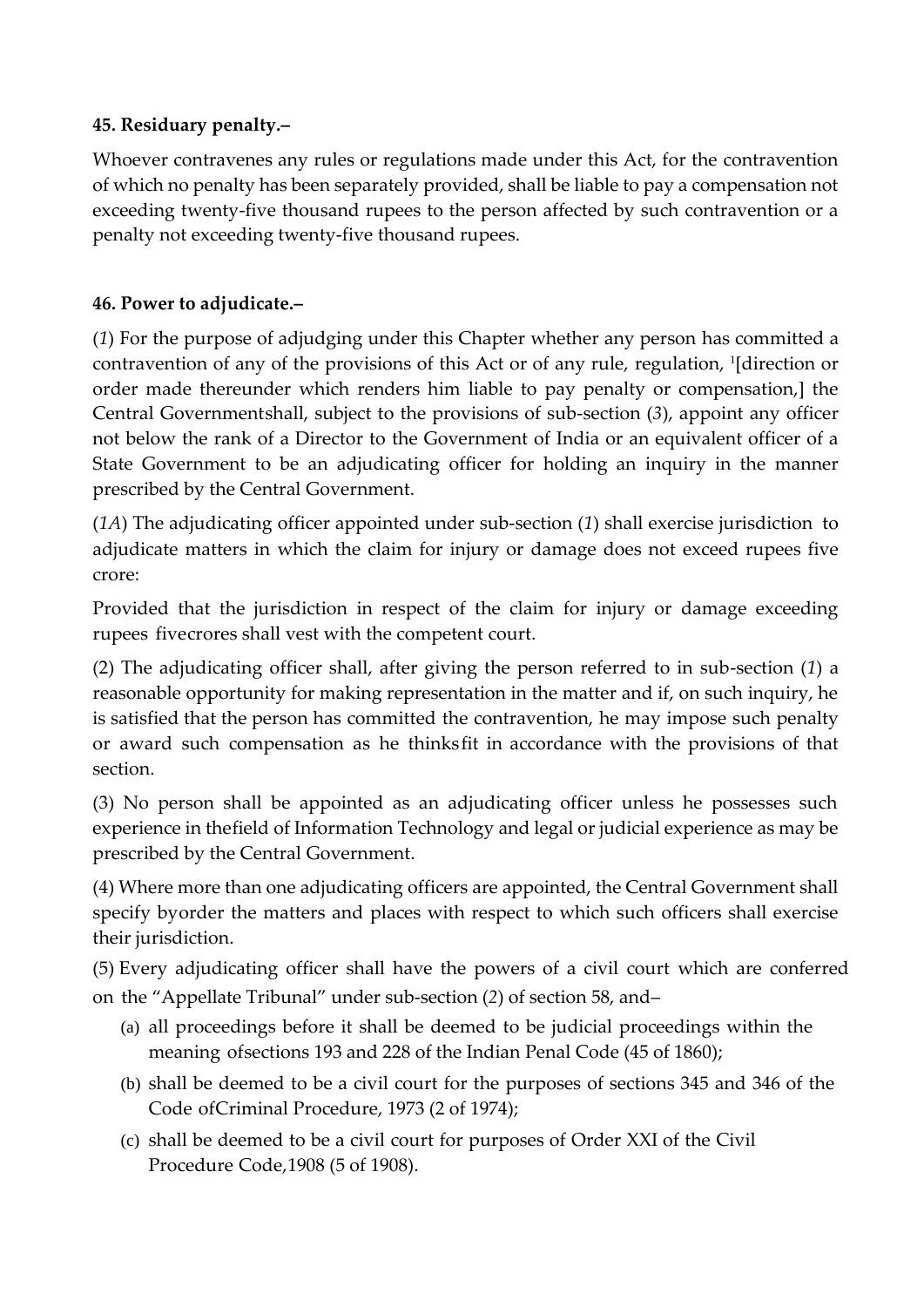### **47. Factors to be taken into account by the adjudicating officer.–**

While adjudging the quantum of compensation under this Chapter, the adjudicating officer shall have due regard to the following factors, namely:–

- (a) the amount of gain of unfair advantage, wherever quantifiable, made as a result of the default;
- (b) the amount of loss caused to any person as a result of the default;
- (c) the repetitive nature of the default.

# **CHAPTER X - THE APPELLATE TRIBUNAL**

### **48. Appellate Tribunal.–**

(*1*) The Telecom Disputes Settlement and Appellate Tribunal established under section 14 of the Telecom Regulatory Authority of India Act, 1997 (24 of 1997), shall, on and from the commencement of Part XIV of Chapter VI of the Finance Act, 2017 (7 of 2017), be the Appellate Tribunal for the purposes of this Act and the said Appellate Tribunal shall exercise thejurisdiction, powers and authority conferred on it by or under this Act.

(*2*) The Central Government shall specify, by notification the matters and places in relation to which the Appellate Tribunal may exercise jurisdiction.

### **49. Composition of Cyber Appellate Tribunal.**

[*Omitted by the Finance Act*, 2017 (7 *of* 2017),*s*. 169 (*w.e.f*. 26-5-2017)]

### **50. Qualifications for appointment as Chairperson and Members of Cyber Appellate Tribunal.**

*[Omitted by the Finance Act, 2017 (7 of 2017),s. 169 (w.e.f. 26-5-2017)]* 

### **51. Term of office, conditions of service, etc., of Chairperson and Members.**

*[Omitted by the Finance Act, 2017 (7 of 2017),s. 169 (w.e.f. 26-5-2017)]*

### **52. Salary, allowances and other terms and conditions of service of Chairperson and Members.**

*[Omitted by the Finance Act, 2017 (7 of 2017),s. 169 (w.e.f. 26-5-2017)]*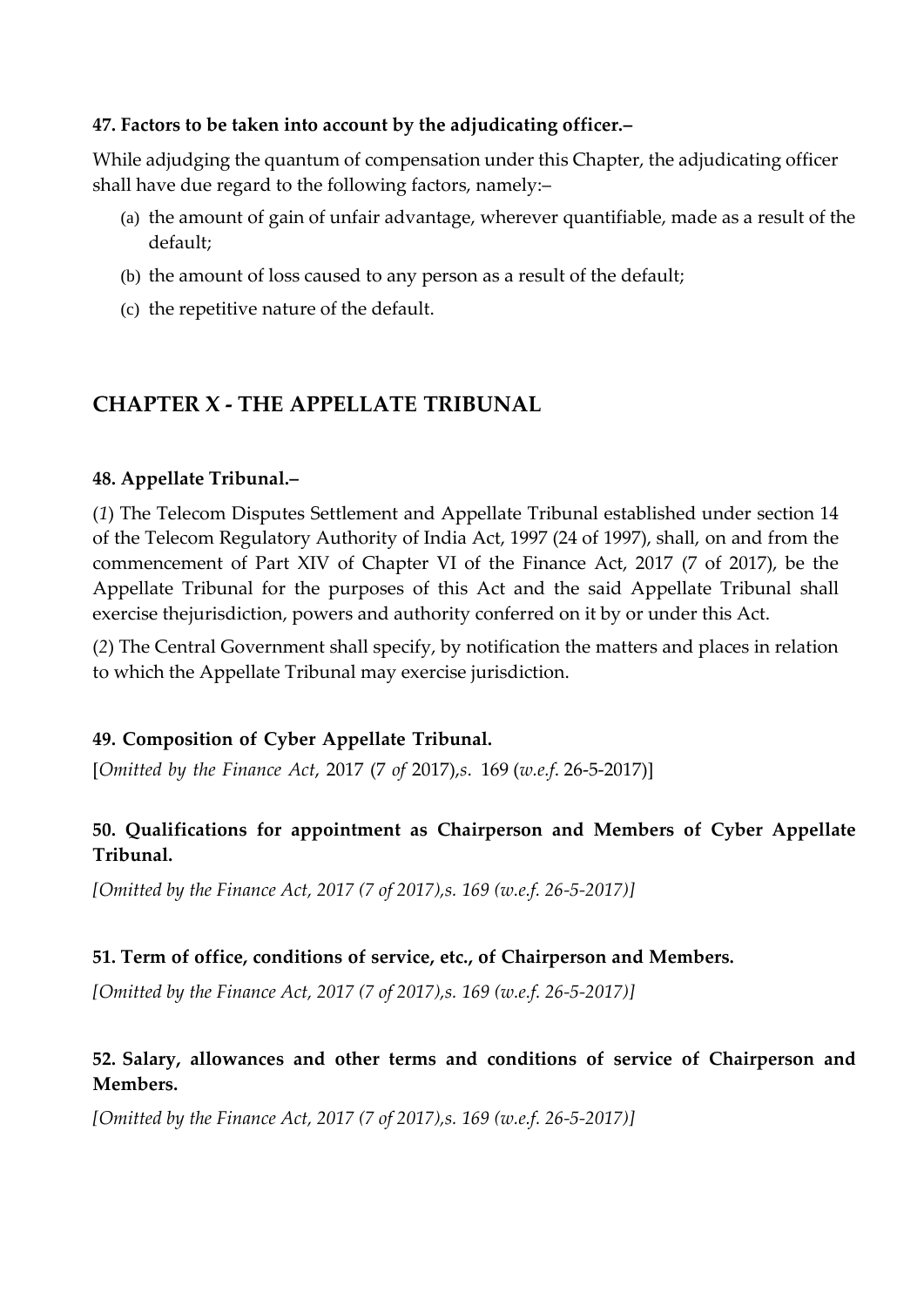#### **52A. Powers of superintendence, direction, etc.**

*[Omitted by the Finance Act, 2017 (7 of 2017),s. 169 (w.e.f. 26-5-2017)]*

#### **52B. Distribution of business among Benches.**

*[Omitted by the Finance Act, 2017 (7 of 2017),s. 169 (w.e.f. 26-5-2017).]*

#### **52C. [Power of Chairperson to transfer cases.]**

*[Omitted by the Finance Act, 2017 (7 of 2017),s. 169 (w.e.f. 26-5-2017).]*

#### **52D. Decision by majority.–**

If the Members of a Bench consisting of two Members differ in opinion on any point, they shall state the point or points on which they differ, and make a reference to the Chairperson of the <sup>2</sup> [Appellate Tribunal] who shall hear the point or points himself and such point or points shall be decided according to the opinion of the majority of the Members who have heard the case, including those who first heard it.

#### **53. Filling up of vacancies.**

[*Omitted by the Finance Act*, 2017 (7 *of* 2017),*s*. 169 (*w.e.f*. 26-5-2017).]

#### **54. Resignation and removal.**

*[Omitted by the Finance Act, 2017 (7 of 2017),s. 169 (w.e.f. 26-5-2017)]*

### **55. Orders constituting Appellate Tribunal to be final and not to invalidate its proceedings.–**

No order of the Central Government appointing any person as the Chairperson or the Member] of a Appellate Tribunal shall be called in question in any manner and no act or proceeding before a Appellate Tribunal shall be called in question in any manner on the ground merely of any defect in the constitution of a Appellate Tribunal.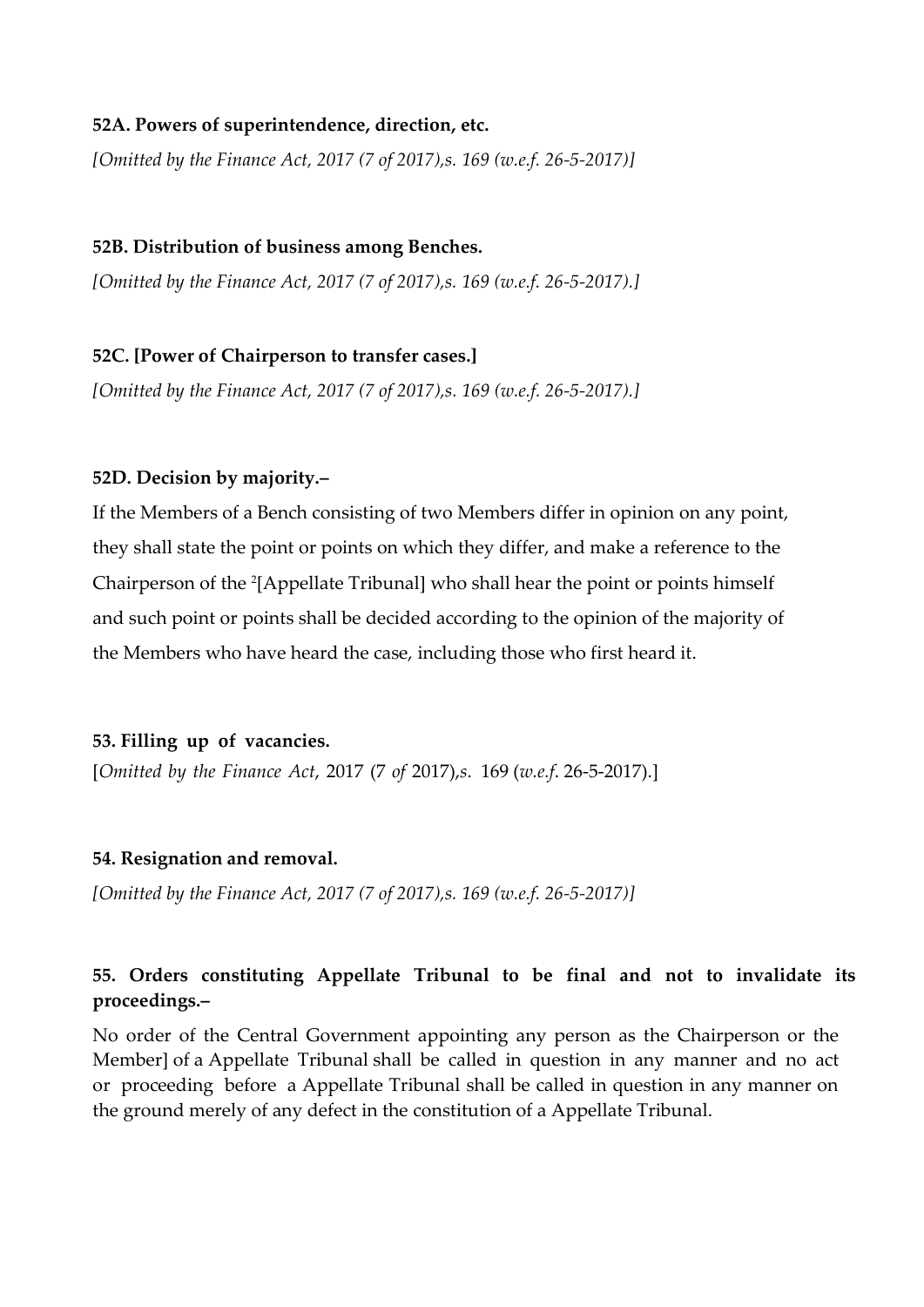### **56. Staff of the Cyber Appellate Tribunal.**

[*Omitted by the Finance Act*, 2017 (7 *of* 2017), *s*. 169 (*w.e.f*. 26-5-2017)].

### **57. Appeal to Appellate Tribunal.–**

- (1) Save as provided in sub-section (*2*), any person aggrieved by an order made by controller or an adjudicating officer under this Act may prefer an appeal to a Appellate Tribunal having jurisdiction in the matter.
- (2) No appeal shall lie to the Appellate Tribunal from an order made by an adjudicating officer with the consent of the parties.
- (3) Every appeal under sub-section (*1*) shall be filed within a period of forty-five days from the date on which a copy of the order made by the Controller or the adjudicating officer is received by the person aggrieved and it shall be in such form and be accompanied by such fee as may be prescribed:
- (4) Provided that the Appellate Tribunal may entertain an appeal after the expiry of the said period of forty-five days if it is satisfied that there was sufficient cause for not filing it within that period.
- (5) On receipt of an appeal under sub-section (*1*), the Appellate Tribunal may, after giving the parties to the appeal, an opportunity of being heard, pass such orders thereon as it thinks fit, confirming, modifying or setting aside the order appealed against.
- (6) The Appellate Tribunal shall send a copy of every order made by it to the parties to the appeal and to the concerned Controller or adjudicating officer.
- (7) The appeal filed before the Appellate Tribunal under sub-section (*1*) shall be dealt with by it as expeditiously as possible and endeavour shall be made by it to dispose of the appeal finally within six months from the date of receipt of the appeal.

#### **58.Procedure and powers of the Appellate Tribunal].–**

- (1) The Appellate Tribunal shall not be bound by the procedure laid down by the Code of Civil Procedure, 1908 (5 of 1908) but shall be guidedby the principles of natural justice and, subject to the other provisions of this Act and of any rules, the Appellate Tribunal shall have powers to regulate its own procedure including the place at which it shallhave its sittings.
- (2) The Appellate Tribunal shall have, for the purposes of discharging its functions under this Act, the same powers as are vested in a civil court under the Code of Civil Procedure, 1908 (5 of 1908), while trying a suit, in respect of the following matters, namely:–
	- a.summoning and enforcing the attendance of any person and examining him on oath;
	- b.requiring the discovery and production of documents or other electronic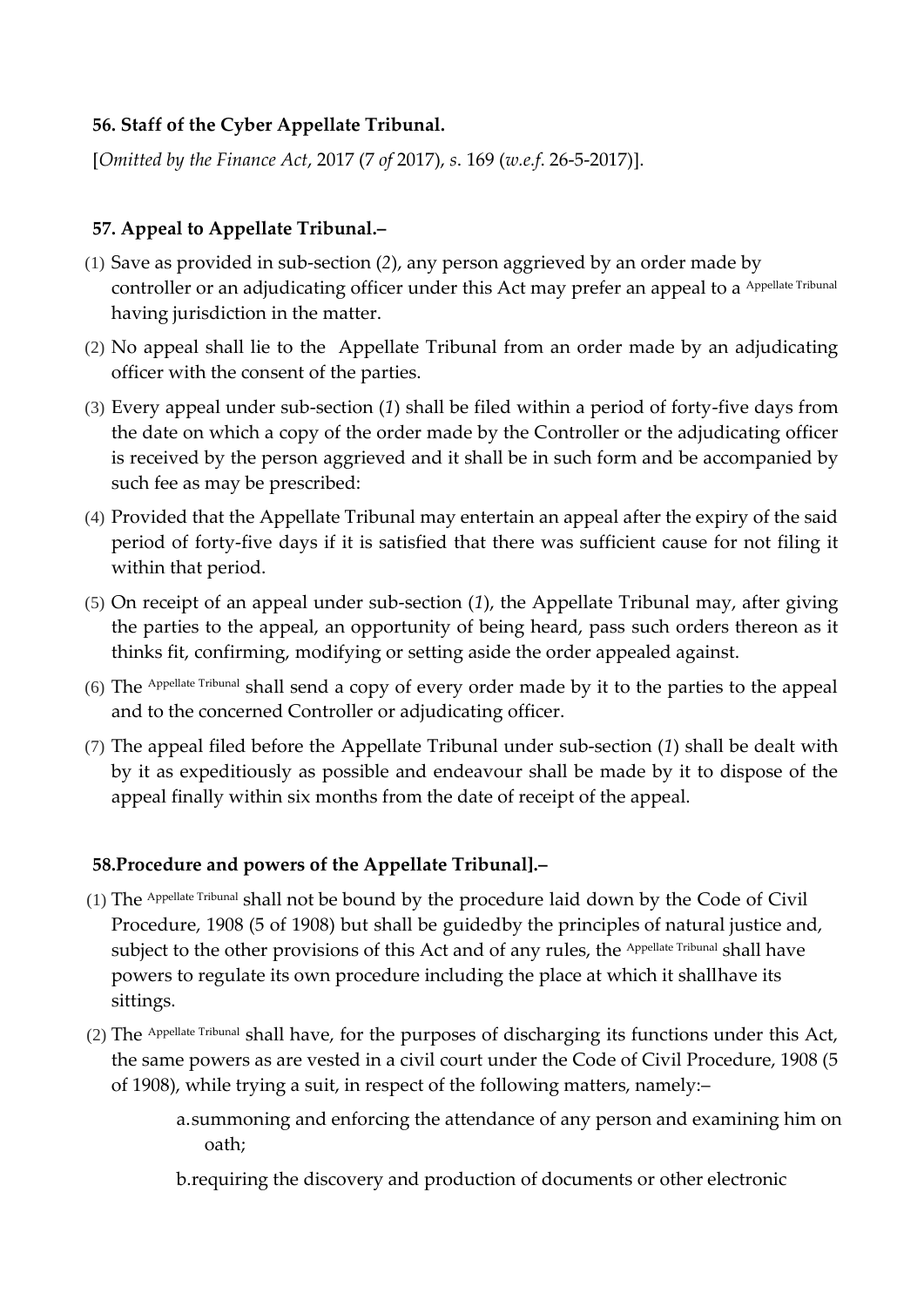records;

c.receiving evidence on affidavits;

d. issuing commissions for the examination of witnesses or documents;

e.reviewing its decisions;

f.dismissing an application for default or deciding it *ex parte*;

g.any other matter which may be prescribed.

(3) Every proceeding before the Appellate Tribunal shall be deemed to be a judicial proceeding within the meaning of sections 193 and 228, and for the purposes of section 196 of the Indian Penal Code (45 of 1860) and the Appellate Tribunal shall be deemed to be a civil court for the purposes of section 195 and Chapter XXVI of the Code of Criminal Procedure, 1973 (2 of 1974).

#### **59. Right to legal representation.–**

The appellant may either appear in person or authorise one or more legal practitioners or any of its officers to present his or its case before the Appellate Tribunal .

#### **60. Limitation.–**

The provisions of the Limitation Act, 1963 (36 of 1963), shall, as far as may be, apply to an appeal made to the <sup>Appellate Tribunal</sup>.

#### **61. Civil court not to have jurisdiction.–**

No court shall have jurisdiction to entertain any suit or proceeding in respect of any matter which an adjudicating officer appointed under this Act or the Appellate Tribunal constituted under this Act is empowered by or under this Act to determine and no injunction shall be granted by any court or other authority in respect of any action taken or to be taken in pursuance of any power conferred by or under this Act.

#### **62. Appeal to High Court.–**

Any person aggrieved by any decision or order of the Appellate Tribunal may file an appeal to the High Court within sixty days from the date of communication of the decision or order of the Appellate Tribunal to him on any question of fact or law arising out of such order:

Provided that the High Court may, if it is satisfied that the appellant was prevented by sufficient cause from filing the appeal within the said period, allow it to be filed within a further period not exceedingsixty days.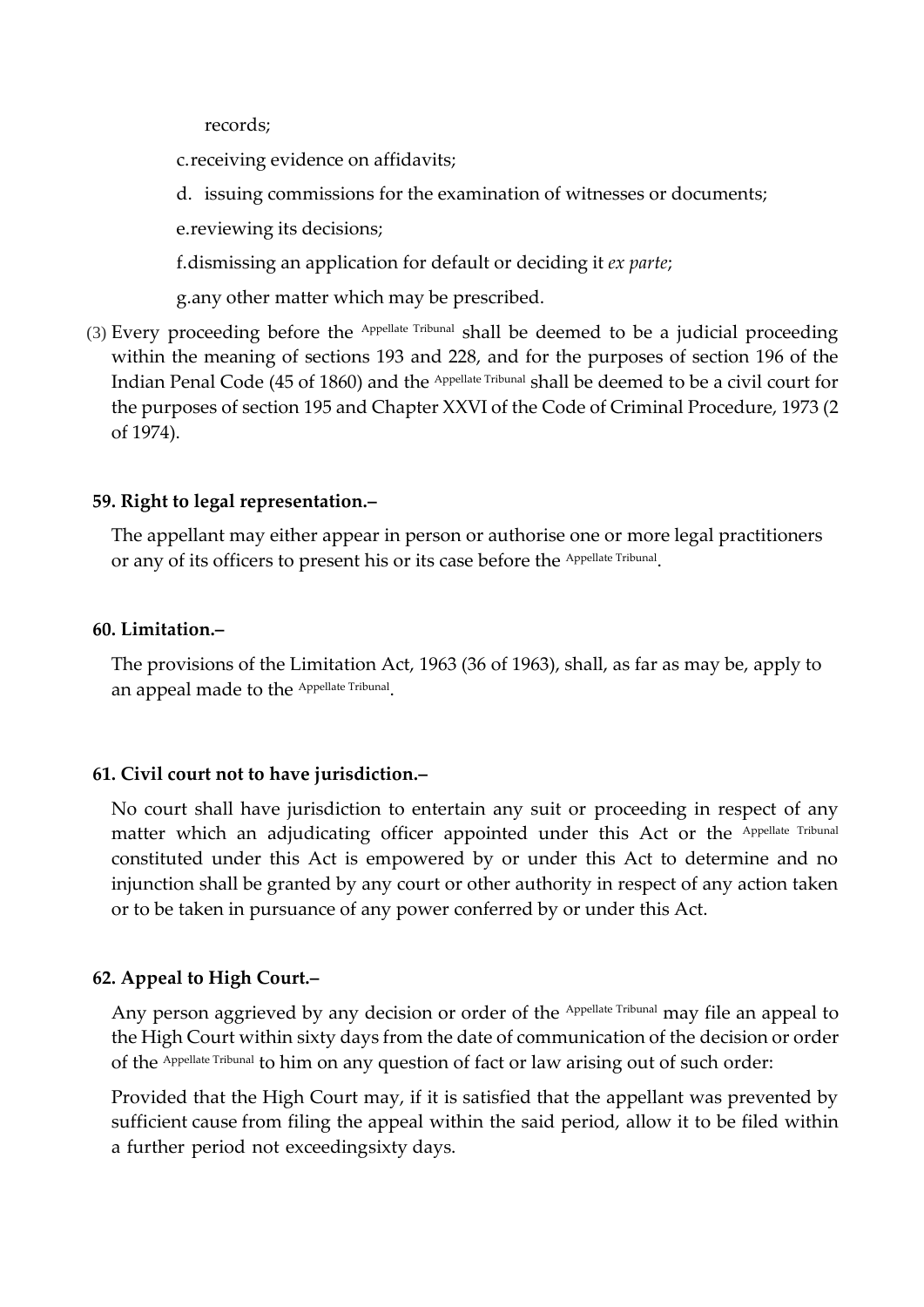### **63. Compounding of contraventions.–**

(1) Any contravention under this <sup>2</sup> [Act] may, either before or after the institution of adjudication proceedings, be compounded by the Controller or such other officer asmay be specially authorised by him in this behalf or by the adjudicating officer, as the case may be, subject to such conditions as the Controller or such other officer or the adjudicating officer may specify:

Provided that such sum shall not, in any case, exceed the maximum amount of the penalty which maybe imposed under this Act for the contravention so compounded.

(2) Nothing in sub-section (*1*) shall apply to a person who commits the same or similar contravention within a period of three years from the date on which the first contravention, committed by him, was compounded.

*Explanation*.–For the purposes of this sub-section, any second or subsequent contravention committed after the expiry of a period of three years from the date on which the contravention was previously compounded shall be deemed to be a first contravention.

(3) Where any contravention has been compounded under sub-section (*1*), no proceeding or further proceeding, as the case may be, shall be taken against the person guilty of such contravention in respect ofthe contravention so compounded.

#### **64. Recovery of penalty or compensation.–**

A penalty imposed or compensation awarded] under this Act, if it is not paid, shall he recovered as an arrear of land revenue and the licence or the 5electronic signature Certificate, as the case may be, shall be suspended till the penalty is paid.

## **CHAPTER XI – OFFENCES**

#### **65. Tampering with computer source documents.–**

Whoever knowingly or intentionally conceals, destroys or alters or intentionally or knowingly causes another to conceal, destroy, or alter any computer source code used for a computer, computer programme, computer system or computer network, when the computer source code is required to be kept or maintained by law for the time being in force, shall be punishable with imprisonment up to three years, or with fine which may extend up to two lakh rupees, or with both.

*Explanation.*– For the purposes of this section, "computer source code" means the listing of programmes, computer commands, design and layout and programme analysis of computer resource in any form.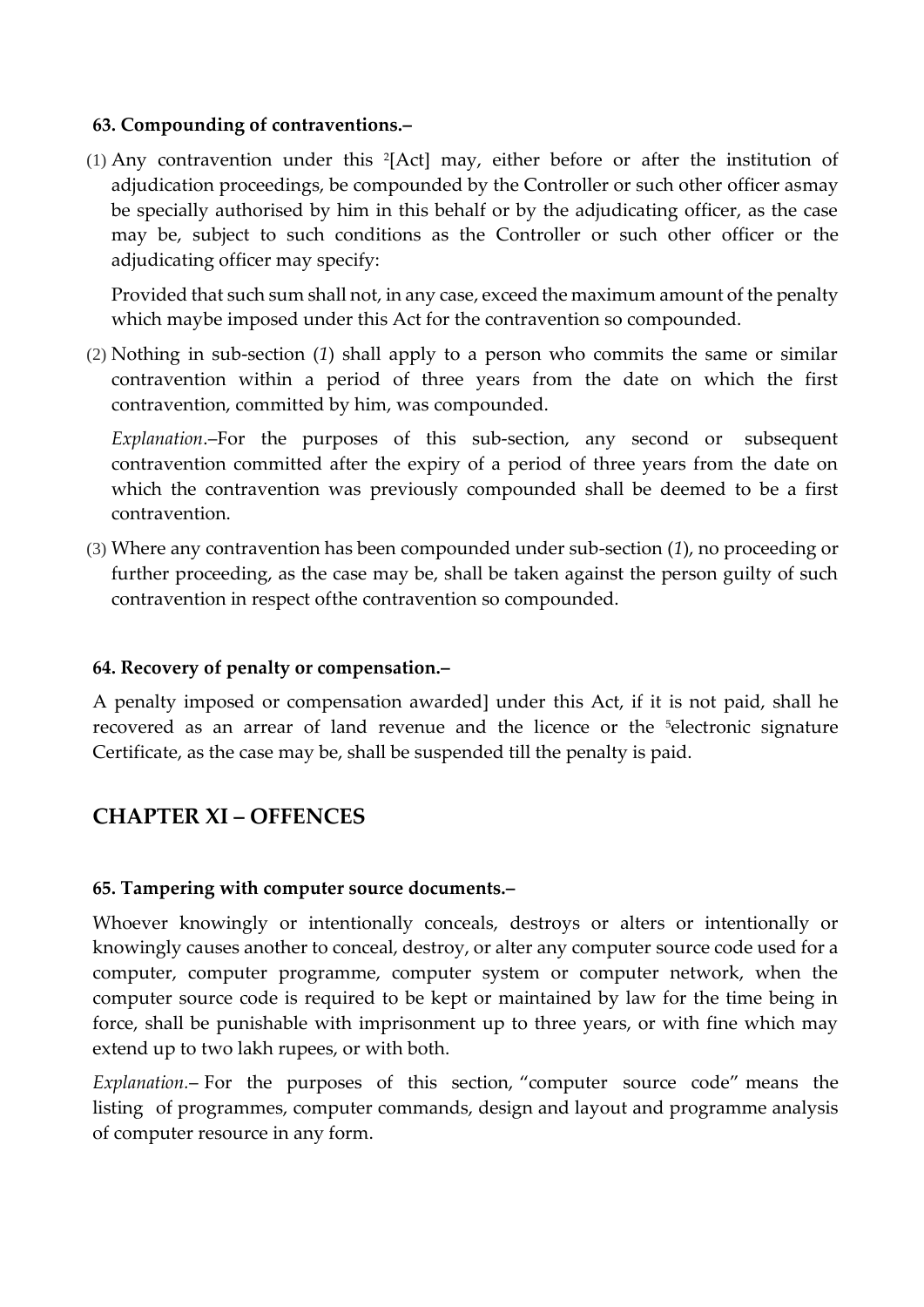### **66. Computer related offences.–**

If any person, dishonestly or fraudulently, does any act referred to in section 43, he shall be punishable with imprisonment for a term which may extend to three years or with fine which may extend to five lakh rupees or with both.

*Explanation*.–For the purposes of this section,–

- (a) the word "dishonestly" shall have the meaning assigned to it in section 24 of the Indian Penal Code (45 of 1860);
- (b) the word "fraudulently" shall have the meaning assigned to it in section 25 of the Indian Penal Code (45 of 1860).

### **66A. Punishment for sending offensive messages through communication service, etc.–**

Any person who sends, by means of a computer resource or a communication device,–

- (a) any information that is grossly offensive or has menacing character; or
- (b) any information which he knows to be false, but for the purpose of causing annoyance, inconvenience, danger, obstruction, insult, injury, criminal intimidation, enmity, hatred or ill will, persistently by making use of such computer resource or a communication device;
- (c) any electronic mail or electronic mail message for the purpose of causing annoyance or inconvenience or to deceive or to mislead the addressee or recipient about the origin of such messages, shall be punishable with imprisonment for a term which may extend to three years and with fine.

*Explanation*.–For the purposes of this section, terms "electronic mail" and "electronic mail message" means a message or information created or transmitted or received on a computer, computer system, computer resource or communication device including attachments in text, image, audio, video and any other electronic record, which may be transmitted with the message.

### **66B. Punishment for dishonestly receiving stolen computer resource or communication device.–**

Whoever dishonestly receive or retains any stolen computer resource or communication device knowing or having reason to believe the same to be stolen computer resource or communication device, shall be punished with imprisonment of either description for a term which may extend to three years or with fine which may extend to rupees one lakh or with both.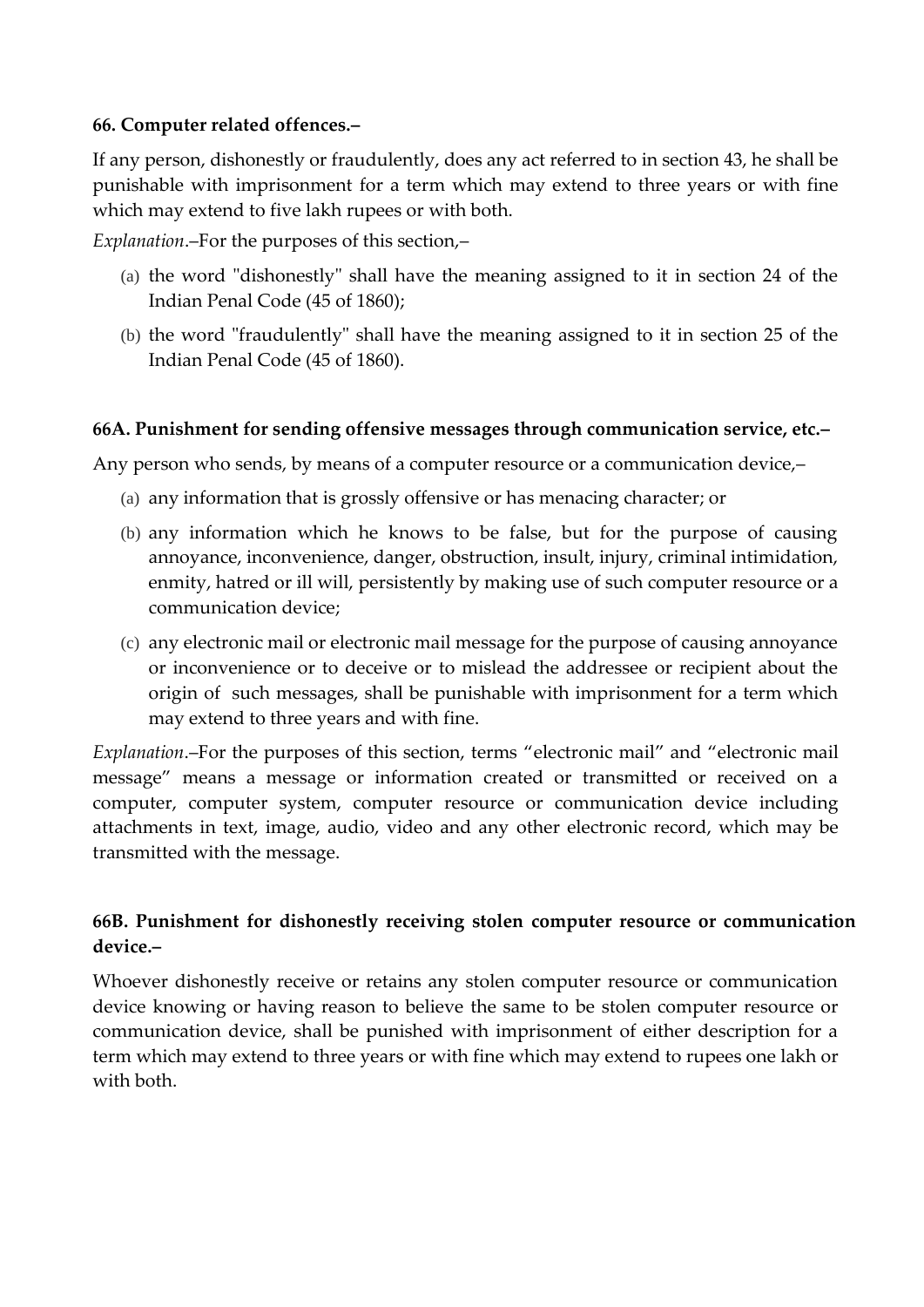### **66C. Punishment for identity theft.–**

Whoever, fraudulently or dishonestly make use of the electronic signature, password or any other unique identification feature of any other person, shall be punished with imprisonment of either description for a term which may extend to three years and shall also be liable to fine which may extend to rupees one lakh.

### **66D. Punishment for cheating by personation by using computer resource.–**

Whoever, by means of any communication device or computer resource cheats by personation, shall be punished with imprisonment of either description for a term which may extend to three years and shall also be liable to fine which may extend to one lakh rupees.

### **66E. Punishment for violation of privacy.–**

Whoever, intentionally or knowingly captures, publishesor transmits the image of a private area of any person without his or her consent, under circumstances violating the privacy of that person, shall be punished with imprisonment which may extend to three yearsor with fine not exceeding two lakh rupees, or with both.

*Explanation*.–For the purposes of this section–

- (a) "transmit" means to electronically send a visual image with the intent that it be viewed by a person or persons;
- (b) "capture", with respect to an image, means to videotape, photograph, film or record by any means;
- (c) "private area" means the naked or undergarment clad genitals, public area, buttocks or female breast:
- (d) "publishes" means reproduction in the printed or electronic form and making it available for public;
- (e) "under circumstances violating privacy" means circumstances in which a person can have a reasonable expectation that–
	- (i) he or she could disrobe in privacy, without being concerned that an image of his privatearea was being captured; or
	- (ii) any part of his or her private area would not be visible to the public, regardless of whetherthat person is in a public or private place.

### **66F. Punishment for cyber terrorism.–**

(*1*) Whoever,–

(A)with intent to threaten the unity, integrity, security or sovereignty of India or to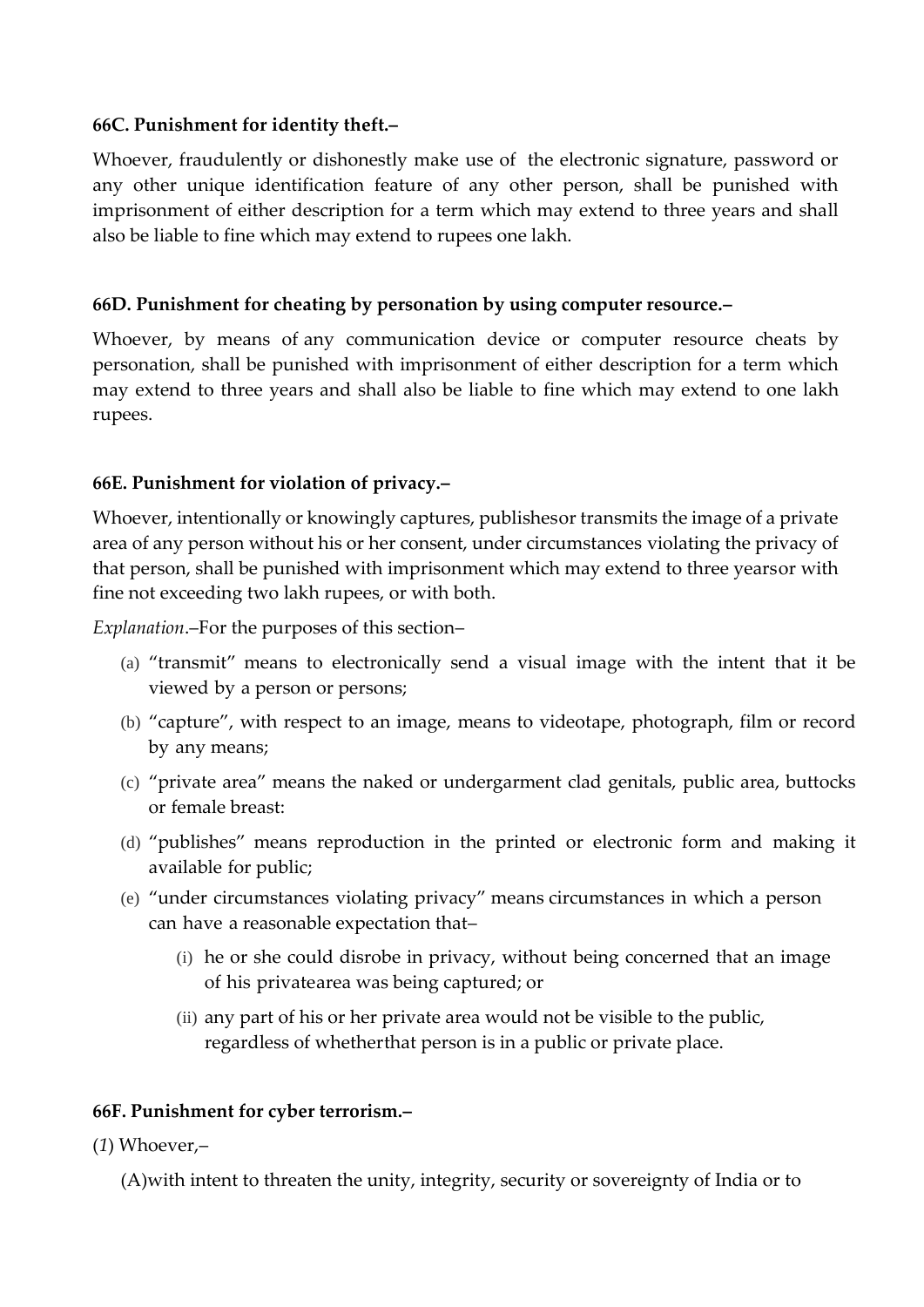strike terror in the people or any section of the people by–

- (a) denying or cause the denial of access to any person authorised to access computerresource; or
- (b) attempting to penetrate or access a computer resource without authorisation or exceedingauthorised access; or
- (c) introducing or causing to introduce any computer contaminant,

and by means of such conduct causes or is likely to cause death or injuries to persons or damage to or destruction of property or disrupts or knowing that it is likely to cause damage or disruption of supplies or services essential to the life of the community or adversely affect the critical information infrastructure specified under section 70; or

(B) knowingly or intentionally penetrates or accesses a computer resource without authorisation or exceeding authorised access, and by means of such conduct obtains access to information, data or computer data base that is restricted for reasons of the security of the State or foreign relations; or any restricted information, data or computer data base, with reasons to believe that such information, data or computer data base so obtained may be used to cause or likely to cause injury to the interests of the sovereignty and integrity of India, the security of the State, friendly relations with foreign States,public order, decency or morality, or in relation to contempt of court, defamation or incitement to an offence, or to the advantage of any foreign nation, group of individuals or otherwise,commits the offence of cyber terrorism.

(*2*) Whoever commits or conspires to commit cyber terrorism shall be punishable with imprisonment which may extend to imprisonment for life.

### **67. Punishment for publishing or transmitting obscene material in electronic form.–**

Whoever publishes or transmits or causes to be published or transmitted in the electronic form, any material which is lascivious or appeals to the prurient interest or if its effect is such as to tend to deprave and corrupt persons who are likely, having regard to all relevant circumstances, to read, see or hear the matter contained or embodied in it, shall be punished on first conviction with imprisonment of either description for a term which may extend to three years and with fine which may extend to five lakh rupees and in the event of second or subsequent conviction with imprisonment of either description for a term which may extend to five years and also with fine which may extend to ten lakh rupees.

### **67A. Punishment for publishing or transmitting of material containing sexually explicit act, etc., in electronic form.–**

Whoever publishes or transmits or causes to be published or transmitted in the electronic form any material which contains sexually explicit act or conduct shall be punished on first conviction with imprisonment of either description for a term which may extend to five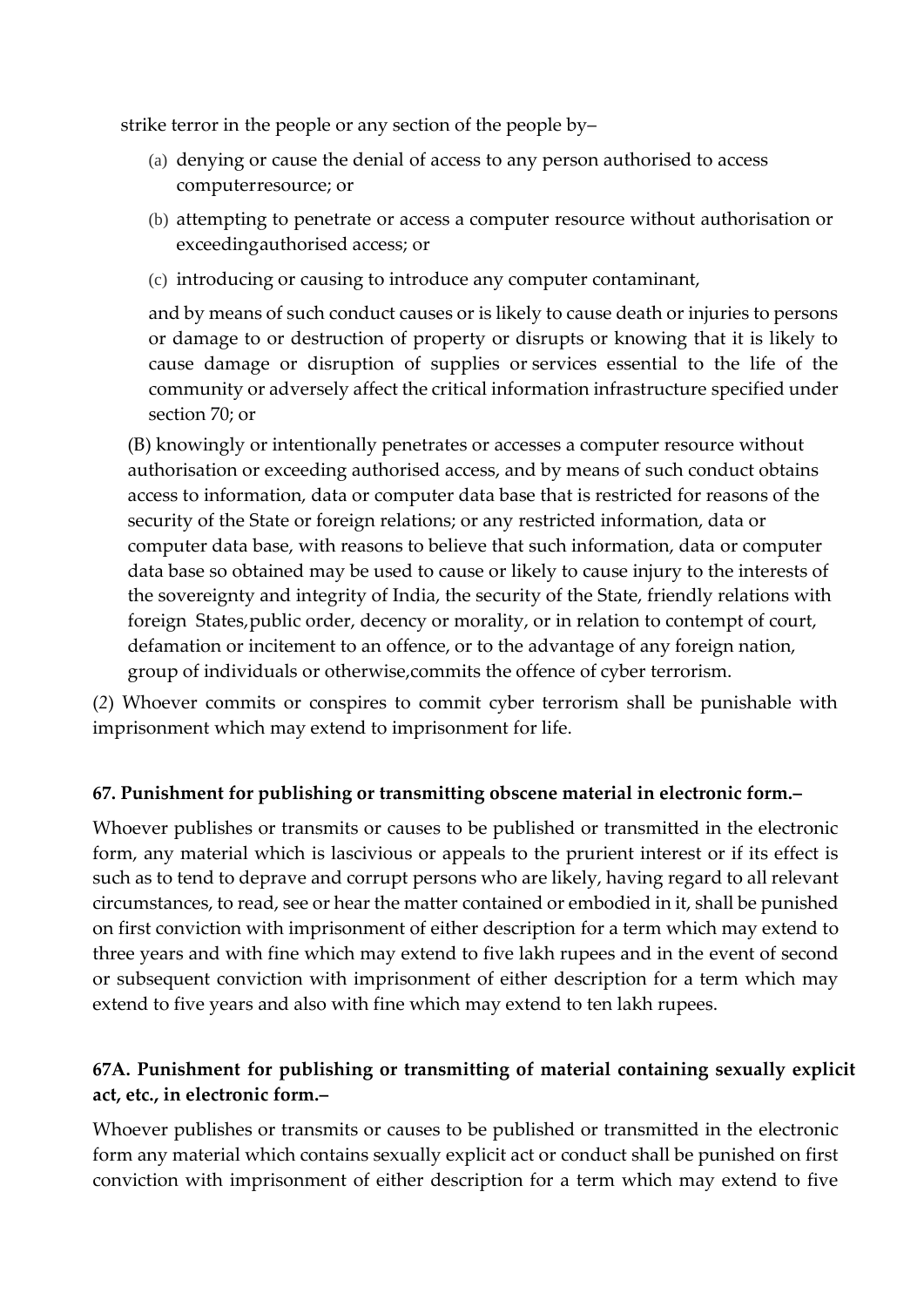years and with fine which may extend to ten lakh rupees and in the event of second or subsequent conviction with imprisonment of either description for a term which may extend to seven years and also with fine which may extend to ten lakh rupees.

### **67B. Punishment for publishing or transmitting of material depicting children in sexually explicit act, etc., in electronic form.–**

Whoever,–

- (a) publishes or transmits or causes to be published or transmitted material in any electronic form which depicts children engaged in sexually explicit act or conduct; or
- (b) creates text or digital images, collects, seeks, browses, downloads, advertises, promotes, exchanges or distributes material in any electronic form depicting children in obscene or indecent or sexually explicit manner; or
- (c) cultivates, entices or induces children to online relationship with one or more children for andon sexually explicit act or in a manner that may offend a reasonable adult on the computer resource; or
- (d) facilitates abusing children online, or
- (e) records in any electronic form own abuse or that of others pertaining to sexually explicit actwith children,

shall be punished on first conviction with imprisonment of either description for a term which may extendto five years and with fine which may extend to ten lakh rupees and in the event of second or subsequent conviction with imprisonment of either description for a term which may extend to seven years and also with fine which may extend to ten lakh rupees:

Provided that provisions of section 67, section 67A and this section does not extend to any book, pamphlet, paper, writing, drawing, painting representation or figure in electronic form–

- (i) the publication of which is proved to be justified as being for the public good on the ground that such book, pamphlet, paper, writing, drawing, painting representation or figure is the interestof science, literature, art or learning or other objects of general concern; or
- (ii) which is kept or used for *bona fide* heritage or religious purposes.

*Explanation*–For the purposes of this section, "children" means a person who has not completed the age of 18 years.

### **67C. Preservation and retention of information by intermediaries.–**

(*1*) Intermediary shall preserve and retain such information as may be specified for such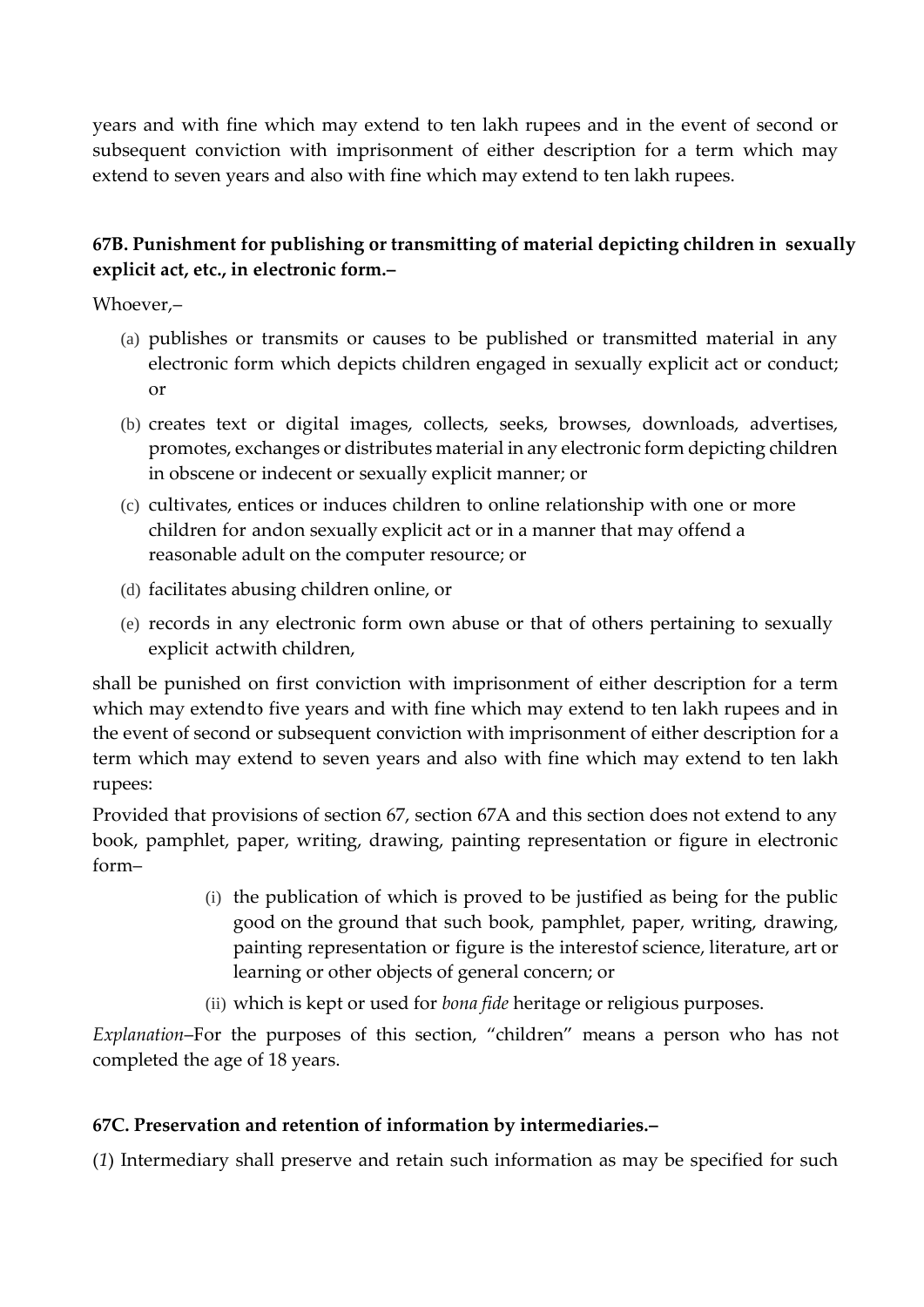duration and in such manner and format as the Central Government may prescribe.

(*2*) any intermediary who intentionally or knowingly contravenes the provisions of subsection (*1*) shall be punished with an imprisonment for a term which may extend to three years and also be liable to fine.

### **68. Power of Controller to give directions.–**

(*1*) The Controller may, by order, direct a Certifying Authority or any employee of such Authority to take such measures or cease carrying on such activities asspecified in the order if those are necessary to ensure compliance with the provisions of this Act, rules or any regulations made thereunder.

(*2*) Any person who intentionally or knowingly fails to comply with any order under subsection (*1*) shall be guilty of an offence and shall be liable on conviction to imprisonment for a term not exceeding two years or a fine not exceeding one lakh rupees or with both.

### **69. Power to issue directions for interception or monitoring or decryption of any information through any computer resource.–**

- (1) Where the Central Government or a State Government or any of its officers specially authorised by the Central Government or the State Government, as the case may be, in this behalf may, if satisfied that it is necessary or expedient so to do, in the interest of the sovereignty or integrity of India, defence of India, security of the State, friendly relations with foreign States or public order or for preventing incitement to the commission of any cognizable offence relating to above or for investigation of any offence, it may subject to the provisions of sub-section (*2*), for reasons to be recordedin writing, by order, direct any agency of the appropriate Government to intercept, monitor or decrypt or cause to be intercepted or monitored or decrypted any information generated, transmitted, received or stored in any computer resource.
- (2) The procedure and safeguards subject to which such interception or monitoring or decryption may be carried out, shall be such as may be prescribed.
- (3) The subscriber or intermediary or any person in-charge of the computer resource shall, when calledupon by any agency referred to in sub-section (*1*), extend all facilities and technical assistance to–
	- (a) provide access to or secure access to the computer resource generating, transmitting, receivingor storing such information; or
	- (b) intercept, monitor, or decrypt the information, as the case may be; or
	- (c) provide information stored in computer resource.
- (4) The subscriber or intermediary or any person who fails to assist the agency referred to in sub-section (*3*) shall be punished with imprisonment for a term which may extend to seven years and shallalso be liable to fine.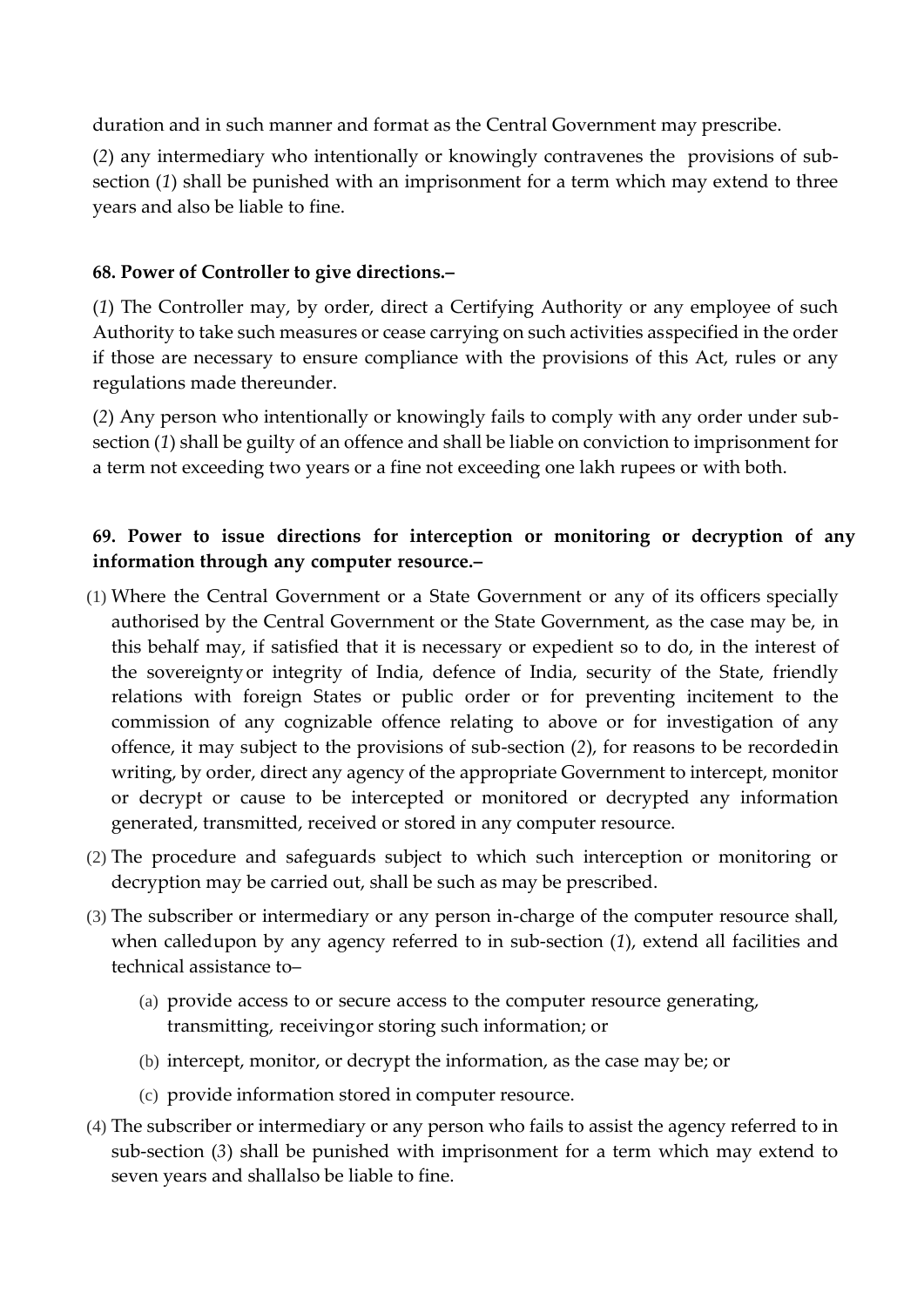### **69A. Power to issue directions for blocking for public access of any information through any computer resource.–**

- (1) Where the Central Government or any of its officers specially authorised by it inthis behalf is satisfied that it is necessary or expedient so to do, in the interest of sovereignty and integrity of India, defence of India, security of the State, friendly relations with foreign States or public order or forpreventing incitement to the commission of any cognizable offence relating to above, it may subject to theprovisions of sub-section (*2*), for reasons to be recorded in writing, by order, direct any agency of the Government or intermediary to block for access by the public or cause to be blocked for access by the public any information generated, transmitted, received, stored or hosted in any computer resource.
- (2) The procedure and safeguards subject to which such blocking for access by the public may be carried out, shall be such as may be prescribed.
- (3) The intermediary who fails to comply with the direction issued under sub-section (*1*) shall be punished with an imprisonment for a term which may extend to seven years and also be liable to fine.

### **69B. Power to authorise to monitor and collect traffic data or information through any computer resource for cyber security.–**

- (1) The Central Government may, to enhance cyber security andfor identification, analysis and prevention of intrusion or spread of computer contaminant in the country, by notification in the Official Gazette, authorise any agency of the Government to monitor and collect traffic data or information generated, transmitted, received or stored in any computer resource.
- (2) The intermediary or any person in-charge or the computer resource shall, when called upon by the agency which has been authorised under sub-section (*1*), provide technical assistance and extend all facilities to such agency to enable online access or to secure and provide online access to the computer resource generating, transmitting, receiving or storing such traffic data or information.
- (3) The procedure and safeguards for monitoring and collecting traffic data or information, shall be such as may be prescribed.
- (4) Any intermediary who intentionally or knowingly contravenes the provisions of subsection (*2*) shall be punished with an imprisonment for a term which any extend to three years and shall also be liableto fine.

*Explanation*.–For the purposes of this section,–

- (i) "computer contaminant" shall have the meaning assigned to it in section 43;
- (ii) "traffic data" means any data identifying or purporting to identify any person, computer system or computer network or location to or from which the communication is or may betransmitted and includes communications origin, destination, route, time, data, size, duration ortype of underlying service and any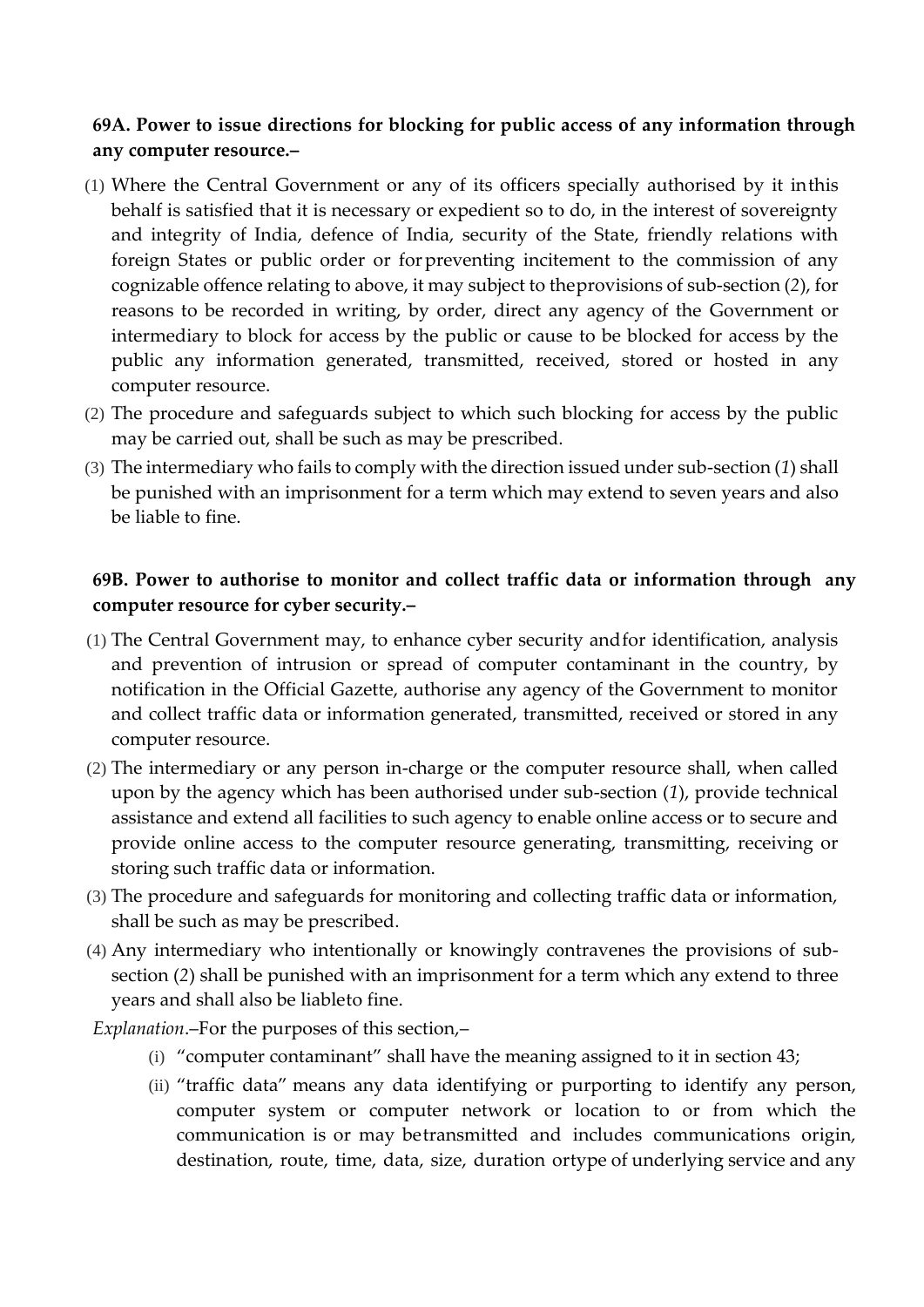other information.

### **70. Protected system.–**

(1) The appropriate Government may, by notification in the Official Gazette, declare any computer resource which directly or indirectly affects the facility of Critical Information Infrastructure, to be a protected system.

*Explanation*.–For the purposes of this section, "Critical Information Infrastructure" means the computer resource, the incapacitation or destruction of which, shall have debilitating impact on national security, economy, public health or safety.

- (2) The appropriate Government may, by order in writing, authorise the persons who are authorised to access protected systems notified under sub-section (*1*).
- (3) Any person who secures access or attempts to secure access to a protected system in contravention of the provisions of this section shall be punished with imprisonment of either description for a termwhich may extend to ten years and shall also be liable to fine.
- (4) The Central Government shall prescribe the information security practices and procedures for such protected system.

### **70A. National nodal agency.–**

- (1) The Central Government may, by notification published in the Official Gazette, designate any organisation of the Government as the national nodal agency in respect of Critical Information Infrastructure Protection.
- (2) The national nodal agency designated under sub-section (*1*) shall be responsible for all measuresincluding Research and Development relating to protection of Critical Information Infrastructure.
- (3) The manner of performing functions and duties of the agency referred to in sub-section (*1*) shall besuch as may be prescribed.

### **70B. Indian Computer Emergency Response Team to serve as national agency for incident response.–**

- (1) The Central Government shall, by notification in the Official Gazette, appoint an agency of the Government to be called the Indian Computer Emergency Response Team.
- (2) The Central Government shall provide the agency referred to in sub-section (*1*) with a DirectorGeneral and such other officers and employees as may be prescribed.
- (3) The salary and allowances and terms and conditions of the Director-General and other officers andemployees shall be such as may be prescribed.
- (4) The Indian Computer Emergency Response Team shall serve as the national agency forperforming the following functions in the area of cyber security,–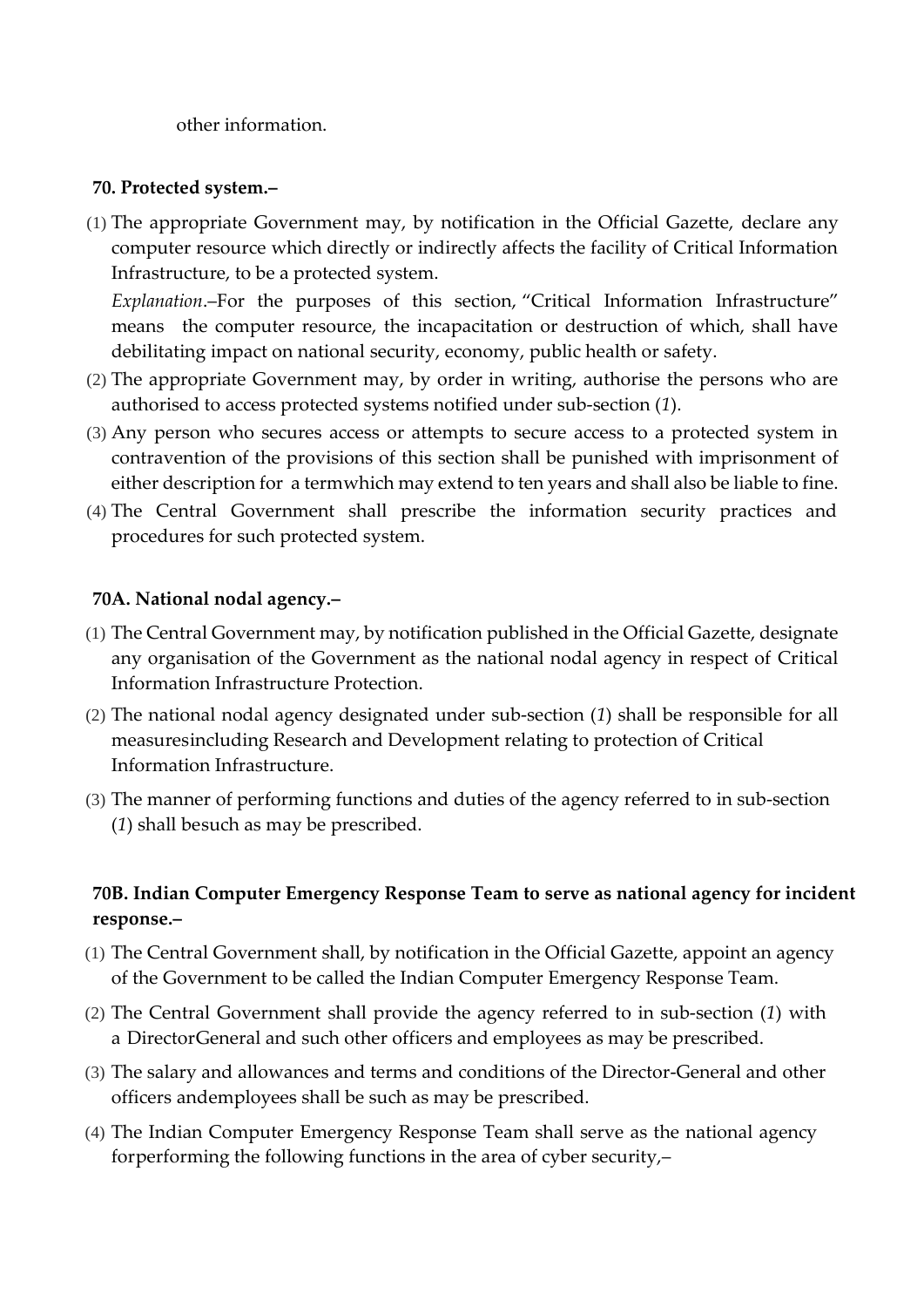- (a) collection, analysis and dissemination of information on cyber incidents;
- (b) forecast and alerts of cyber security incidents;
- (c) emergency measures for handling cyber security incidents;
- (d) coordination of cyber incidents response activities;
- (e) issue guidelines, advisories, vulnerability notes and white papers relating to informationsecurity practices, procedures, preventation, response and reporting of cyber incidents;
- (f) such other functions relating to cyber security as may be prescribed.
- (5) The manner of performing functions and duties of the agency referred to in sub-section (*1*) shall be such as may be prescribed.
- (6) For carrying out the provisions of sub-section (*4*), the agency referred to in subsection (*1*) maycall for information and give direction to the service providers, intermediaries, data centres, body corporate and any other person.
- (7) Any service provider, intermediaries, data centres, body corporate or person who fails to provide the information called for or comply with the direction under sub-section (*6*), shall be punishable with imprisonment for a term which may extend to one year or with fine which may extend to one lakh rupees or with both.
- (8) No court shall take cognizance of any offence under this section, except on a complaint made by anofficer authorised in this behalf by the agency referred to in sub-section (*1*).

#### **71. Penalty for misrepresentation.–**

Whoever makes any misrepresentation to, or suppresses any material fact from the Controller or the Certifying Authority for obtaining any licence or <sup>1</sup>electronic signature Certificate, as the case may be, shall be punished with imprisonment for a term which may extend to two years, or with fine which may extend to one lakh rupees, or with both.

### **72. Penalty for Breach of confidentiality and privacy.–**

Save as otherwise provided in this Act orany other law for the time being in force, if any person who, in pursuance of any of the powers conferred under this Act, rules or regulations made thereunder, has secured access to any electronic record, book, register, correspondence, information, document or other material without the consent of the person concerned discloses such electronic record, book, register, correspondence, information, document or other material to any other person shall be punished with imprisonment for a term which may extend to two years, or with fine which may extend to one lakh rupees, or with both.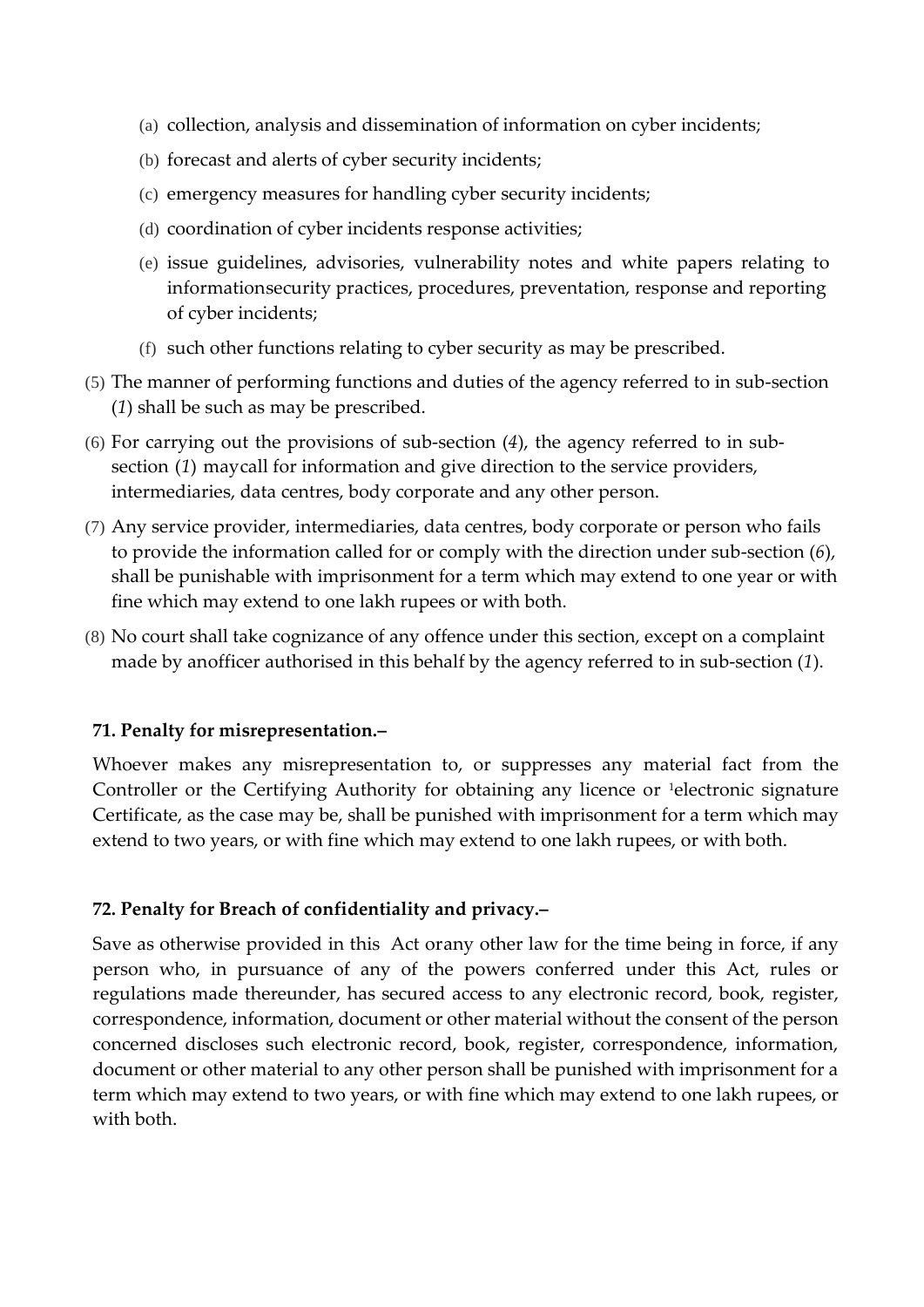### **72A. Punishment for disclosure of information in breach of lawful contract.**–

Save as otherwise provided in this Act or any other law for the time being in force, any person including an intermediary who, while providing services under the terms of lawful contract, has secured access to any material containing personal information about another person, with the intent to cause or knowing that he is likely to cause wrongful loss or wrongful gain discloses, without the consent of the person concerned, or in breach of a lawful contract, such material to any other person, shall be punished with imprisonment for a term which may extend to three years, or with fine which may extend to five lakh rupees, or with both.

### **73. Penalty for publishing electronic signature Certificate false in certain particulars.–**

(*1*) No person shall publish a 1electronic signature Certificate or otherwise make it available to any other personwith the knowledge that–

- (a) the Certifying Authority listed in the certificate has not issued it; or
- (b) the subscriber listed in the certificate has not accepted it; or
- (c) the certificate has been revoked or suspended,

unless such publication is for the purpose of verifying a <sup>1</sup>electronic signature created prior to suchsuspension or revocation.

(*2*) Any person who contravenes the provisions of sub-section (*1*) shall be punished with imprisonment for a term which may extend to two years, or with fine which may extend to one lakh rupees, or with both.

### **74. Publication for fraudulent purpose.–**

Whoever knowingly creates, publishes or otherwise makes available a <sup>1</sup>electronic signature Certificate for any fraudulent or unlawful purpose shall be punished with imprisonment for a term which may extend to two years, or with fine which may extend to one lakh rupees, or with both.

### **75. Act to apply for offence or contravention committed outside India.–**

(*1*) Subject to the provisions of sub-section (*2*), the provisions of this Act shall apply also to any offence or contravention committed outside India by any person irrespective of his nationality.

(*2*) For the purposes of sub-section (*1*), this Act shall apply to an offence or contravention committed outside India by any person if the act or conduct constituting the offence or contravention involves a computer, computer system or computer network located in India.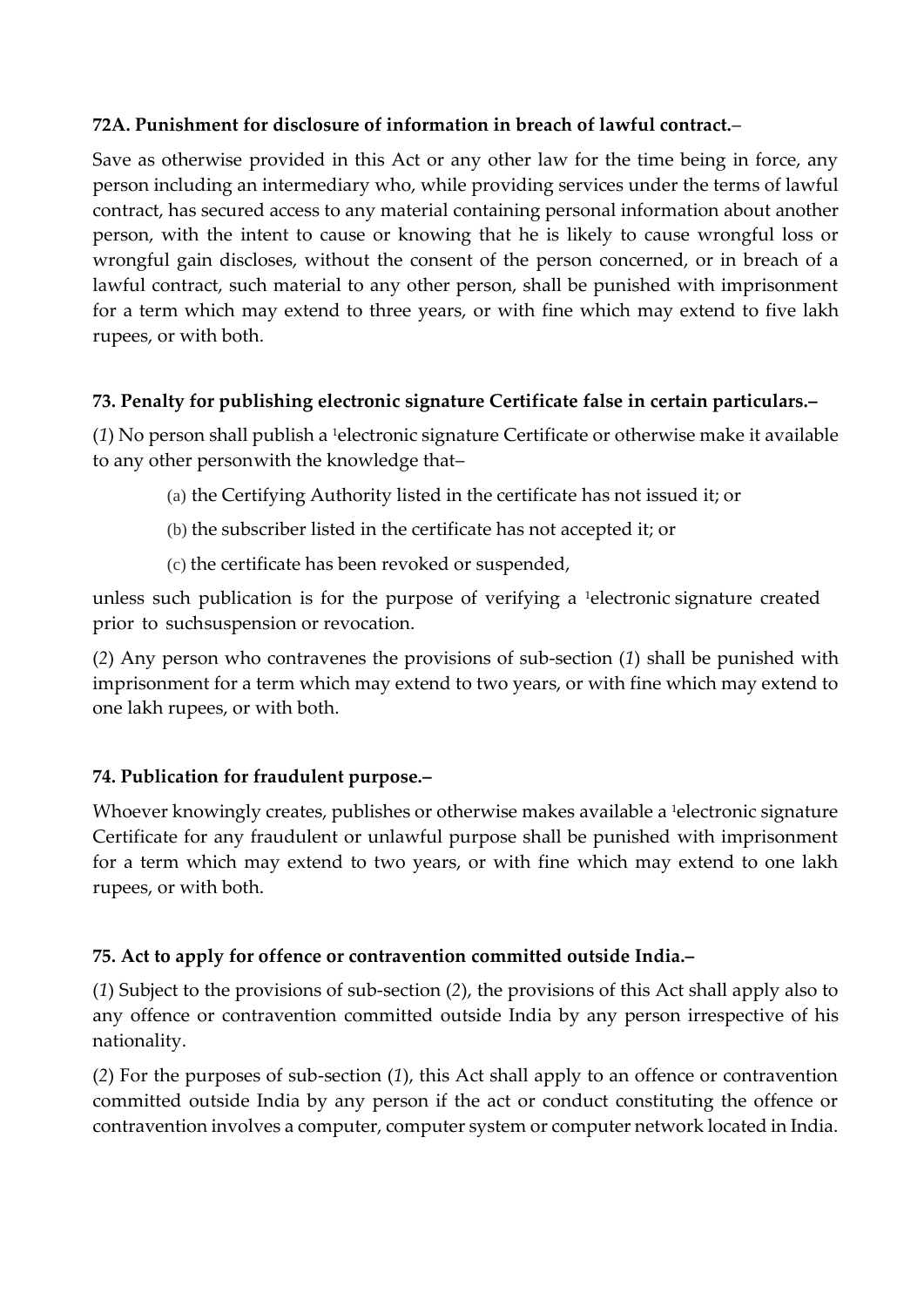### **76. Confiscation.–**

Any computer, computer system, floppies, compact disks, tape drives or any other accessories related thereto, in respect of which any provision of this Act, rules, orders or regulations made thereunder has been or is being contravened, shall be liable to confiscation:

Provided that where it is established to the satisfaction of the court adjudicating the confiscation that the person in whose possession, power or control of any such computer, computer system, floppies, compact disks, tape drives or any other accessories relating thereto is found is not responsible for the contravention of the provisions of this Act, rules, orders or regulations made thereunder, the court may, instead of making an order for confiscation of such computer, computer system, floppies, compact disks, tape drives or any other accessories related thereto, make such other order authorised by this Act against the person contravening of the provisions of this Act, rules, orders or regulations made thereunder as it may think fit.

### **77. Compensation, penalties or confiscation not to interfere with other punishment.–**

No compensation awarded, penalty imposed or confiscation made under this Act shall prevent the award of compensation or imposition of any other penalty or punishment under any other law for the time being in force.

### **77A. Compounding of offences.–**

(1) A court of competent jurisdiction may compound offences, other than offences for which the punishment for life or imprisonment for a term exceeding three years hasbeen provided, under this Act:

Provided that the court shall not compound such offence where the accused is, by reason of his previous conviction, liable to either enhanced punishment or to a punishment of a different kind:

Provided further that the court shall not compound any offence where such offence affects the socio economic conditions of the country or has been committed against a child below the age of 18 years or a woman.

(*2*) The person accused of an offence under this Act may file an application for compounding in the court in which offence is pending for trial and the provisions of sections 265B and 265C of the Code of Criminal Procedure, 1973 (2 of 1974) shall apply.

### **77B. Offences with three years imprisonment to be bailable.–**

Notwithstanding anything contained in the Code of Criminal Procedure, 1973 (2 of 1974), the offence punishable with imprisonment of three years and above shall be cognizable and the offence punishable with imprisonment of three years shall be bailable.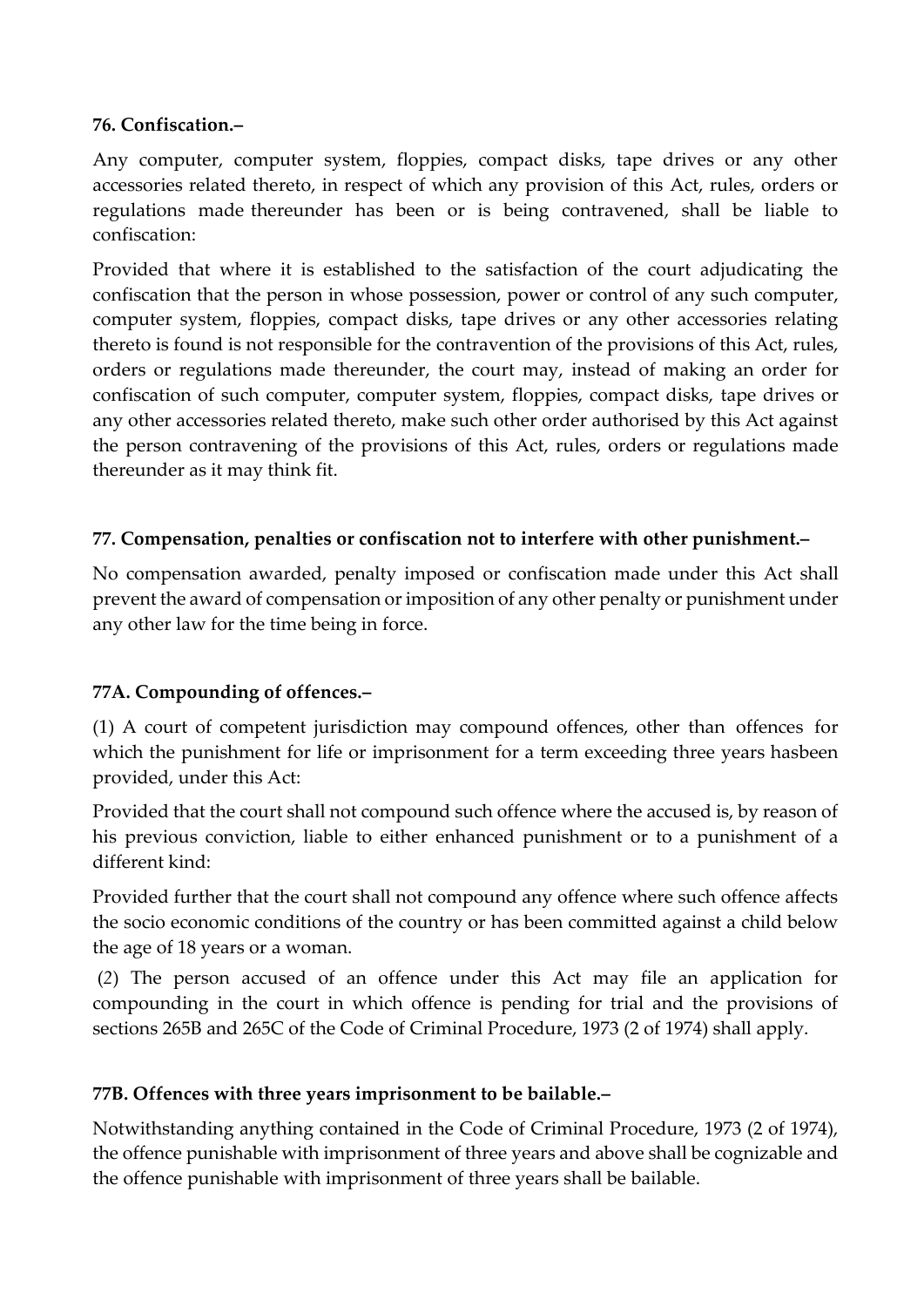### **78. Power to investigate offences.**–

Notwithstanding anything contained in the Code of Criminal Procedure, 1973 (2 of 1974), a police officer not below the rank of Inspector shall investigate any offence under this Act.

# **CHAPTER XII - INTERMEDIARIES NOT TO BE LIABLE IN CERTAIN CASES**

### **79. Exemption from liability of intermediary in certain cases.–**

- (1) Notwithstanding anything contained in any law for the time being in force but subject to the provisions of sub-sections (*2*) and (*3*),an intermediary shall not be liable for any third party information, data, or communication link made available or hosted by him.
- (2) The provisions of sub-section (*1*) shall apply if–
	- (a) the function of the intermediary is limited to providing access to a communication system over which information made available by third parties is transmitted or temporarily stored or hosted; or
	- (b) the intermediary does not–
		- (i) initiate the transmission,
		- (ii) select the receiver of the transmission, and
		- (iii) select or modify the information contained in the transmission;
	- (c) the intermediary observes due diligence while discharging his duties under this Act and alsoobserves such other guidelines as the Central Government may prescribe in this behalf.
- (3) The provisions of sub-section (*1*) shall not apply if–
	- (a) the intermediary has conspired or abetted or aided or induced, whether by threats or promise or otherwise in the commission of the unlawful act;
	- (b) upon receiving actual knowledge, or on being notified by the appropriate Government or its agency that any information, data or communication link residing in or connected to a computer resource controlled by the intermediary is being used to commit the unlawful act, the intermediary fails to expeditiously remove or disable access to that material on that resource without vitiating the evidence in any manner.

*Explanation.*–For the purposes of this section, the expression "third party information" means any information dealt with by an intermediary in his capacity as an intermediary.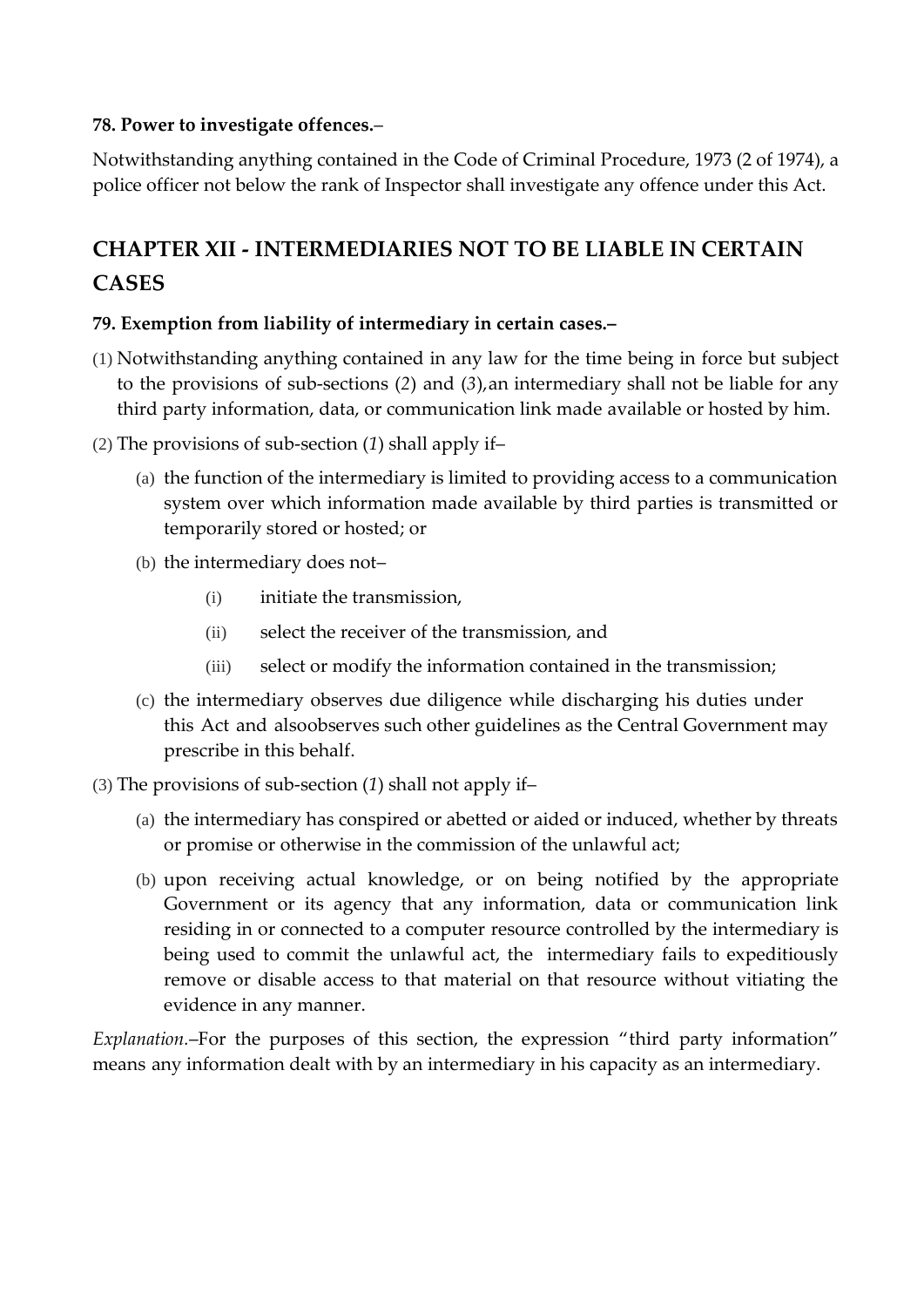# **CHAPTER XIIA - EXAMINER OF ELECTRONIC EVIDENCE**

### **79A. Central Government to notify Examiner of Electronic Evidence.–**

The Central Government may, for the purposes of providing expert opinion on electronic form evidence before any court or other authority specify, by notification in the Official Gazette, any Department, body or agency of the Central Government or a State Government as an Examiner of Electronic Evidence.

*Explanation.*–For the purposes of this section, "electronic form evidence" means any information of probative value that is either stored or transmitted in electronic form and includes computer evidence, digital audio, digital video, cell phones, digital fax machines.

# **CHAPTER XIII – MISCELLANEOUS**

### **80. Power of police officer and other officers to enter, search, etc.–**

(1) Notwithstanding anything contained in the Code of Criminal Procedure, 1973 (2 of 1974), any police officer, not below the rank of a Inspector, or any other officer of the Central Government or a State Government authorised by the Central Government in this behalf may enter any public place and search and arrest without warrant any person found therein who is reasonably suspected of having committed or of committing or of being about to commit any offence under this Act.

*Explanation.*– For the purposes of this sub-section, the expression "public place" includes any public conveyance, any hotel, any shop or any other place intended for use by, or accessible to the public.

- (2) Where any person is arrested under sub-section (*1*) by an officer other than a police officer, such officer shall, without unnecessary delay, take or send the person arrested before a magistrate having jurisdiction in the case or before the officer-in-charge of a police station.
- (3) The provisions of the Code of Criminal Procedure, 1973 (2 of 1974) shall, subject to the provisionsof this section, apply, so far as may be, in relation to any entry, search or arrest, made under this section.

### **81. Act to have overriding effect.–**

The provisions of this Act shall have effect notwithstanding anything inconsistent therewith contained in any other law for the time being in force.

Provided that nothing contained in this Act shall restrict any person from exercising any right conferred under the Copyright Act, 1957 (14 of 1957) or the Patents Act, 1970 (39 of 1970).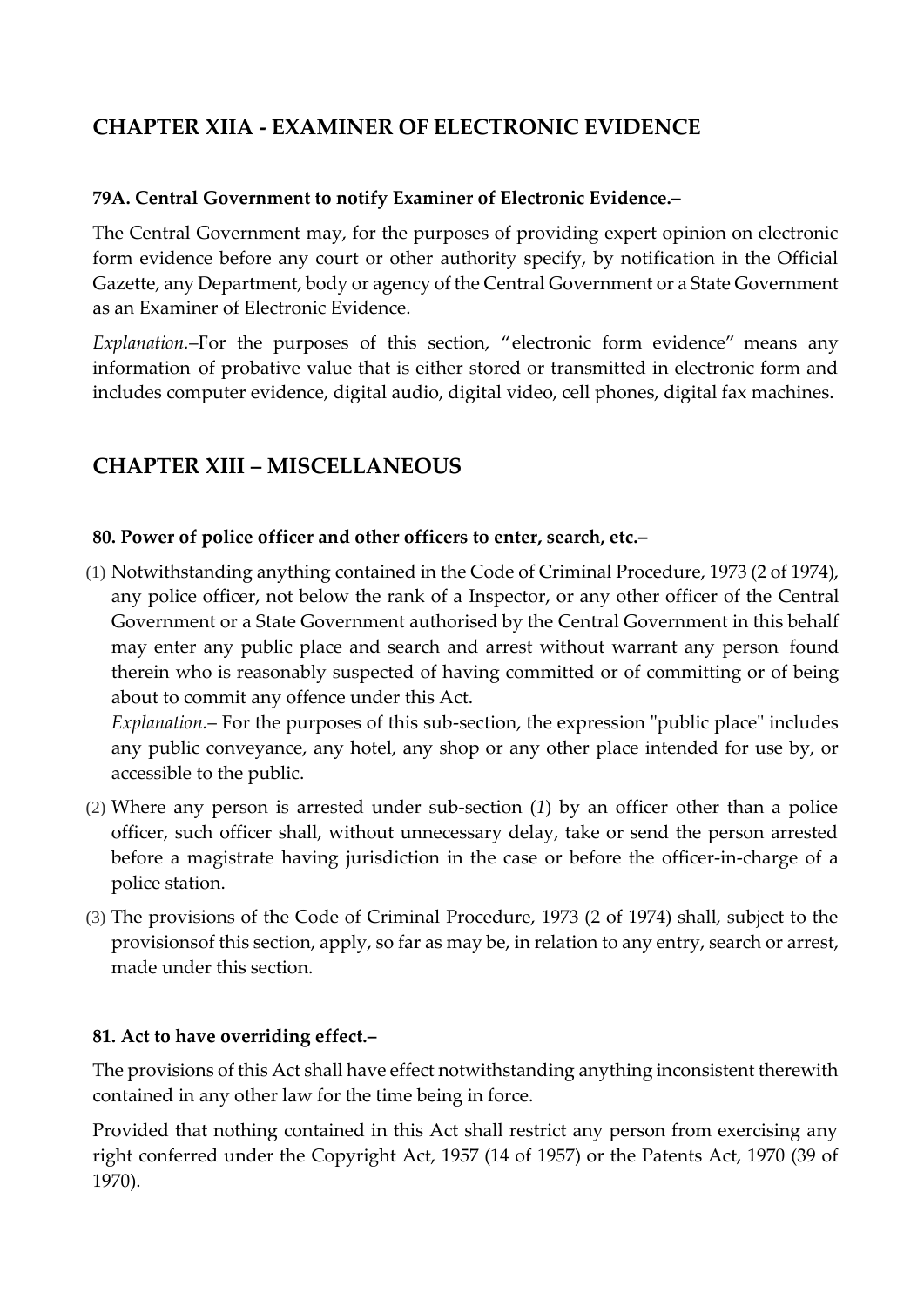### **81A. Application of the Act to electronic cheque and truncated cheque.–**

(*1*) The provisions of this Act, for the time being in force, shall apply to, or in relation to, electronic cheques and the truncated cheques subject to such modifications and amendments as may be necessary for carrying out the purposes of the Negotiable Instruments Act, 1881 (26 of 1881) by the Central Government, in consultation with the Reserve Bank of India, by notification in the Official Gazette.

(*2*) Every notification made by the Central Government under sub-section (*1*) shall be laid, as soon as may be after it is made, before each House of Parliament, while it is in session, for a total period of thirty days which may be comprised in one session or in two or more successive sessions, and if, before the expiry of the session immediately following the session or the successive sessions aforesaid, both Houses agree in making any modification in the notification or both Houses agree that the notification should not be made, the notification shall thereafter have effect only in such modified form or be of no effect, as the case may be; so, however, that any such modification or annulment shall be without prejudice to the validity of anything previously done under that notification.

*Explanation.*–For the purposes of this Act, the expressions "electronic cheque" and "truncated cheque" shall have the same meaning as assigned to them in section 6 of the Negotiable Instruments Act, 1881 (26 of 1881).

### **82. Controller, Deputy Controller and Assistant Controller to be public servants.–**

The Controller, the Deputy Controller and the Assistant Controllers shall be deemed to be public servants within the meaning of section 21 of the Indian Penal Code (45 of 1860).

### **83. Power to give directions.–**

The Central Government may give directions to any State Government as to the carrying into execution in the State of any of the provisions of this Act or of any rule, regulation or order made thereunder.

### **84. Protection of action taken in good faith.–**

No suit, prosecution or other legal proceeding shall lie against the Central Government, the State Government, the Controller or any person acting on behalf of him, and adjudicating officers for anything which is in good faith done or intended to be done in pursuance of this Act or any rule, regulation or order made thereunder.

### **84A. Modes or methods for encryption.–**

The Central Government may, for secure use of the electronic medium and for promotion of e-governance and e-commerce, prescribe the modes or methods for encryption.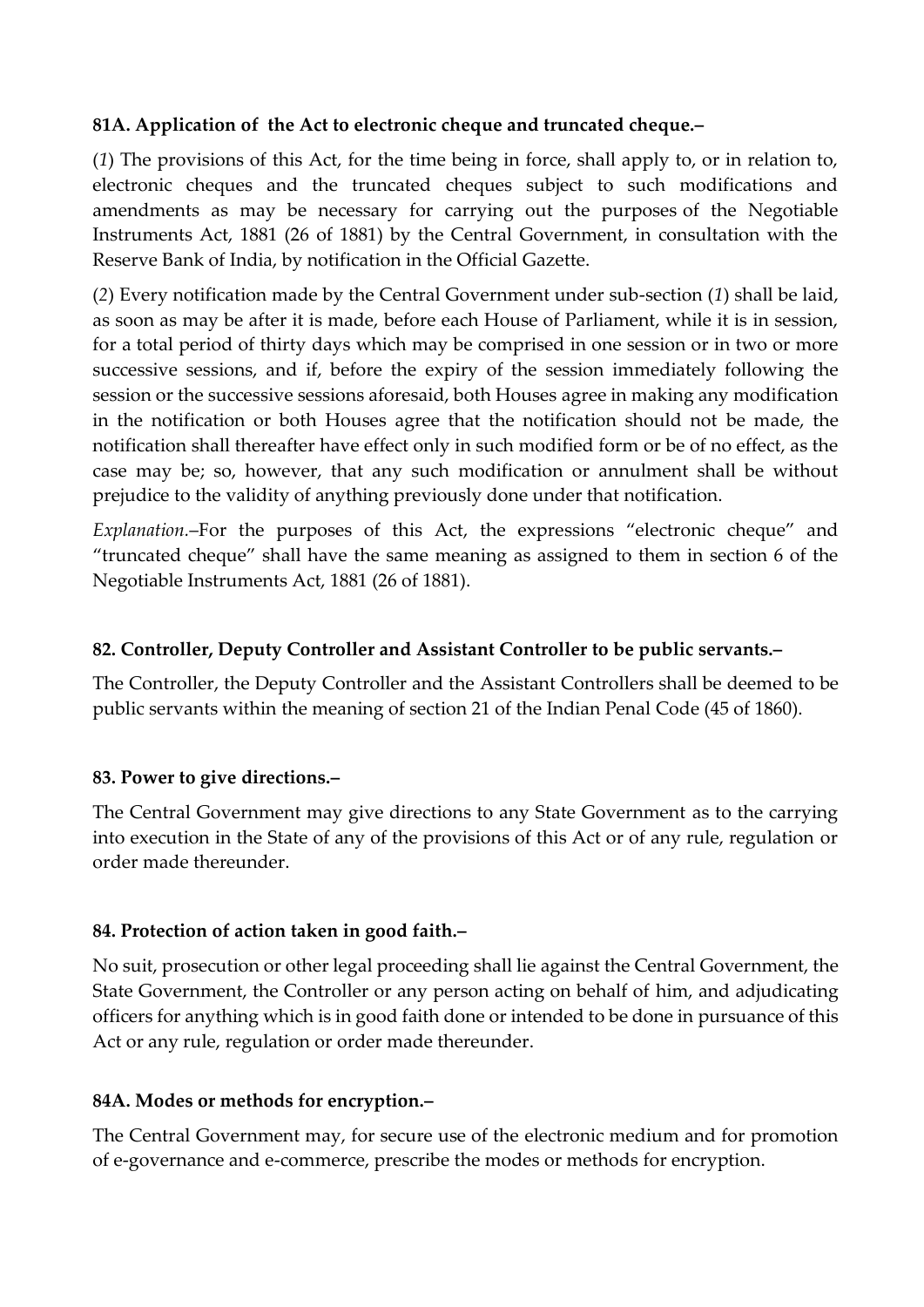### **84B. Punishment for abetment of offences.–**

Whoever abets any offence shall, if the act abetted is committed in consequence of the abetment, and no express provision is made by this Act for the punishment of such abetment, be punished with the punishment provided for the offence under this Act.

*Explanation.*–An act or offence is said to be committed in consequence of abetment, when it is committed in consequence of the instigation, or in pursuance of the conspiracy, or with the aid which constitutes the abetment.

### **84C. Punishment for attempt to commit offences.–**

Whoever attempts to commit an offence punishable by this Act or causes such an offence to be committed, and in such an attempt does any act towards the commission of the offence, shall, where no express provision is made for the punishment of such attempt, be punished with imprisonment of any description provided for the offence, for a term which may extend to one-half of the longest term of imprisonment provided for that offence, or with such fine as is provided for the offence, or with both.

### **85. Offences by companies.–**

(*1*) Where a person committing a contravention of any of the provisions of this Act or of any rule, direction or order made thereunder is a company, every person who, at the time the contravention was committed, was in charge of, and was responsible to, the company for the conduct of business of the company as well as the company, shall be guilty of the contravention and shall be liable to be proceeded against and punished accordingly:

Provided that nothing contained in this sub-section shall render any such person liable to punishment ifhe proves that the contravention took place without his knowledge or that he exercised all due diligence toprevent such contravention.

(2) Notwithstanding anything contained in sub-section (*1*), where a contravention of any of theprovisions of this Act or of any rule, direction or order made thereunder has been committed by a company and it is proved that the contravention has taken place with the consent or connivance of, or is attributable to any neglect on the part of, any director, manager, secretary or other officer of the company,such director, manager, secretary or other officer shall also be deemed to be guilty of the contravention and shall be liable to be proceeded against and punished accordingly.

*Explanation.*–For the purposes of this section,–

- (i) "company" means any body corporate and includes a firm or other association of individuals; and
- (ii) "director" , in relation to a firm, means a partner in the firm.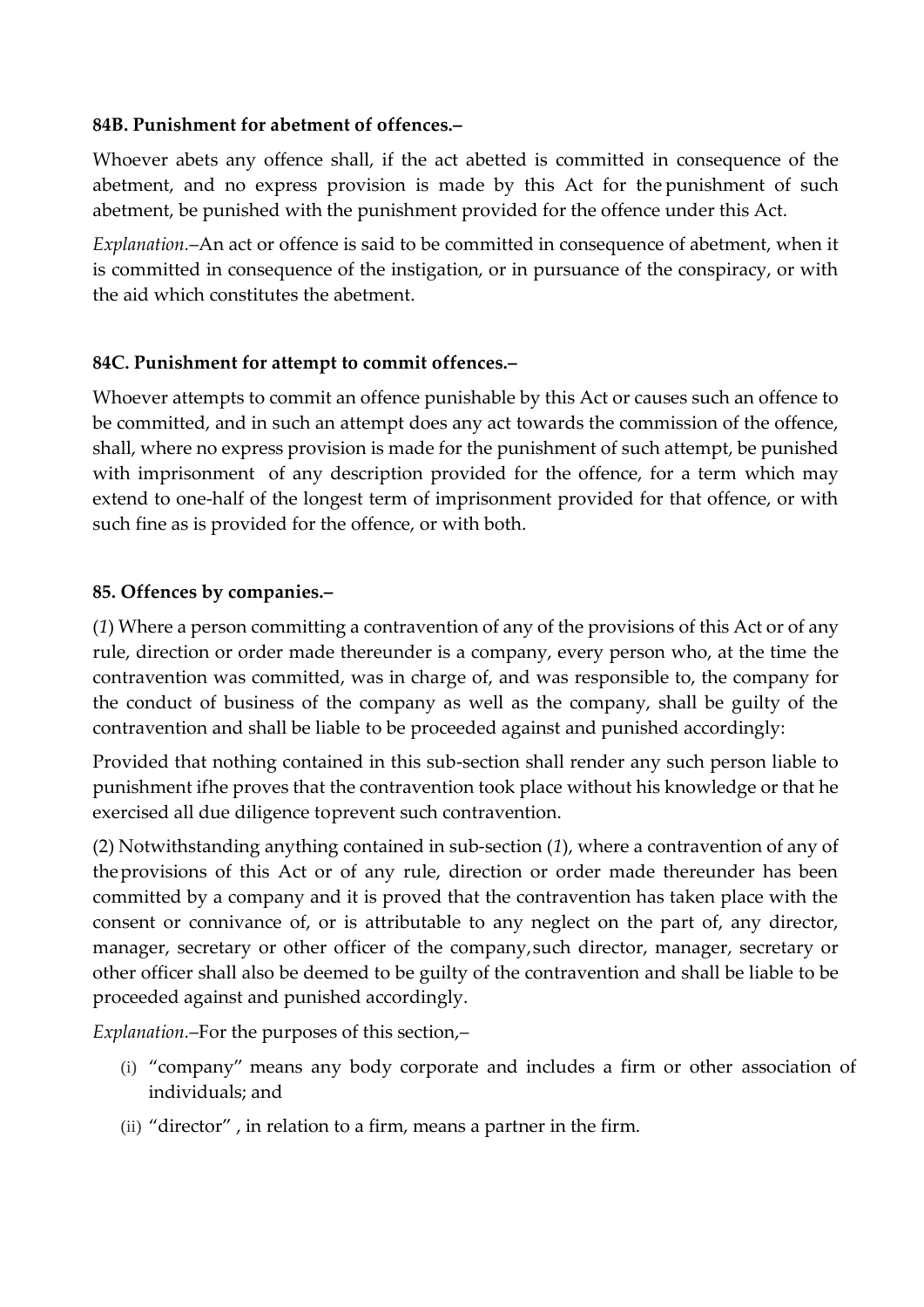### **86.Removal of difficulties.–**

(*1*) If any difficulty arises in giving effect to the provisions of this Act, the Central Government may, by order published in the Official Gazette, make such provisions not inconsistent with the provisions of this Act as appear to it to be necessary or expedient for removing the difficulty:

Provided that no order shall be made under this section after the expiry of a period of two years from the commencement of this Act.

(*2*) Every order made under this section shall be laid, as soon as may be after it is made, before eachHouse of Parliament.

### **87. Power of Central Government to make rules.–**

(*1*) The Central Government may, by notificationin the Official Gazette and in the Electronic Gazette, make rules to carry out the provisions of this Act.

(*2*) In particular, and without prejudice to the generality of the foregoing power, such rules mayprovide for all or any of the following matters, namely:–

(*a*) the conditions for considering reliability of electronic signature or electronic authentication technique under sub-section (*2*) of section 3A;

(*aa*) the procedure for ascertaining electronic signature or authentication under sub-section (*3*) ofsection 3A;

(*ab*) the manner in which any information or matter may be authenticated by means of electronicsignature under section 5;]

(b) the electronic form in which filing, issue, grant or payment shall be effected under subsection (*1*) of section 6;

(c) the manner and format in which electronic records shall be filed, or issued and the method ofpayment under sub-section (*2*) of section 6;

(*ca*) the manner in which the authorised service provider may collect, retain and appropriateservice charges under sub-section (*2*) of section 6A;

(d) the matters relating to the type of <sup>2</sup>electronic signature, manner and format in which it may beaffixed under section 10;

(*e*) the manner of storing and affixing electronic signature creation data under section 15;

(*ea*) the security procedures and practices under section 16;

(*f*) the qualifications, experience and terms and conditions of service of Controller, Deputy Controllers , Assistant Controllers, other officers and employees under section 17; (g) [*Omitted by the Information Technology (Amendment) Act*, 2008 (10 *of* 2009),(*w.e.f*. 27-10- 2009)]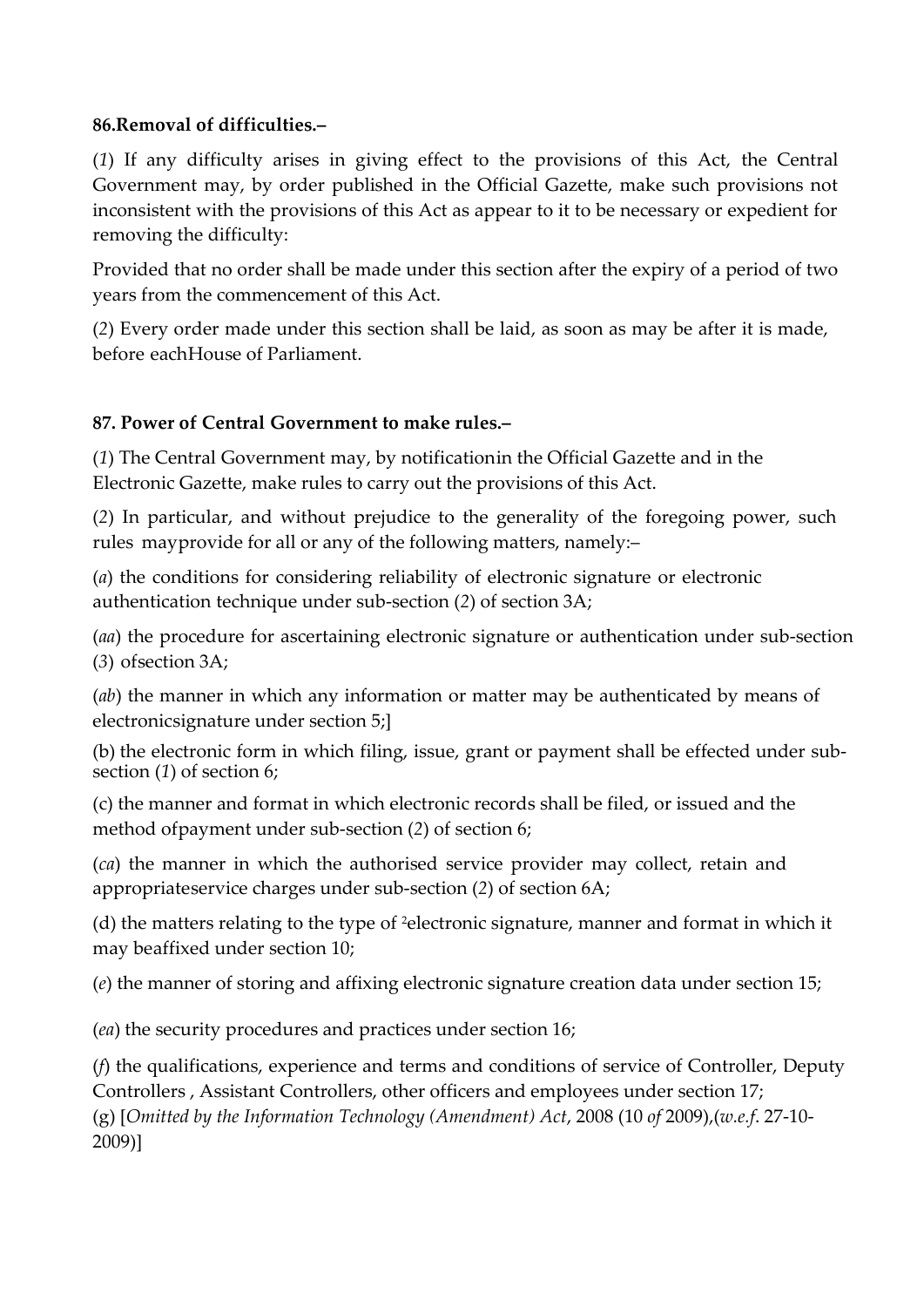(h) the requirements which an applicant must fulfil under sub-section (*2*) of section 21;

(i) the period of validity of licence granted under clause (*a*) of sub-section (*3*) of section 21;

(j) the form in which an application for licence may be made under sub-section (*1*) of section 22;

(k) the amount of fees payable under clause (*c*) of sub-section (*2*) of section 22;

(l) such other documents which shall accompany an application for licence under clause (*d*) of sub-section (*2*) of section 22;

(m) the form and the fee for renewal of a licence and the fee payable thereof under section 23;

(*ma*) the form of application and fee for issue of Electronic Signature Certificate under section 35;

(n) the form in which application for issue of a <sup>2</sup>electronic signature Certificate may be madeunder sub-section (*1*) of section 35;

(o) the fee to be paid to the Certifying Authority for issue of a <sup>2</sup>electronic signature Certificateunder sub-section (*2*) of section 35;

(*oa*) the duties of subscribers under section 40A;

(*ob*) the reasonable security practices and procedures and sensitive personal data or informationunder section 43A;

(p) the manner in which the adjudicating officer shall hold inquiry under sub-section (*1*) of section 46;

(q) the qualification and experience which the adjudicating officer shall possess under subsection (*3*) of section 46;

(r) [*Omitted by the Finance Act*, 2017 (7 *of* 2017),*s*. 169 (*w.e.f*. 26-5-2017)]

(s) [*Omitted by the Finance Act*, 2017 (7 *of* 2017),*s*. 169 (*w.e.f*. 26-5-2017)]

(t) [*Omitted by the Finance Act*, 2017 (7 *of* 2017),*s*. 169 (*w.e.f*. 26-5-2017)]

(u) the form in which appeal may be filed and the fee thereof under sub-section (*3*) of section 57;

(v) any other power of a civil court required to be prescribed under clause (*g*) of subsection (*2*) ofsection 58; and

(*w*) the powers and functions of the Chairperson of the <sup>2</sup> [Appellate Tribunal] under section 52A;

(x) the information, duration, manner and form of such information to be retained and preservedunder section 67C;

(y) the procedures and safeguards for interception, monitoring or decryption under subsection (*2*)of section 69;

(z) the procedures and safeguards for blocking for access by the public under sub-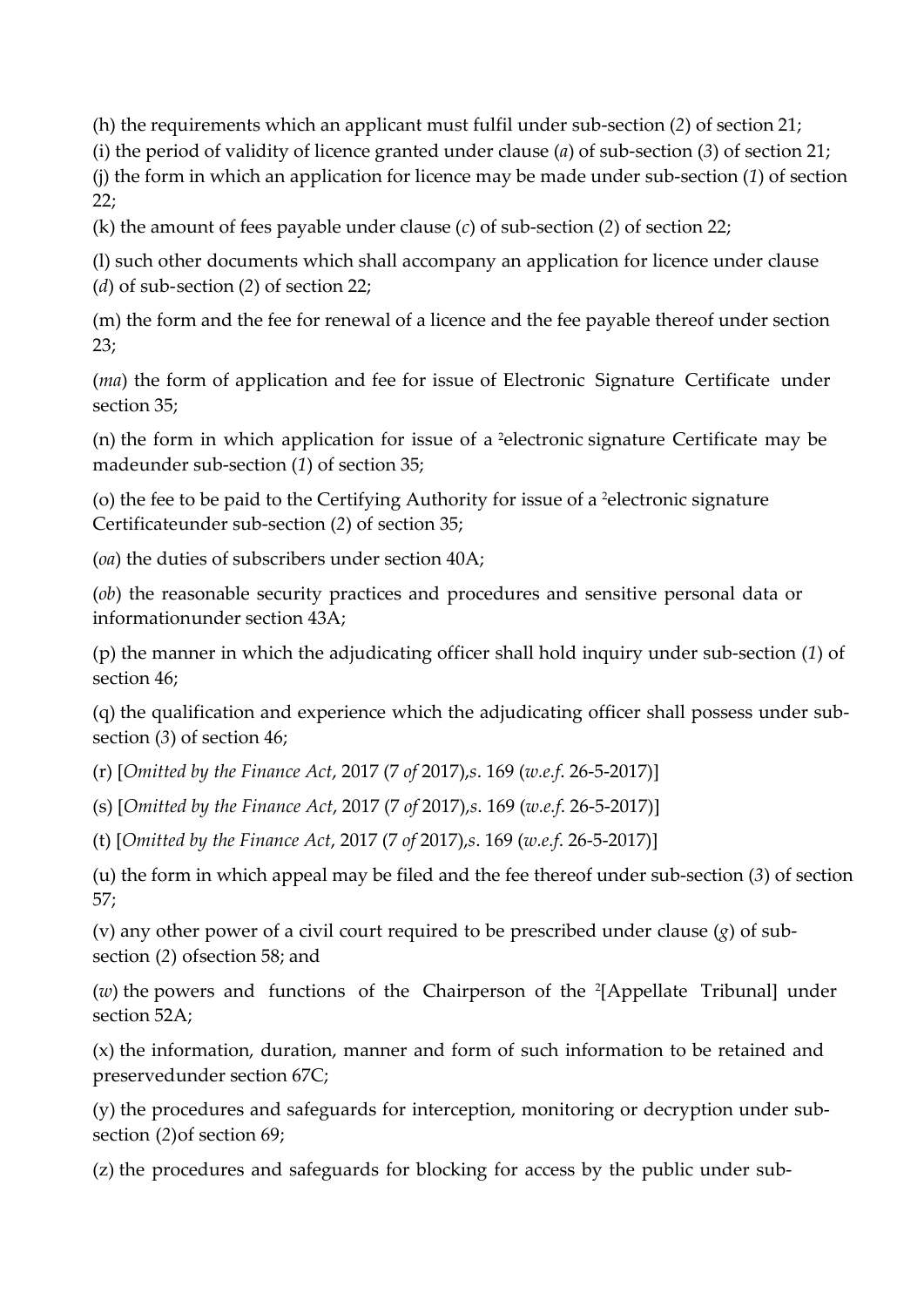section (*3*) ofsection 69 A;

(*za*) the procedure and safeguards for monitoring and collecting traffic data or information undersub-section (*3*) of section 69B;

(*zb*) the information security practices and procedures for protected system under section 70;

(*zc*) manner of performing functions and duties of the agency under sub-section (*3*) ofsection 70A;

(*zd*) the officers and employees under sub-section (*2*) of section 70B;

(*ze*) salaries and allowances and terms and conditions of service of the Director General and otherofficers and employees under sub-section (*3*) of section 70B;

(*zf*) the manner in which the functions and duties of agency shall be performed under sub-section (*5*) of section 70B;

(*zg*) the guidelines to be observed by the intermediaries under sub-section (*2*) of

section 79;

(*zh*) the modes or methods for encryption under section 84A.]

(*3*) Every notification made by the Central Government under sub-section (*1*) of section 70A and every rule made by it] shall be laid, as soon as may be after it is made, before each House of Parliament, while it is in session, for a total period of thirty days which may be comprised in one session or in two or more successive sessions, and if, before the expiry of the session immediately following the session or thesuccessive sessions aforesaid, both Houses agree in making any modification in the rule or both Houses agree that the rule should not be made, the rule shall thereafter have effect only in such modified form or be of no effect, as the case may be; so, however, that any such modification or annulment shall be without prejudice to the validity of anything previously done under that notification or rule.

### **88. Constitution of Advisory Committee.–**

- (1) The Central Government shall, as soon as may beafter the commencement of this Act, constitute a Committee called the Cyber Regulations Advisory Committee.
- (2) The Cyber Regulations Advisory Committee shall consist of a Chairperson and such number of other official and non-official members representing the interests principally affected or having special knowledge of the subject-matter as the Central Government may deem fit.
- (3) The Cyber Regulations Advisory Committee shall advise–
	- (a) the Central Government either generally as regards any rules or for any other purposeconnected with this Act;
	- (b) the Controller in framing the regulations under this Act.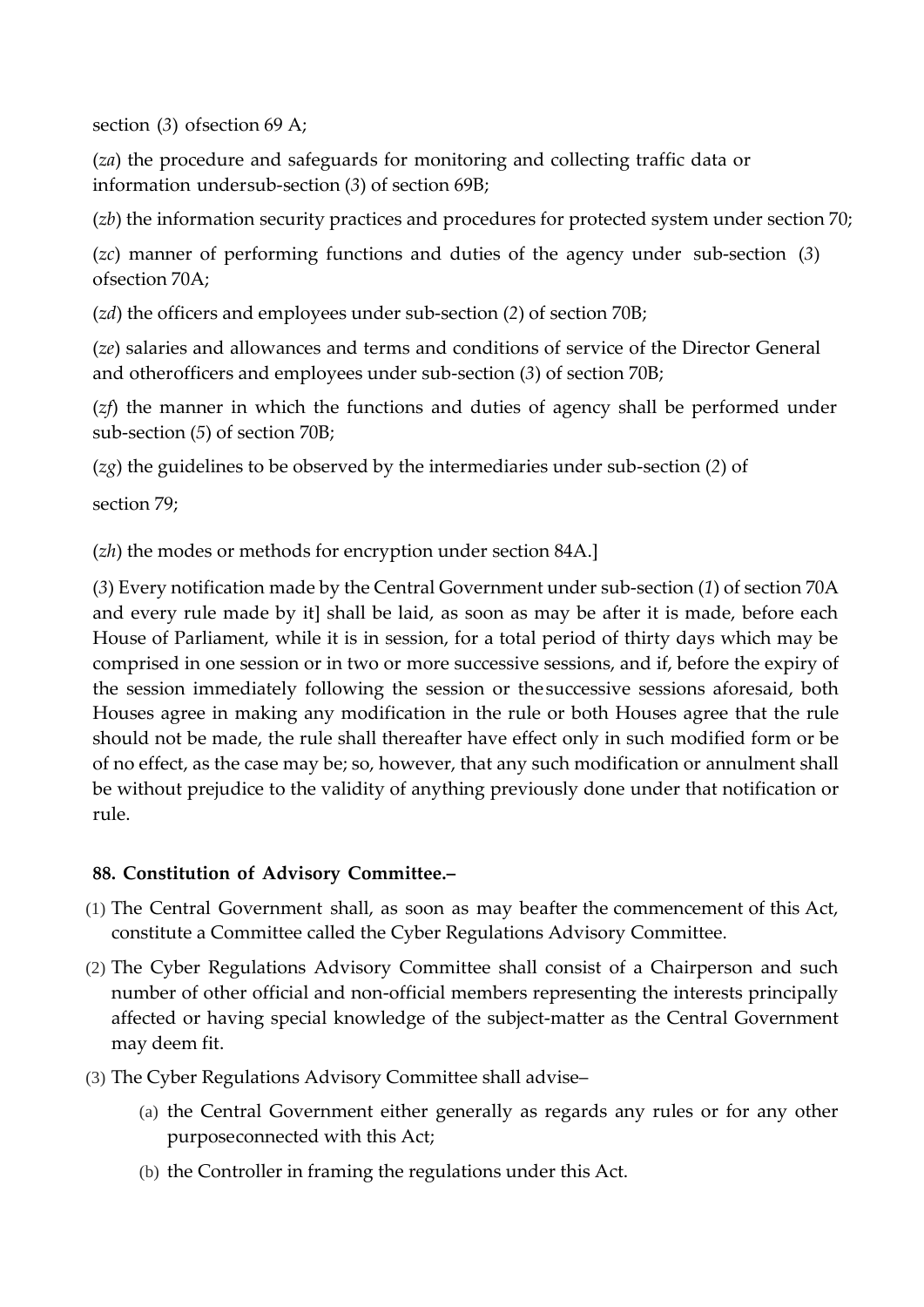(4) There shall be paid to the non-official members of such Committee such travelling and other allowances as the Central Government may fix.

#### **89. Power of Controller to make regulations.–**

- (1) The Controller may, after consultation with the Cyber Regulations Advisory Committee and with the previous approval of the Central Government, by notification in the Official Gazette, make regulations consistent with this Act and the rules made thereunder to carry out the purposes of this Act.
- (2) In particular, and without prejudice to the generality of the foregoing power, such regulations mayprovide for all or any of the following matters, namely:–
	- (a) the particulars relating to maintenance of data base containing the disclosure record of everyCertifying Authority under clause (*n*) of section 18;
	- (b) the conditions and restrictions subject to which the Controller may recognise any foreign Certifying Authority under sub-section (*1*) of section 19;
	- (c) the terms and conditions subject to which a licence may be granted under clause (*c*) ofsub-section (*3*) of section 21;
	- (d) other standards to be observed by a Certifying Authority under clause (*d*) of section 30;
	- (e) the manner in which the Certifying Authority shall disclose the matters specified insub-section (*1*) of section 34;
	- (f) the particulars of statement which shall accompany an application under subsection (*3*) ofsection 35.
	- (g) the manner by which the subscriber shall communicate the compromise of private key to theCertifying Authority under sub-section (*2*) of section 42.
- (3) Every regulation made under this Act shall be laid, as soon as may be after it is made, before each House of Parliament, while it is in session, for a total period of thirty days which may be comprised inone session or in two or more successive sessions, and if, before the expiry of the session immediately following the session or the successive sessions aforesaid, both Houses agree in making any modification in the regulation or both Houses agree that the regulation should not be made, the regulation shall thereafter have effect only in such modified form or be of no effect, as the case may be; so, however, that any such modification or annulment shall be without prejudice to the validity of anything previously doneunder that regulation.

#### **90. Power of State Government to make rules.–**

(1) The State Government may, by notification in the Official Gazette, make rules to carry out the provisions of this Act.